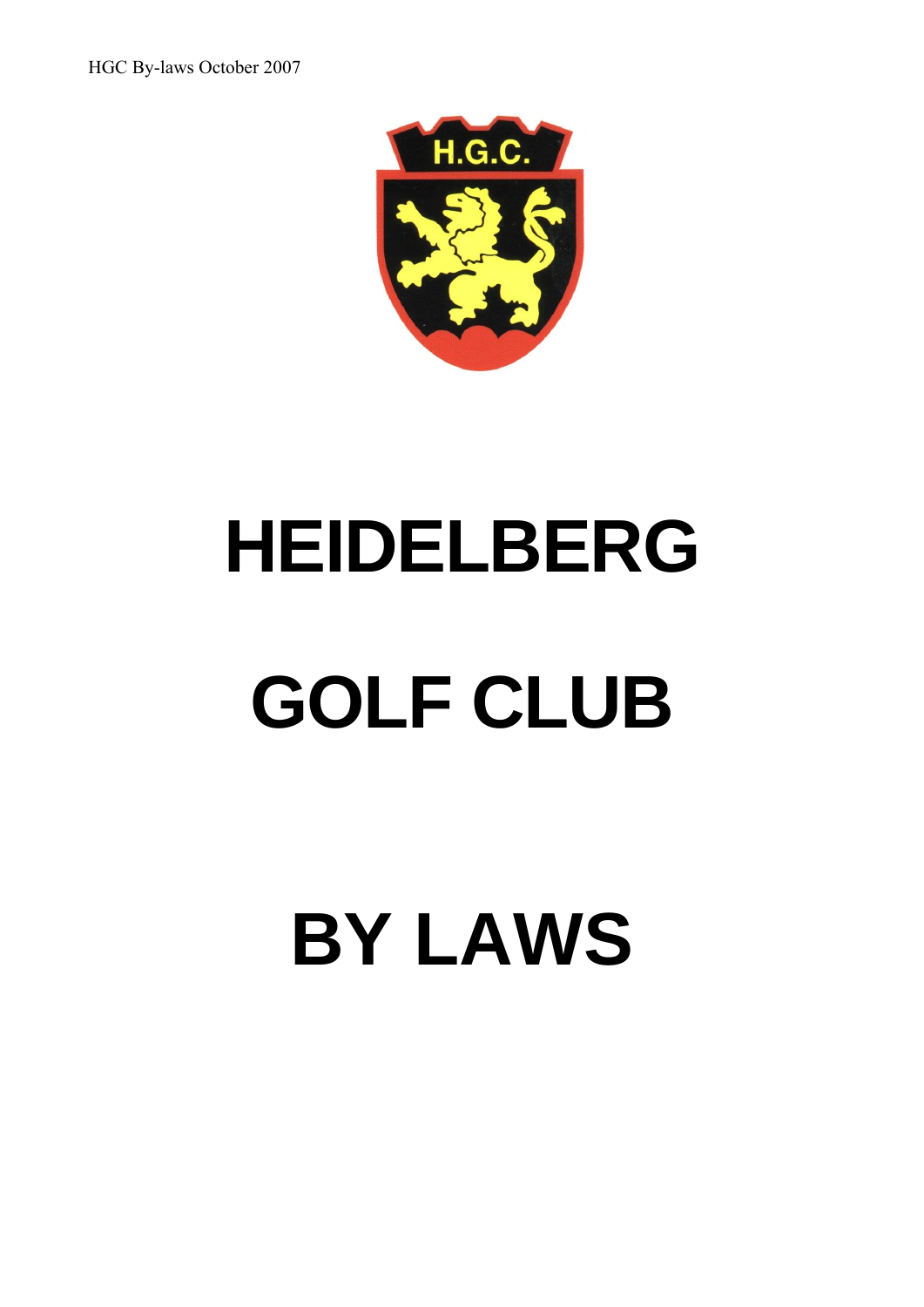# **CONTENTS**

| 1.               |                                                                  |    |
|------------------|------------------------------------------------------------------|----|
| 2.               |                                                                  |    |
| 3.               |                                                                  |    |
| $\overline{4}$ . |                                                                  |    |
| 5.               |                                                                  |    |
| 6.               |                                                                  |    |
| 7 <sub>1</sub>   |                                                                  |    |
| 8.               |                                                                  |    |
| 9.               |                                                                  |    |
| 10               |                                                                  |    |
| 11.              |                                                                  |    |
| 12.              |                                                                  |    |
| 13.              |                                                                  |    |
| 14.              |                                                                  |    |
| 15.              |                                                                  |    |
| 16.              | Ladies Committee By Laws and Rules  Error! Bookmark not defined. |    |
| 17.              |                                                                  |    |
| 19.              |                                                                  |    |
|                  | <b>ATTACHMENTS</b>                                               |    |
| $\mathsf{A}$     | <b>Clubs Conduct and Behaviours Policy</b>                       | 42 |

# **INDEX**

54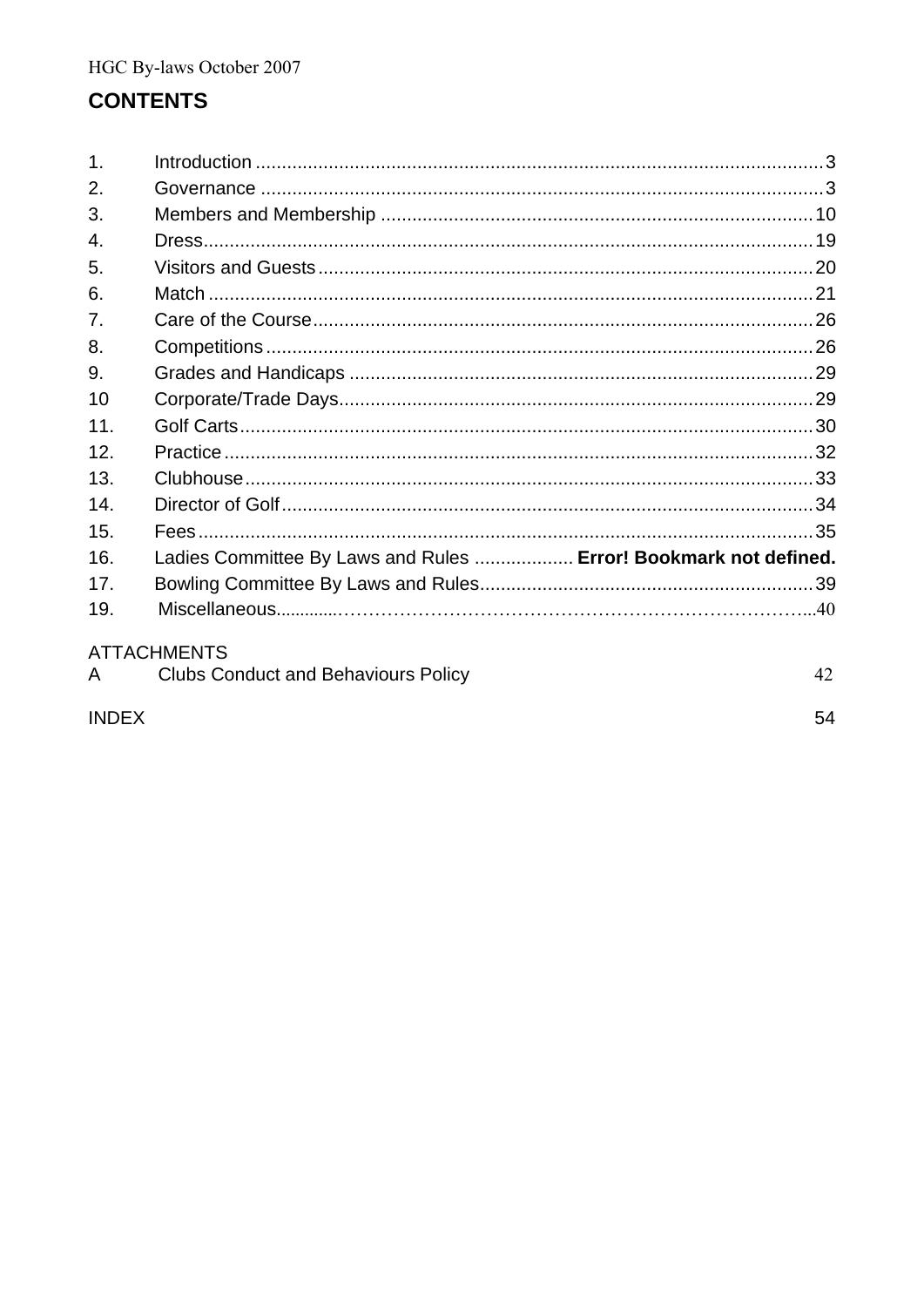# **1. Introduction**

- 1.1 The supreme decision making body for the Club is the membership, meeting as a General Meeting of Members (see Clause 55 of the Constitution). To provide ongoing governance, the membership appoints a Board of Directors, according to the provisions of the Constitution (see Clauses 46 of the Constitution). Further reference to the Board of Directors in these By Laws is to the 'Board', to ensure the distinction between it and any committee appointed by it.
- 1.2 The By Laws of the Club represent Rules and/or Procedures that are made from time to time by the Board under Clause 54 of the Club's Constitution for the general benefit of Heidelberg Golf Club members, their guests and visitors, and employees of the Club.
- 1.3 The By Laws cover matters that are not specified in the Club's Constitution or the Rules of Golf in operation in Australia, including any local rules specified for any competition on the course, or any applicable Conditions of Competition. Where there may be any perceived variance of intention, the Club's Constitution and the Rules of Golf, including any local rules, take precedence.
- 1.4 Copies of By Laws must be maintained by the General Manager. They shall be available for perusal in club's office, and shall be available for all members in electronic format on the Club's website, www.heidelberggc.com.au.

# **2. Governance**

# **2.1 Committees of the Board of Directors**

- 2.1.1 The Board shall appoint the following committees which shall report to the Board at the next General Committee meeting following their meetings.
- *2.1.1.1 Finance Committee. The Finance Committee shall be chaired by the Treasurer or, in his absence, the President.*

*The Finance Committee shall comprise the Officers of the Club, namely, the President, the Vice President, the Captain and the Treasurer, and such other members as the General Committee may appoint.*

*The Finance Committee has responsibility for overseeing the financial operations of the Club.*

*2.1.1.2 Match Committee. The Match Committee shall be chaired by the Vice-Captain or, in his absence, an appropriate member of the Board.*

> *The Match Committee shall comprise the Vice Captain, and such other members as the Board may appoint, but should include the Director of Golf and the Ladies Golf Vice-Captain.*

*The Match Committee has responsibility for overseeing the playing of and practising for the game of golf at the Club.*

*2.1.1.3 Course & Facilities (C&F) Committee. The C&F Committee shall be chaired by the Captain or in his absence, an appropriate member of the Board.*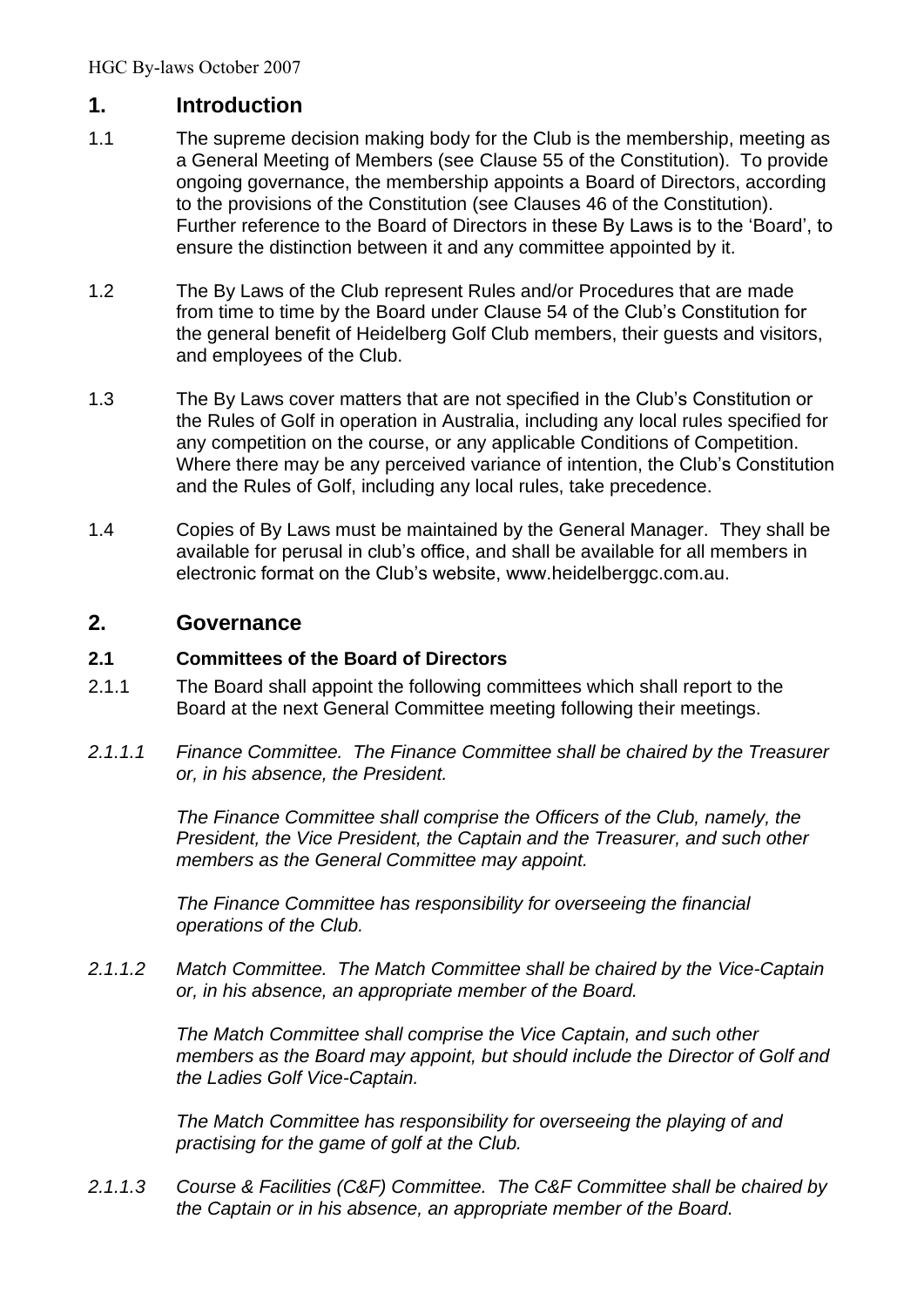*The C&F Committee shall comprise the Vice President, the Captain, and such other members as the General Committee may appoint, but should include the Club Course Superintendent and a nominee of the Ladies Golf Subcommittee.*

*The C&F Committee has responsibility for overseeing the maintenance, improvement and upkeep of the golf course and practice facilities at the Club.*

*The C&F Committee also has responsibility for overseeing the maintenance, improvement and upkeep of the clubhouse and its surrounds, including the car parks, at the Club.*

*2.1.1.4 Marketing & Membership Committee. The M&M Committee shall be chaired by an appointee of the General Committee. Otherwise, the M&M Committee shall elect a chair for a particular meeting.*

> *The M&M Committee shall comprise appointees of the General Committee, but should include a nominee of the Ladies Golf and Bowls Subcommittees.*

> *The M&M Committee has responsibility for marketing the club for new members and club facilities. The M&M Committee shall be responsible for the induction of new members and ongoing membership issues.*

*2.1.1.5 Social Committee. The Social Committee shall be chaired by an appointee of the General Committee. Otherwise, the Social Committee shall elect a chair for a particular meeting.*

> *The Social Committee shall comprise appointees of the General Committee, but should include a nominee of the Ladies Golf and Bowls Subcommittees.*

*The Social Committee has responsibility for overseeing social events at the Club.*

*2.1.1.7 Junior Development Committee. The JDC shall be chaired by an appointee of the Board. Otherwise, the Junior Development Committee shall elect a chair for a particular meeting.*

> *The JDC shall comprise appointees of the Board, but should include a nominee of the Match Committee.*

*The JDC has responsibility for overseeing development programs for junior members and potential junior members at the Club.*

*The JDC is expected to cooperate closely with the Match Committee.*

- *2.1.1.8 Any other committee deemed by the Board to be in the best interests of the furtherance of the Club's Objects (see Clause 3 of the Constitution).*
- 2.1.2 A quorum for an appointed committee shall be half the membership plus one. The total membership includes any appointed members, any seconded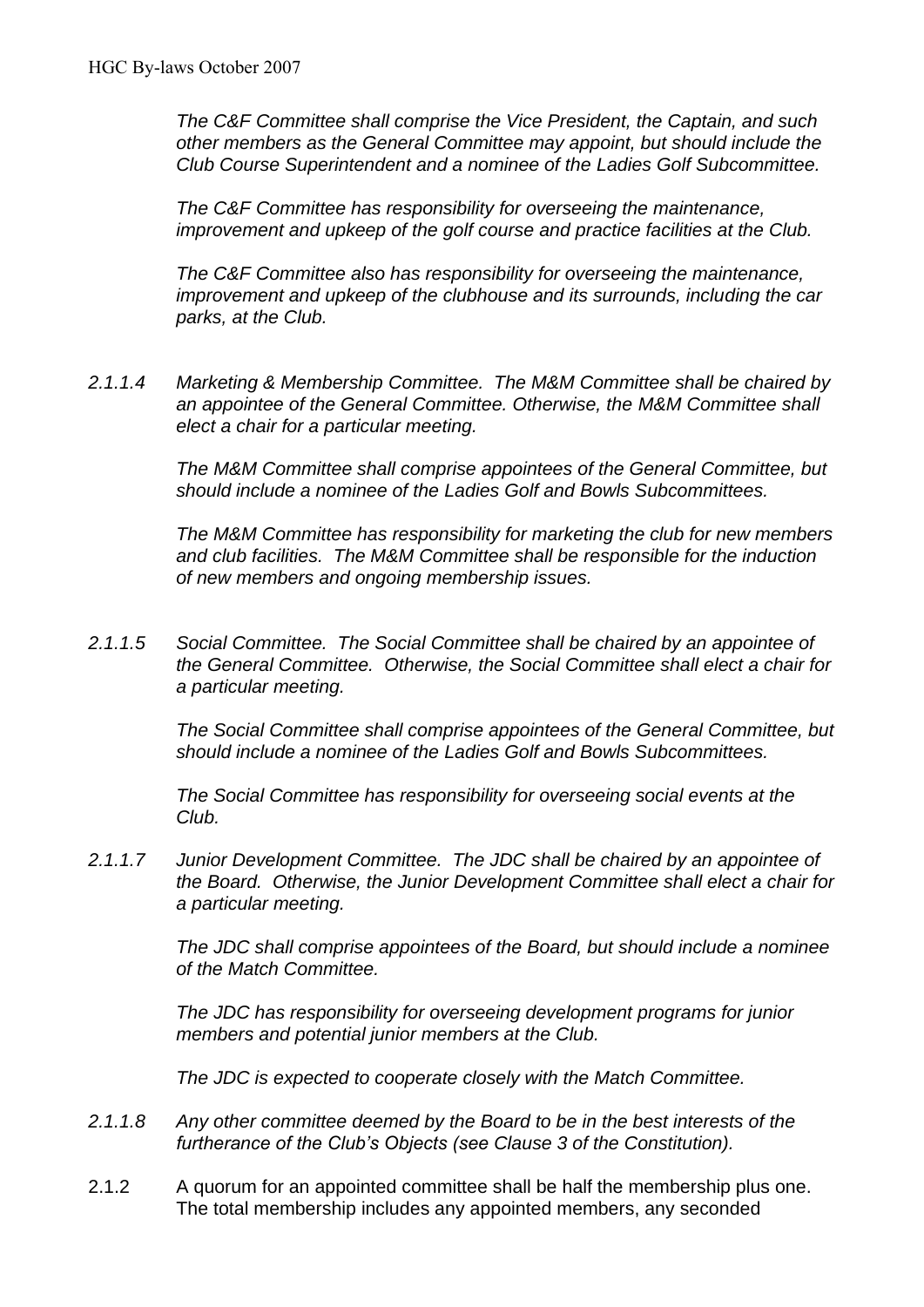members (see Clause 57 of the Constitution) but, except in the case of the Finance Committee, does not include the President, who is an ex-officio member of all committees appointed by the Board of Directors. However, the President, if present at a meeting, shall be counted in determining whether a quorum is present.

- 2.1.3 The General Manager, or his/her nominee, shall attend all meetings of committees appointed by the Board of Directors, unless the Board of Directors determine otherwise.
- 2.1.4 All meetings of subcommittees appointed by the Board of Directors shall have minutes recorded. Normally, the General Manager, or his/her nominee, shall record such minutes. However, it is the responsibility of the chairman of the particular meeting to approve the draft of all minutes prior to their being circulated to other members of the committee, or to the Board of Directors. Formal responsibility for approving the minutes of a meeting lies with the particular committee; however, the Board of Directors is responsible for accepting or not any recommendations or approving or modifying any decisions made by a committee, except in the case where the committee has been given power to act within its terms of reference.

# **2.2 Ladies Golf Subcommittee**

- 2.2.1 The women Members of the Club may elect a Ladies Golf Subcommittee to oversee golf and other matters specific to the interests of women Members. The rules governing the operation of the Ladies Golf Subcommittee, its office bearers and responsibilities shall be determined by the women Members of the Club, but such rules and any decisions of the Ladies Golf Subcommittee shall be subject to the Constitution and these By Laws.
- 2.2.3 The Ladies Golf Subcommittee By Laws and Rules are detailed further in this document.

# **2.3 Bowling Section Subcommittee**

- 2.3.1 The Bowling Members of the Club may elect a Bowling Section Subcommittee to oversee bowling and other matters specific to the interests of bowling Members. The rules governing the operation of the Bowling Section Subcommittee, its office bearers and responsibilities shall be determined by the bowling Members of the Club, but such rules and any decisions of the Bowling Section Subcommittee shall be subject to the Constitution and these By Laws.
- 2.3.2 The Bowls Committee By Laws and Rules are detailed further in this document.

# **2.4 Mediation Matters**

- 2.4.1 General
- *2.4.1.1 In the event of a dispute between a Member and another Member, a Member and the Committee, or a Member and the club, the parties are encouraged to resolve the dispute informally between themselves. In the case of such dispute not being resolved to the mutual agreement of the two parties, the involvement of a mediator may be requested by either party.*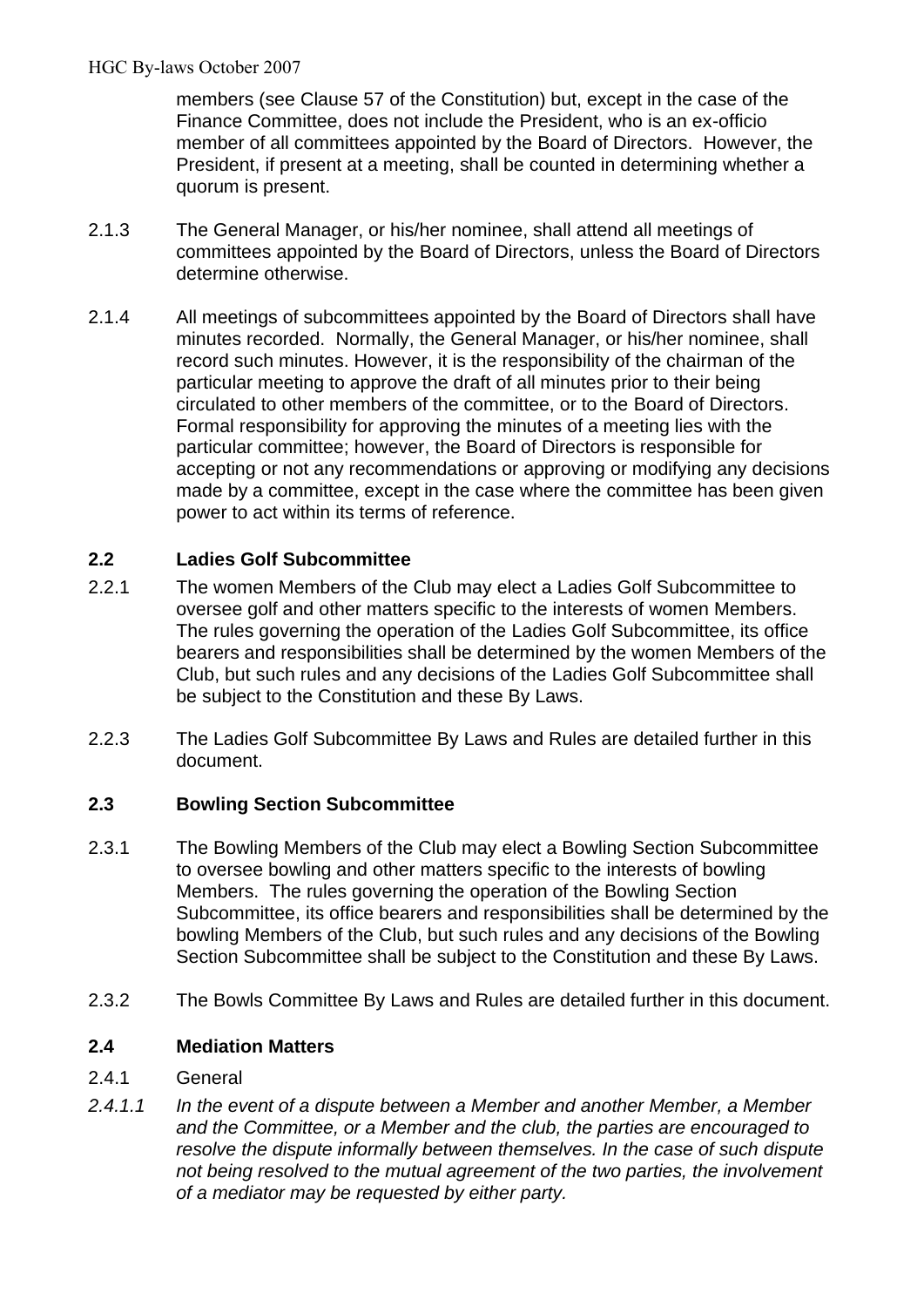*2.4.1.2 The request for involvement of a mediator must be made in writing to the General Manager, either by one or both parties to the dispute. The General Manager shall ensure that all parties to the dispute are informed in writing of the request for involvement of a mediator, and shall ensure that the appropriate procedures take place.*

# **2.5 Members' Responsibility Code**

- 2.5.1 In the course of the application and admission process for Membership of the Club the privileges, rights and responsibilities associated with Membership are explained; they are also incorporated in the 'Membership Guide' Section of the Members' Handbook. In brief, the member's rights and privileges include playing rights, golf and bowls practice rights, bowling rights and clubhouse facilities and usage.
- 2.5.2 The Club's By-Laws, Rules and Guidelines properly approved by a General Meeting of Members or the Board of Directors, are designed to facilitate the enjoyment of the Club's facilities by Members and their guests in an environment where standards of behaviour on and off the course are known, agreed and accepted.
- 2.5.3 In the unlikely event of a Member or a Member's guest not complying with relevant Club requirements or a complaint being received by the Board that a Member or a Member's guest has failed to conform to the requirements, the following action may be taken:
- 2.5.4 The Member may be requested to provide a written explanation of the circumstances surrounding the alleged violation within fourteen days;
- 2.5.5 The Member's response will be dealt with by the General Manager who may issue a warning or refer the matter to a relevant Board sub-committee appointed for the purpose;
- 2.5.6 In the event of the violation being found to be proven, the Board may suspend a Member's rights and privileges, either in full or part of, for a;
	- (i) period of up to four (4) weeks for a first violation;
	- (ii) period of up to eight (8) weeks for a second violation;
	- (iii) period agreed by a meeting of the Board (including expulsion) for a third or subsequent violation.
	- (iv) period or the expulsion determined by the Board but subject to the Constitution or State laws for any violation deemed necessary.
- 2.5.7 If a Member fails, when properly requested, to respond to a request for an explanation of an alleged violation of the Member's responsibility code the Board may, in the absence of adequate explanation, assume the alleged violation to be proven and determine and apply an appropriate restriction of Membership rights and privileges as outlined in this code.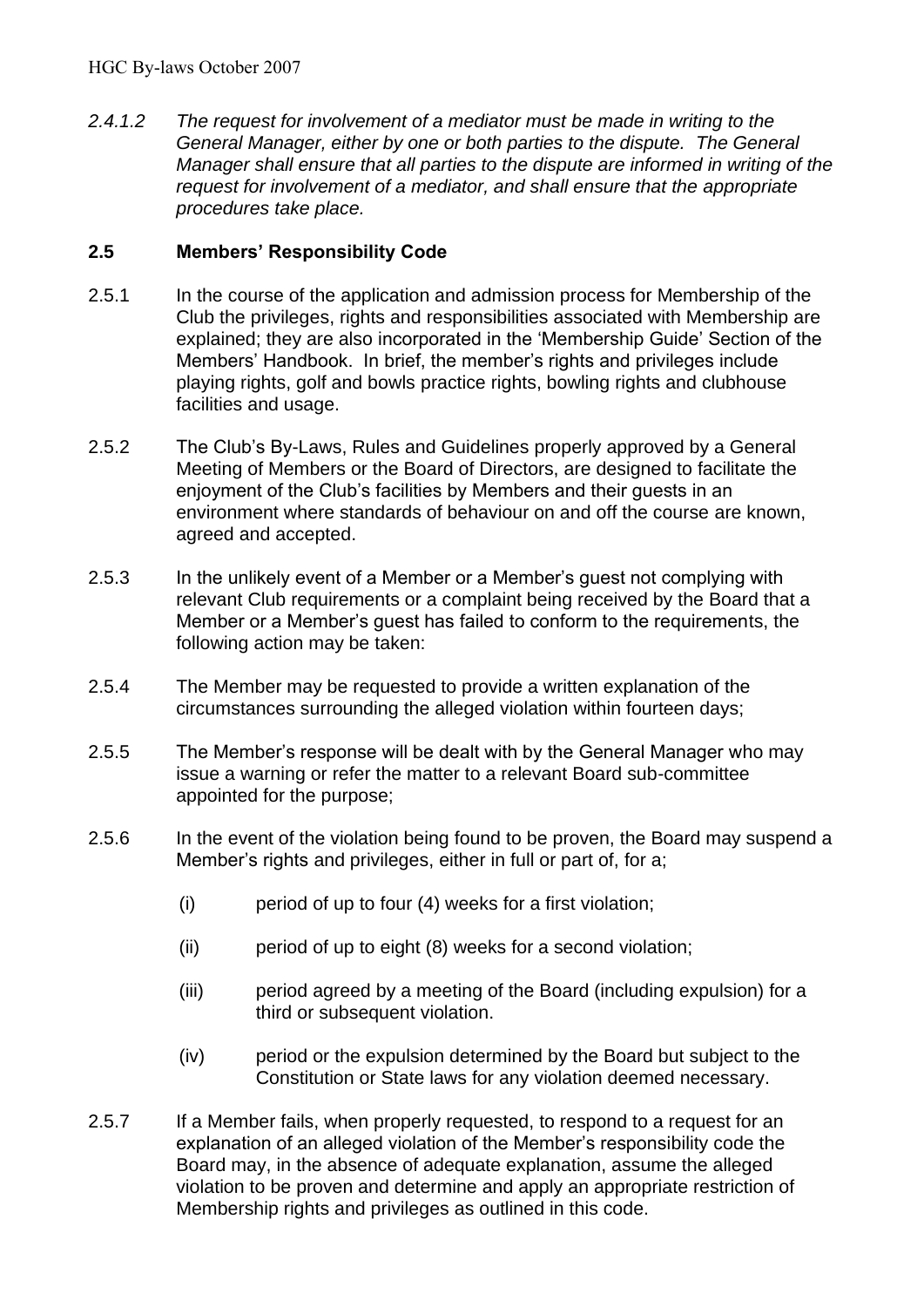2.5.8 Nothing in this code shall restrict the rights of The Board or staff to exercise their obligations under the Liquor Control Reform Act 1998 in respect of management of Licensed Premises.

# **2.6 Discipline**

- 2.6.1 Each member shall abide by the clubs rules.
- 2.6.2 A refusal to comply with the rules of the club may lead to the withdrawal of a member's privileges.
- 2.6.3 Inherent in this logic is the assumption that if you refuse to abide by the rules of the Club then you are free to leave and should consider so doing. Equally, a refusal to comply with the specific rules of the Club may lead to the withdrawal of membership privileges.

# **2.7 Offences**

- 2.7.1 Any person who:
	- (a) Engages in conduct that is likely to bring the game of golf into disrepute;
	- (b) Engages in conduct that is against the interests of the club and/or is likely to bring the club into disrepute and/or may place the club at risk of litigation;
	- (c) Behaves in an offensive or threatening manner towards any person within the precinct or grounds of the club;
	- (d) Stalks or unreasonably harasses any member of the club or any staff member of the club;
	- (e) Uses any profane, indecent or obscene language within the hearing of any person who might reasonably be offended thereby;
	- (f) Fails to comply with any reasonable instructions by a member of the Board or a person appointed by the Board and authorized to give such an instruction;
	- (g) Knowingly fails to comply with the dress regulations of the club;
	- (h) Deliberately and knowingly breaches any of the rules of golf during the club competition;

will be deemed to committed a disciplinary offence and shall be subject to the disciplinary procedures set out at paragraph 2.8 hereof.

- 2.7.2 Proof and Evidentiary Standard
- *2.7.2.1 Allegations of a person committing a disciplinary offence may be equally provable by means of admissions, witnesses' statements and or circumstantial evidence.*
- *2.7.2.2 Charges will be determined at the civil standard of proof of "on the balance of probabilities" in accordance with the standard applied by most Australian*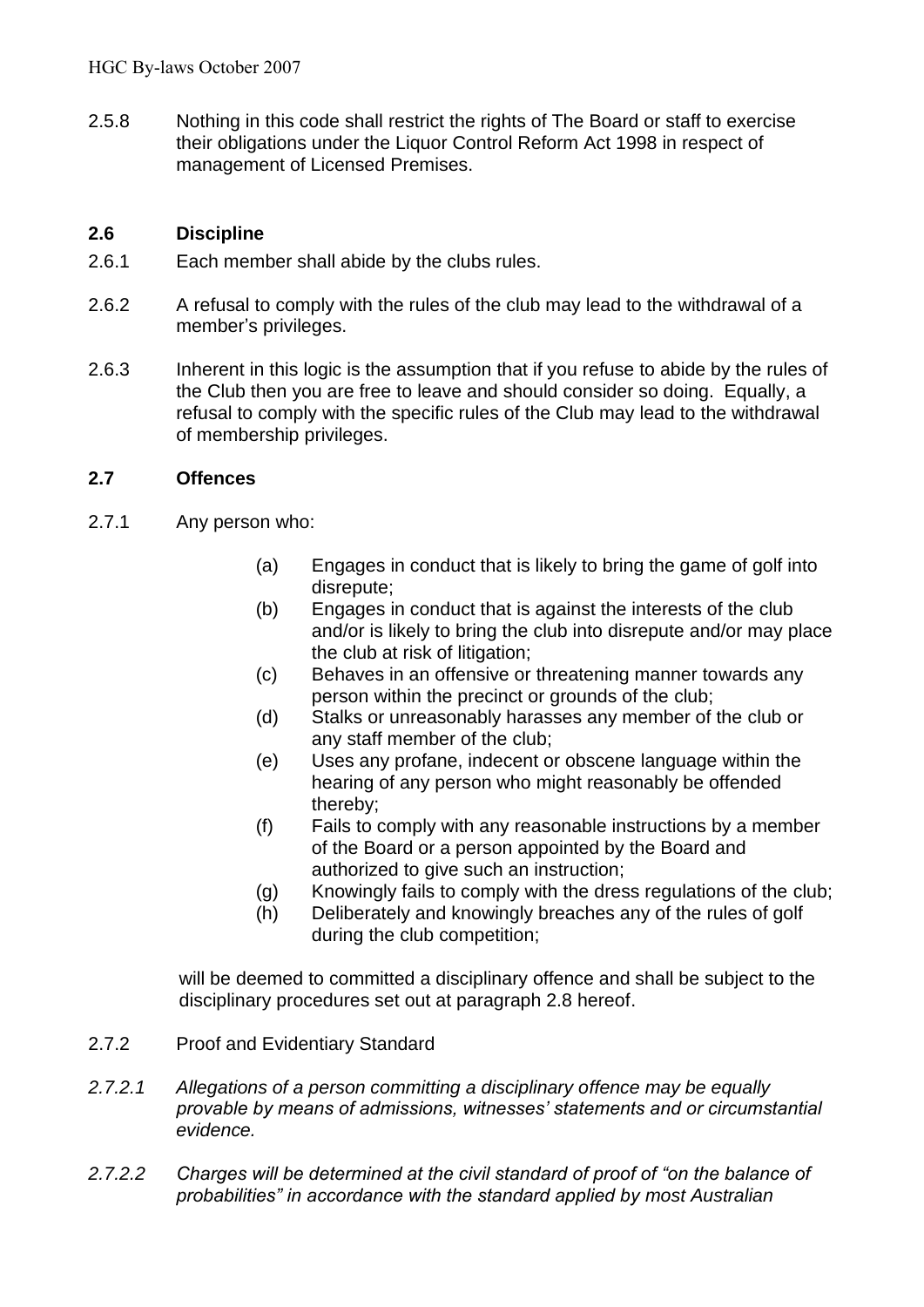*Sporting tribunals.*

# **2.8 Disciplinary Procedure**

- 2.8.1 General
- 2.8.1.1 The Board of Directors may either appoint a Disciplinary Subcommittee to consider evidence and make recommendations to the Board of Directors in relation to any charge against a Member who has acted detrimentally against the interests of the Club or is in breach of any of the provisions of the Constitution or these By Laws, or it may conduct such hearings itself (see Clause 41 of the Constitution).
- 2.8.1.2 A Disciplinary Subcommittee shall consist of a Chairman (normally either a Past President or Vice President) and up to two other persons who are members of the General Body of Members of the Club.
- 2.8.1.3 Any Disciplinary Subcommittee must act according to the provisions of the Constitution; that is, in its operation it must follow the same procedures as is required of the Board of Directors for hearing any charge (see Clause 41 of the Constitution).
- 2.8.2 Procedures
- *2.8.2.1 Any member who is charged under the provisions of Clause 41 of the Constitution may be required to appear in person before the Disciplinary Subcommittee after having been first given the opportunity to respond pursuant to clause 41.2 of the Constitution. A member may also be accompanied by a friend, who may assist the member in the presentation of his or her response to the charge.*
- *2.8.2.2 The Member may call witnesses, and/or present written statements from witnesses, to assist in the presentation of his/her case.*
- *2.8.2.3 The Board of Directors or Disciplinary Subcommittee may also call witnesses, and/or consider written statements from witnesses.*
- *2.8.2.4 If a Disciplinary Subcommittee has been established, it shall determine its decision and present its findings to the Board of Directors. If it determines that the Member has been found guilty of any charge, it shall also make a recommendation to the Board of Directors regarding the appropriate disciplinary action to be taken.*
- *2.8.2.5 Any disciplinary action to be taken in relation to a Member who is found guilty of a charge considered by a Disciplinary Subcommittee can only be taken by the Board of Directors.*
- 2.8.3 Further hearing
- *2.8.3.1 If a Disciplinary Subcommittee has previously heard a charge and found the Member guilty, and the Board of Directors has imposed a penalty and informed the Member, the Member may seek to re-present his/her case directly to the*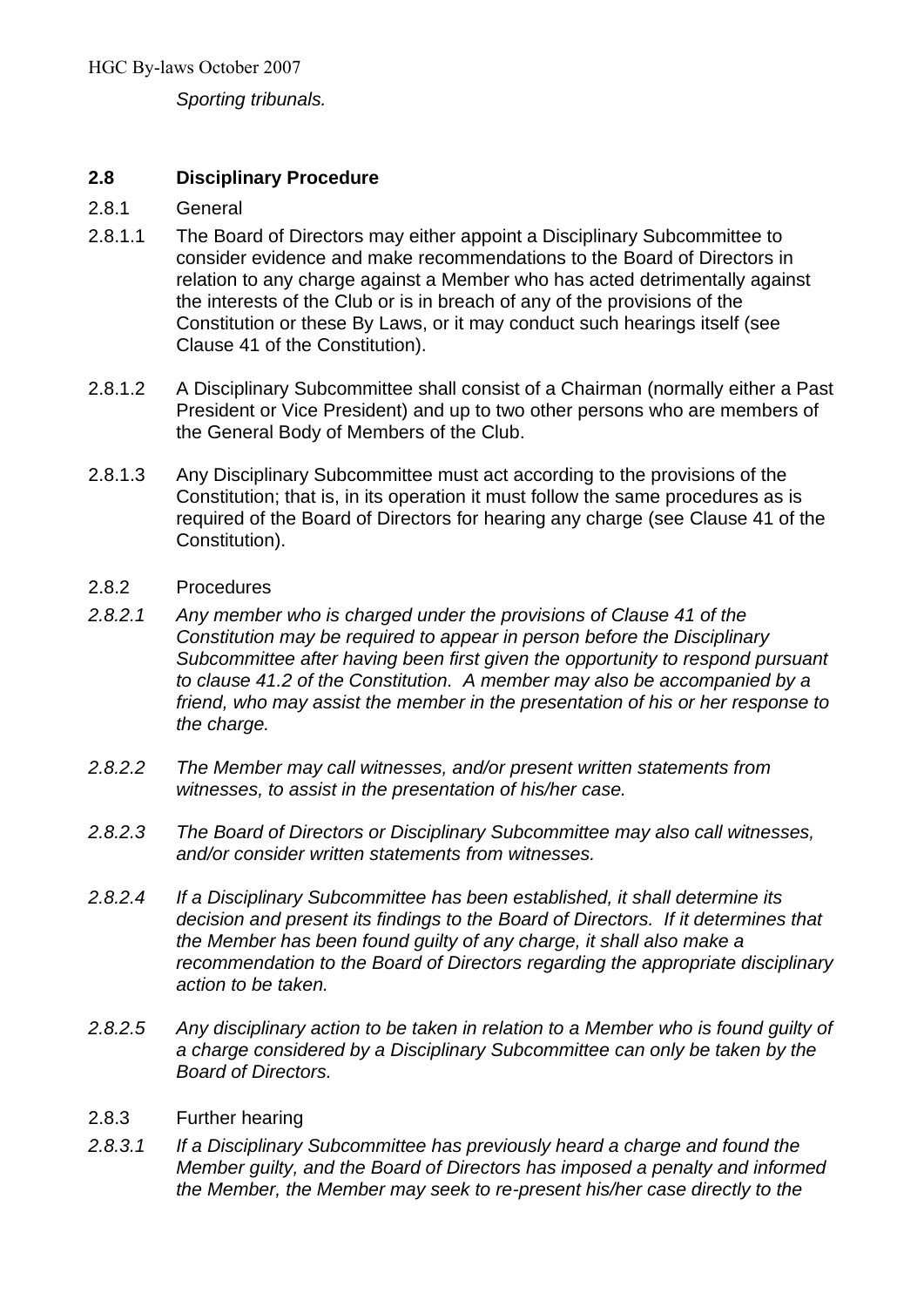*General Body of Members at a General Meeting (Constitution 41.7).*

- *2.8.3.1 Prior to 2.8.3.1 occurring, the Board of Directors and the Member must consider resolution of the issue using mediation or similar, before considering appealing directly to the General Body of Members at a General Meeting.*
- *2.8.3.2 Any further hearing resulting from the circumstance noted in 2.8.3.1 above will be conducted according to the provisions of the Constitution and these By Laws.*
- *2.8.3.3 Once the Board of Directors has determined on a case in relation to a further hearing, there shall be no further hearings, apart from the provisions of Clause 41 of the Constitution.*

# **2.9 Proxy Form Template**

2.9.1 If a Proxy Vote is allowed for any vote under the Constitution (see Clause 42 of the Constitution), a form similar to that shown in **Attachment B** shall be used.

# **2.10 Annual General Meetings**

2.10.1 In accordance with the requirements of the Corporations Act, the Club must hold its Annual General Meeting within 5 months of the end of its Financial Year (see Clause 55.1 of the Constitution). The Club's Financial Year is from 1 July to 30 June of the following year (Clause 2.2 of the Constitution). The normal place and time for the Annual General Meeting is the clubhouse, on the first Friday of October.

# **2.11 Reimbursement of Expenses**

- 2.11.1 Committee members and other Club members
	- *2.11.1.1 Committee members and other Club members may be reimbursed for any expenditure incurred for legitimate Club business. In the case of expenses above \$50 for any one item, such expenditure must previously have been approved in writing by the Finance Committee; in the case of expenses of \$50 or below for any one item, the Finance Committee must approve the reimbursement, on application in writing to the General Manager.*

# **3. Members and Membership**

# **3.1 Life Members of the Club**

Life Members of the club enjoy all rights and privileges within the club.

# **3.2 Members Playing Rights**

- 3.2.1 Senior 7 Day and 7 Day Membership entitles the member to playing rights on all seven days of the week.
- 3.2.2 Senior 6 Day and 6 Day Membership entitles the member to playing rights on days Sunday through to Friday of each week.
- 3.2.3 Senior 5 Day and 5 Day Membership entitles the member to playing rights on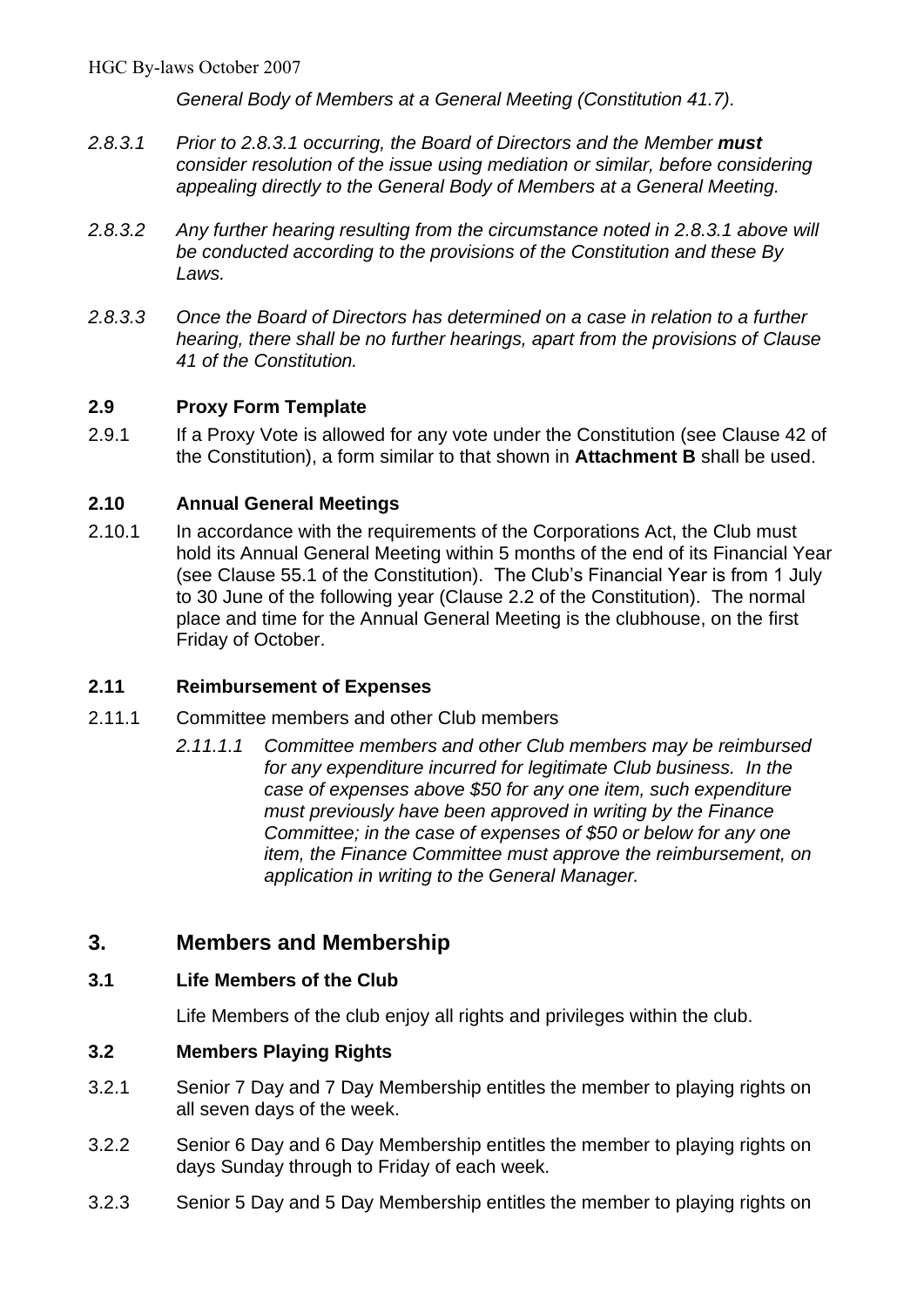days Monday through to Friday of each week.

- 3.2.4 Senior Restricted and Restricted Membership (Closed category) entitles the member to the following playing rights:-
	- Males: Monday, Wednesday, Thursday, Friday and Sunday, and
	- Females: Monday, Tuesday, Thursday, Friday and Sunday.
- 3.2.4 Mid Week Members (Closed category) entitles the member to playing rights:-
	- Male: Monday, Wednesday, Thursday and Friday, and
	- Female: Monday, Tuesday, Thursday and Friday.
- 3.2.5 Corporate Members are entitled to a range of rights and privileges depending upon negotiated arrangements agreed between the Board of Directors and the Corporate Member and must comply with the club constitution.
- 3.2.6 Junior Members and Student Members are entitled to the following playing rights:
	- Seven (7) Day Junior Members and Student Members have unlimited playing rights on Monday, Tuesday, Wednesday, Thursday, Friday and have limited playing rights on Saturdays and Sundays. They may play on either Saturdays and Sundays providing it is not at the detriment of 7 and 6 Day Members.
	- Five (5) Day Junior Members are entitled to play Monday through to Friday.

**NB:** During days of competition no junior member under the age of 18 years is allowed to play in the company of more than one other junior unless specifically approved by the Director of Golf, General Manager or Club Captain or Club President.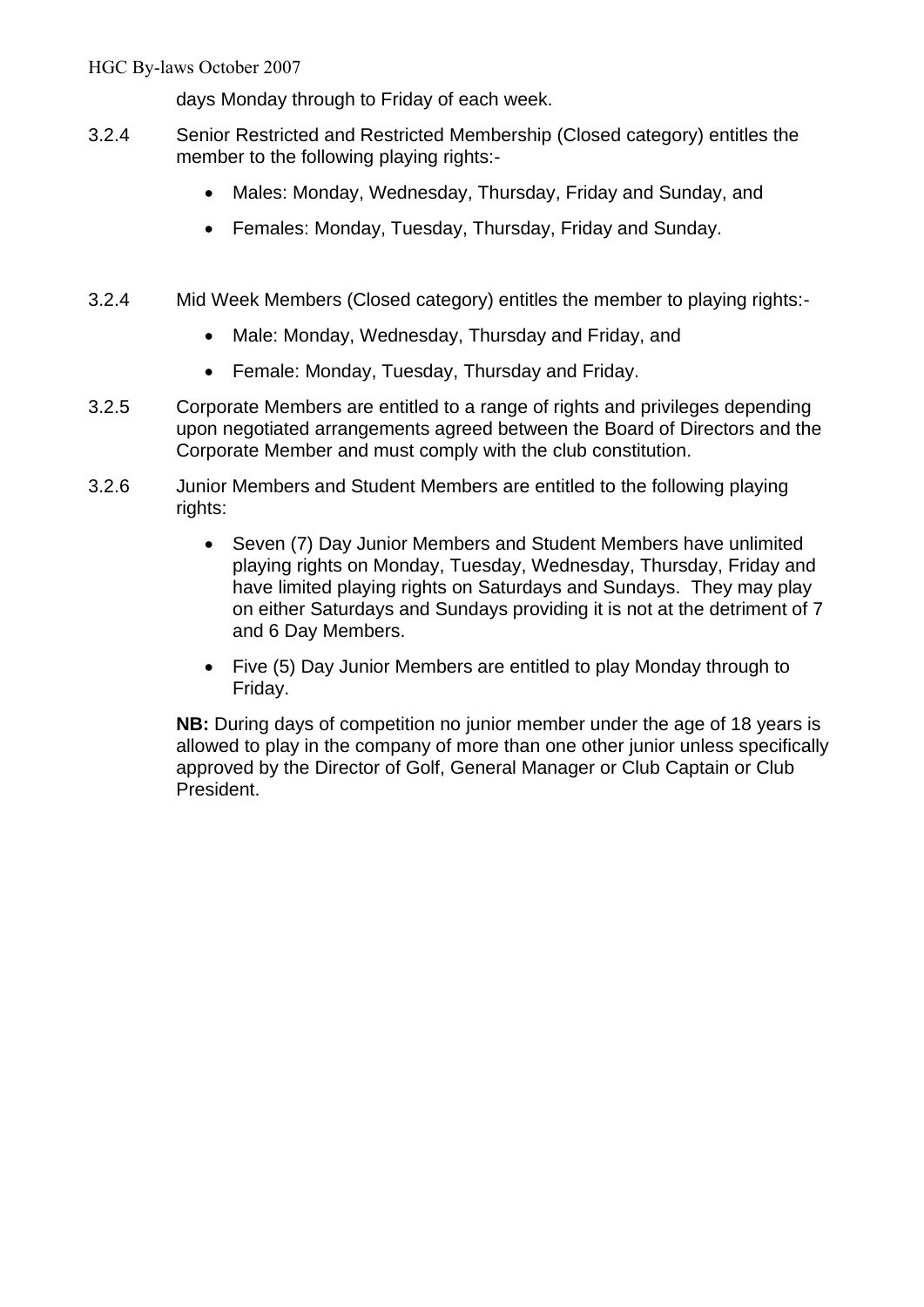# **3.3 Introductory Members**

3.3.1 Introductory Membership includes those relating to the former 'Spouse Introductory' Membership. The playing-rights of an Introductory Member are determined by gender. A female Introductory Member shall have playing rights on Tuesday and Sunday. A male Introductory Member shall have playing rights on Wednesday and Sunday. Either may be altered upon request to the Board of Directors or General Manager, but shall remain at two days during the week, excluding Saturday. The Club President has discretionary power to offer an invitation to Introductory Members to participate in special events, such as Presidents Day and/or Opening Day.

# **3.4. Short Term Members**

- 3.4.1 In accordance with the Constitution the Board has determined that for the time being Short Term members shall, in addition to the rights specified in the Constitution, have seven day playing rights.
- 3.4.2 Short Term Members shall sign an undertaking to advise the Club in writing, within fourteen days, of any material change to the circumstances under which they were admitted to Short Term Membership.

# **3.5. Honorary Members**

3.5.1 Honorary Members shall enjoy only those privileges and conditions set out in the Constitution. Unless otherwise determined, the playing rights of an Honorary Member shall be that of a Seven Day Member. Honorary Members shall not receive the benefit of discounted hire of the club facilities.

# **3.6. Bowling Membership**

- 3.6.1 Bowling members are entitled to have the rights and privileges as defined in the Constitution.
- 3.6.2 With the express approval of the General Manager, a Bowling Member may use the golf course upon payment of 50% green fees. This privilege is available to a maximum of 6 times each financial year.

# **3.7 Limited Membership**

- 3.7.1 Limited membership has the same playing rights as a green fee player and in addition may, subject to vacancy play up to 12 games per year on any day **other than** Tuesday morning and any time Saturday, providing a tee-time is available after release of that timesheet. The member is required to play the full green fee.
- 3.7.2 The member may apply for reinstatement back into a playing category. In doing so, at the discretion of the Board, the member may be placed at the top of the (Five Day or Six Day Membership Categories if available) and therefore, be offered the first vacancy. The Board of Directors shall determine, without precedent or prejudice, the appropriate outstanding or additional fee necessary.

# **3.8 Country Members**

3.8.1 The definition of a place of ordinary residence is one that is outside a radius of 150 kilometres from the Heidelberg Golf Club, and that the Country Member resides in that dwelling for a minimum of six months out of every financial year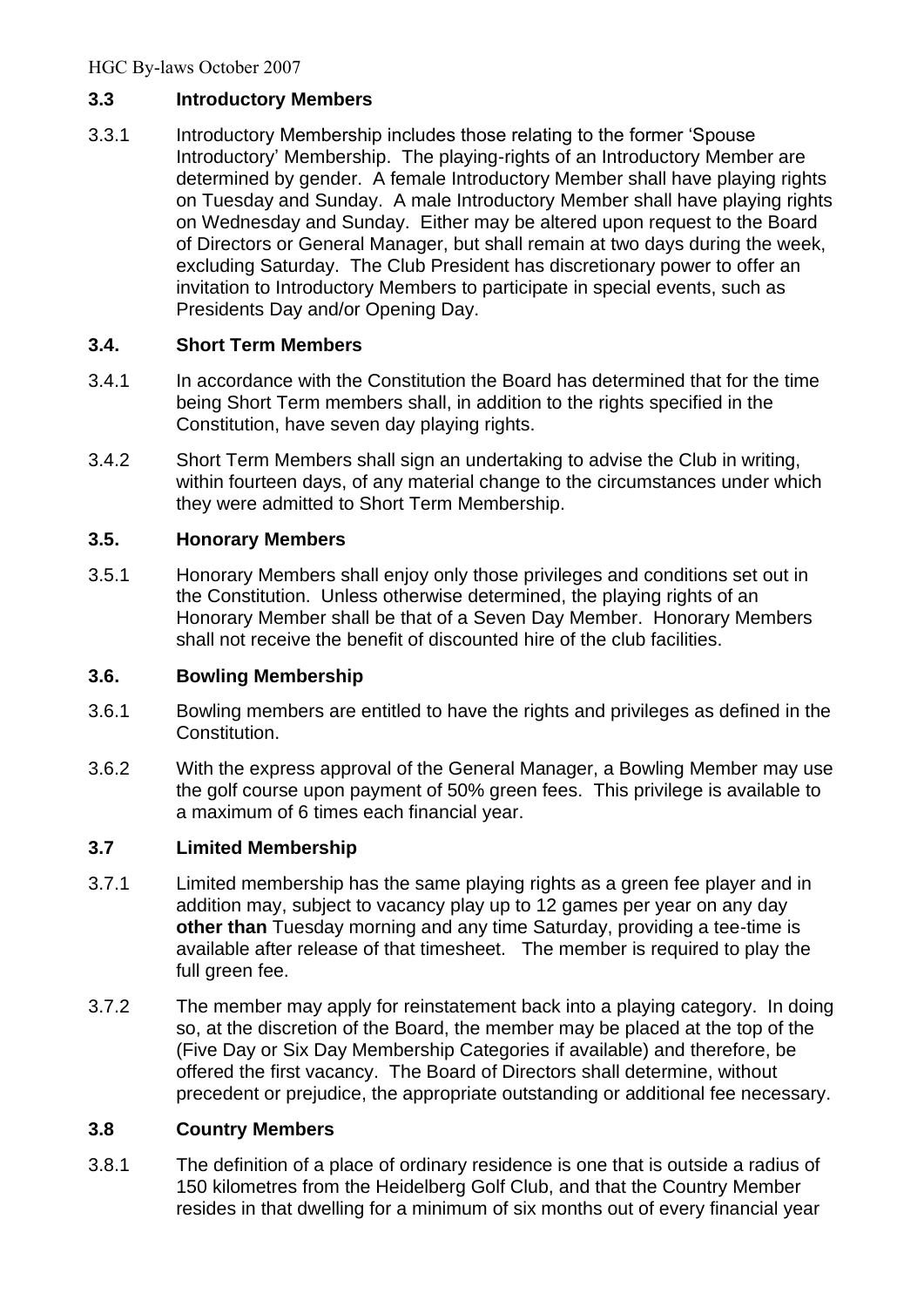(1 July – 30 June).

# **3.9. Sundry Charges**

3.9.1 The Board of Directors of the Club shall determine the content of all Sundry Charges that are applicable to those categories of membership described in the Constitution.

# **3.10 Constitution 'Sunset' Clauses**

3.10.1 'Sunset' clauses in the Constitution relating to Senior Restricted, Restricted and Mid Week Membership categories as passed by at the October 2004 Annual General Meeting must be adhered to.

# **3.11 New Members of the Club**

- 3.11.1 Applicants for Six Day or Seven Day Membership may be admitted initially to a lower category if no vacancy exists in the category for which application is made.
- 3.11.2 Any person who applies to join the Club, whether a previous Member or not, shall pay an Application Fee of \$50.00.

# **3.12 Procedures for Membership Intake**

- 3.12.1 Qualified candidates are to be notified in writing of their induction interview.
- 3.12.2 Interviews/inductions are to be held at least monthly.
- 3.12.3 Admission forms are to be posted on notice boards in both locker rooms for one week.
- 3.12.4 Names of candidates for admission are to be presented to the Board of Directors at the following Directors' meeting.
- 3.12.5 New member's accounts are to be sent the day following the Directors' meeting.

# **3.13 Fees**

- 3.13.1 All membership fees are due and payable by 1 July each year, and if not paid:
	- a) The member shall be deemed unfinancial and all rights of membership shall be suspended until payment is made; and
	- b) If payment is not made by 31 July then, subject to rule 3.13.2.2, the membership of the defaulting party shall be cancelled
- 3.13.2 If a member is unfinancial by 31 July and seeks to retain membership:
	- a) The member must, by no later than 7 August, make application in writing to the General Manager setting out the reasons for such application;
	- b) The application shall be determined by the Board in its absolute and unfettered discretion as soon as practicable; and
	- c) The decision of the Board shall be final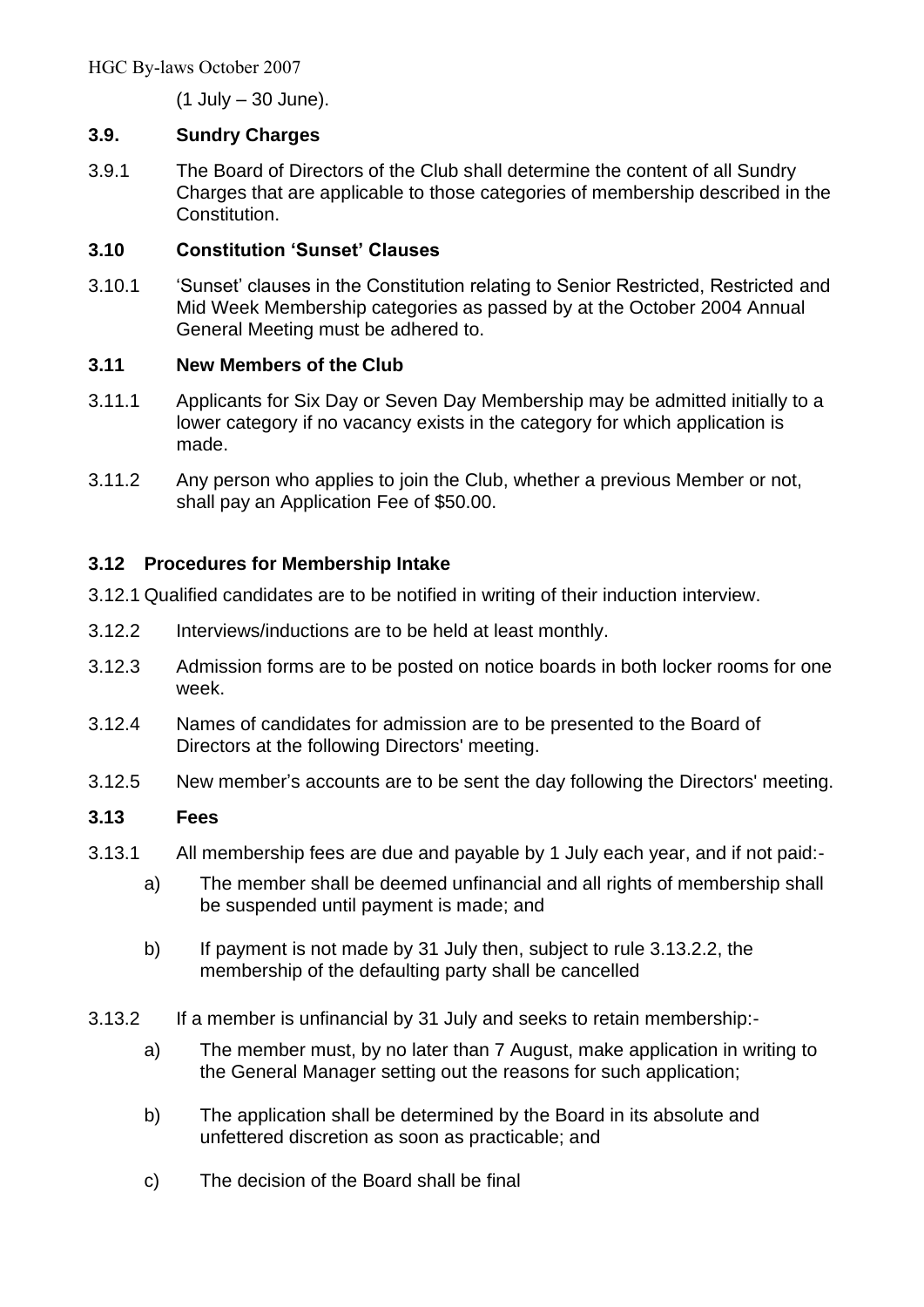- 3.13.3 Reimbursement of Fees
- 3.13.4 No membership fees or part thereof shall be reimbursed to a member who decides to resign or is granted leave of absence before the end of the year unless extenuating circumstances are found to exist.

# **3.14 Leave of Absence (minimum 6 months)**

- 3.14.1 Leave of Absence may be granted to Members who apply in writing for the following reasons:
- *3.14.1.1 Absence due to being interstate or overseas on business or holiday;*
- *3.14.1.2 Due to medical reasons supported by a medical certificate;*
- *3.14.1.3 Due to other extenuating circumstances the member is unable to use the golf course;*
- *3.14.1.4 Junior Member doing year 12 of their Secondary education;*
- *3.14.1.5 Members undertaking full time tertiary education providing that they joined as a Junior Member. The term of leave of absence to terminate on the member attaining 25 years of age;*
- *3.14.1.6 On returning from leave of absence a member may be reinstated in the category (including if the category was a so-called 'closed' category) from which they took leave of absence subject to approval of the Membership Committee.*

# **3.15 Elevation of Membership Category**

3.15.1 If a Member is offered elevation to another category of Membership and does not accept within one month, the offer will be withdrawn and their name taken off the waiting list unless there are extenuating personal circumstances. Such extenuating circumstances, if accepted, remain confidential and do not set a precedent.

# **3.16 Re-entry of Former Members**

- 3.16.1 With approval of the Board, and subject to current waiting list the following applies:
- *3.16.1.1 A former member who has allowed more than five years elapse since resigning from the Club will be required to pay the full entrance fee*
- *3.16.1.2 A former member applying to be re-admitted within five years of resigning will be required to pay the difference between the entrance fee paid at the time of joining and the entrance fee at the time of their re-admission;*
- *3.16.1.3 When considering the re-admission of a former member, or the placing of a former member seeking re-admission on the waiting list of the category of membership of which they were previously a member, the Board may apply a waiting list 'credit' of one year for each five years of previous membership within that category.*
- 3.16.2 In individual cases the Board may take into account any extenuating, compassionate or personal circumstances related to the absence in determining the application of sub-clauses 3.16.1.1 to 3.16.1.3. In such instances, adjustments to the Entrance Fee or position on the waiting list may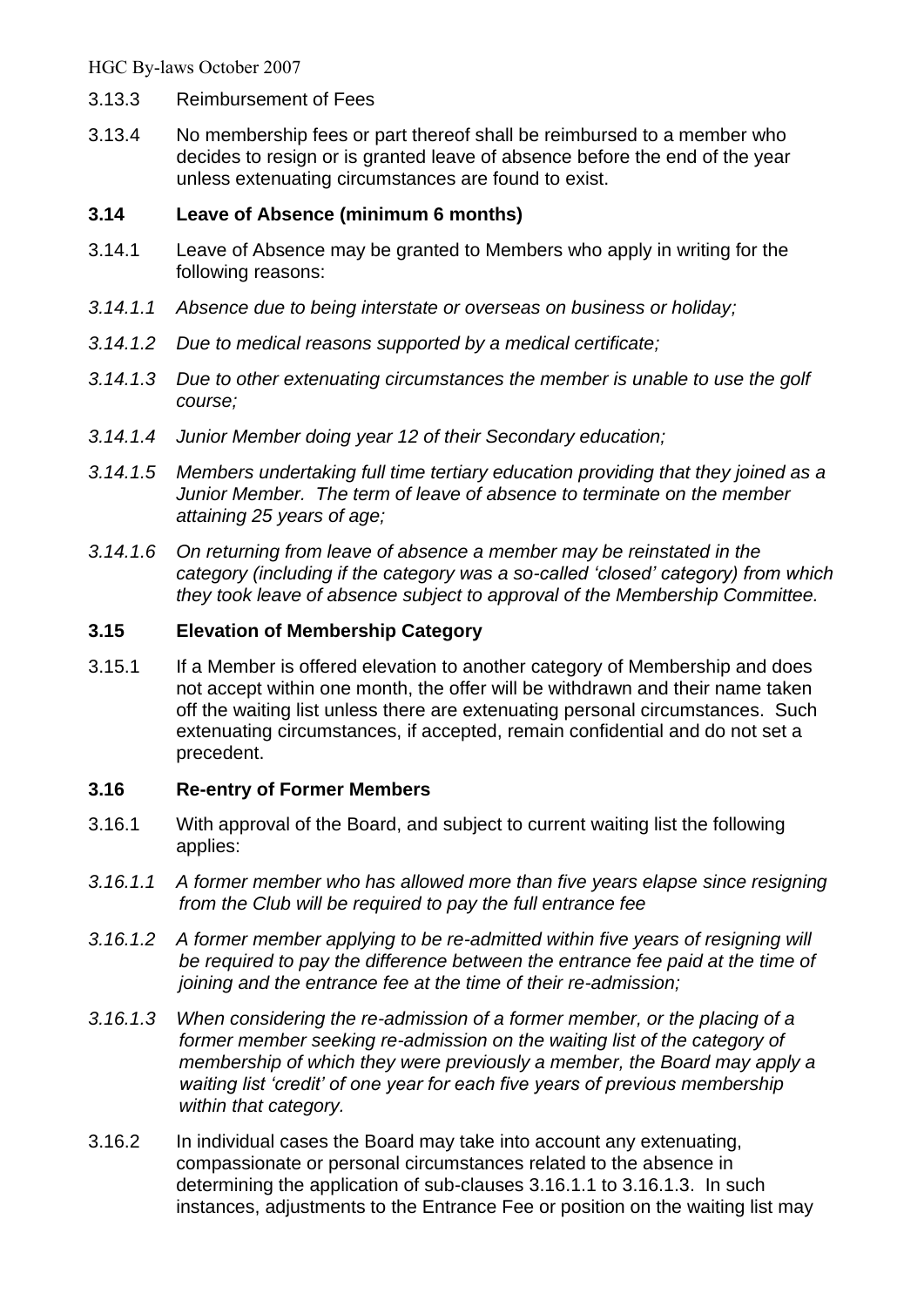be made as considered appropriate. Such extenuating circumstances, if accepted, remain confidential and do not establish a precedent.

# **3.17 Junior Membership Priority**

3.17.1 Application for Junior Membership by members' children or grandchildren may receive priority on the waiting list.

# **3.18 Transfers Back to Seven Day Membership Category**

3.18.1 A Member with 10 years or more Seven Day Membership who has transferred to another playing category may, upon written application, apply for elevation to Seven Day Membership. If approval is granted the Member may be placed on the top of the waiting list.

# **3.19 Membership Transfers**

- 3.19.1 A Senior Member may only transfer to another senior membership category which has less playing rights than that he/she currently is a member of. That is, a Seven Day Senior Member may transfer to a Six Day or Five Day Senior Member, vacancy available. **NB:** The Constitution only allows for transfer to Senior Membership of the category to which the Member belongs at the time of application.
- 3.19.2 A member may not transfer between membership categories within the club's financial year.

# **3.20 Reciprocal Agreements**

3.20.1 No members of a golf club which has a reciprocal agreement with Heidelberg Golf Club shall qualify to play at Heidelberg under such agreement if that member normally resides within 150 kilometres of Heidelberg Golf Club.

# **3.21 Agreements between other clubs and Heidelberg Golf Club**

- 3.21.1 Other clubs with similar objects to those of Heidelberg Golf Club may be the subject of individual agreements between the club and Heidelberg Golf Club regarding the rights and privileges of members of one club at the other club.
- 3.21.2 In general, such agreements will specify similar rights for categories of membership which correspond as closely as possible at the two clubs. Each agreement will list the categories of membership at each club which are deemed to correspond with one another.
- 3.21.3 Agreements are between the two clubs' committees, and must be approved by both clubs.

# **3.22 Reciprocal Clubs**

The clubs with which Heidelberg Golf Club has Reciprocal Membership Agreements are:

*New South Wales* Ryde-Parramatta Golf Club Howlong Golf Club Tura Beach Club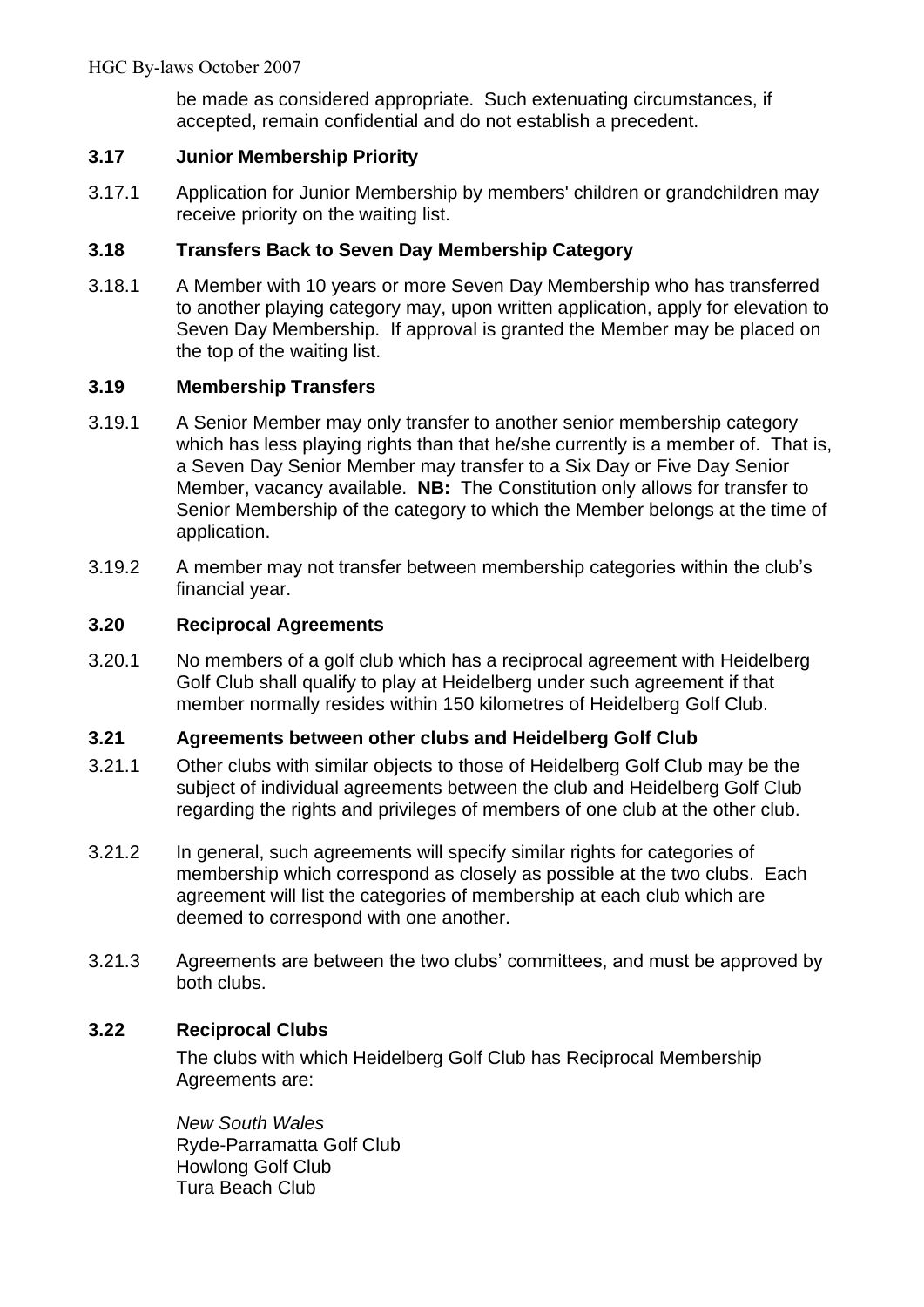Wollongong Golf Club Gosford Golf Club Wentworth Services Golf Club

*Tasmania* North West Bay Golf Club

*Queensland* Oxley Golf Club Redcliffe Golf Club Redland Bay Golf Club Robina Woods Golf Club

*South Australia* Mount Osmond Golf Club Victor Harbour Golf Club Renmark Golf Club

*Western Australia* Bunbury Golf Club

*Victoria* Maffra Golf Club Red Cliffs Golf Club Wangaratta Golf Club

*New Zealand* Maungakiekie Golf Club (Auckland)

# **3.23 General Conduct**

- 3.23.1 Members should report orally, or in writing if so required, any breach of the By Laws to the General Manager.
- 3.23.2 Conduct in the clubhouse and on the course is governed by consideration of fellow members and staff at all times. Excessive noise, bad language, threatening language, sexual harassment and disruptive behaviour is considered inappropriate and will not be tolerated. Any complaint shall be dealt with via the Disciplinary Committee.
- 3.23.3 A Member shall not reprimand any employee of the Club, but may lodge a written complaint against an employee with the General Manager.
- 3.23.4 Members, other than Board of Directors or Members authorised by the General Manager, must not direct employees in relation to their duties.
- 3.23.5 Members, other than Board of Directors, Course & Facilities Committee Members or Members authorised by the General Manager, must not encroach into the ground staff workshop, except with the express permission of the General Manager or the Course Superintendent.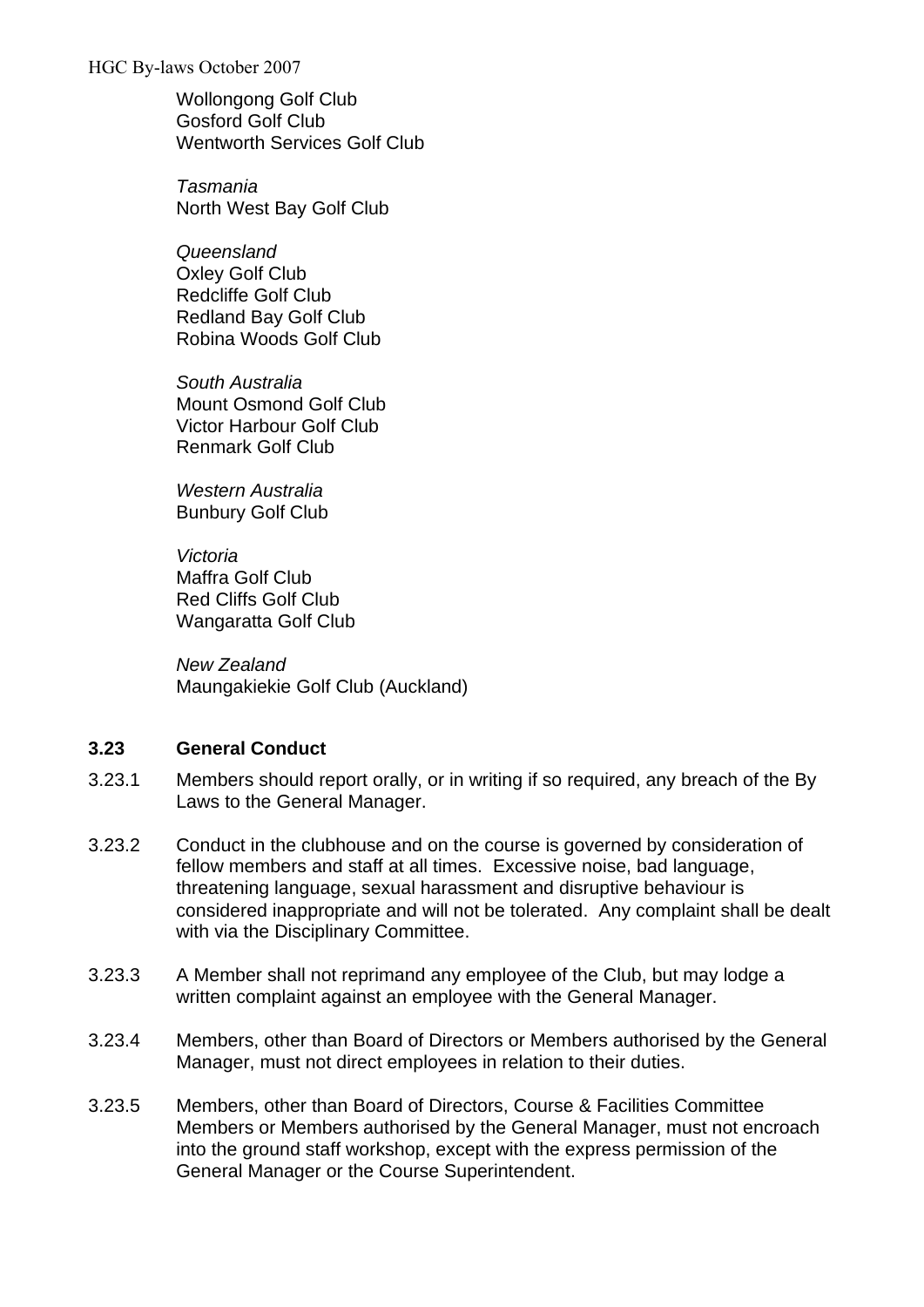3.23.6 Members are to strictly observe the speed limits inside Club property, for the safety and comfort of our Members and visitors.

# **3.24 Nomination, processing and election of new Members**

- 3.24.1 No Member of the Club may propose and/or second more than 4 people in total into the Club in any financial year, unless approved by the Board of Directors.
- 3.24.2 It is the responsibility of the proposer and the seconder, when their nominee is elected to membership of the Club to;
- *3.24.2.1 Ensure that such new Member is introduced to other Members; is advised of all rules governing the conduct of the Club; and is sufficiently advanced in the knowledge of the Rules of Golf to be competent to perform the duties of marker for a fellow competitor;*
- *3.24.2.2 Play golf with their nominee until he or she is so equipped; and*
- *3.24.2.3 Assist their nominee to obtain a handicap.*
- 3.24.3 The General Manager shall be responsible for the maintenance of a list of persons (a 'waiting list') who have submitted an Application Form for membership which has the required information, together with the appropriate Application Fee. The waiting list must show the names of the proposer and seconder, the date received, and the category of membership sought, as well as relevant contact information.
- 3.24.4 Nominations for membership will be processed in accordance with the date of receipt and the existence of vacancies in the category of membership sought. However, in exceptional circumstances, the Board of Directors shall have the right to elect to an appropriate category of membership a person who meets the general criteria for membership of the Club (see Clause 5.7 of the Constitution) and the requirements for that category, but whose date of receipt of an Application Form is later than other persons on the waiting list.
- 3.24.5 A member of a club which has a reciprocal rights agreement with Heidelberg Golf Club *does not* automatically have priority on waiting lists, but may be given special consideration according to circumstances.
- 3.24.6 Except for cases described in 3.22.4 and 3.22.5, or for persons who have been awaiting Seven Day membership for more than 2 years, any new Member shall be elected first as a Five Day or Six Day Member. Apart from the exceptions noted, a person cannot choose to be elected as a Seven Day Member without first becoming a Six Member.
- 3.24.7 Any person who has been offered membership in any category more than twice without accepting membership in that category shall be removed from the waiting list. S/he shall be informed in writing of this, and his/her proposer and seconder shall also be informed. Such removal does not preclude the person from submitting a subsequent Application Form, but this must be accompanied by the relevant Application Fee.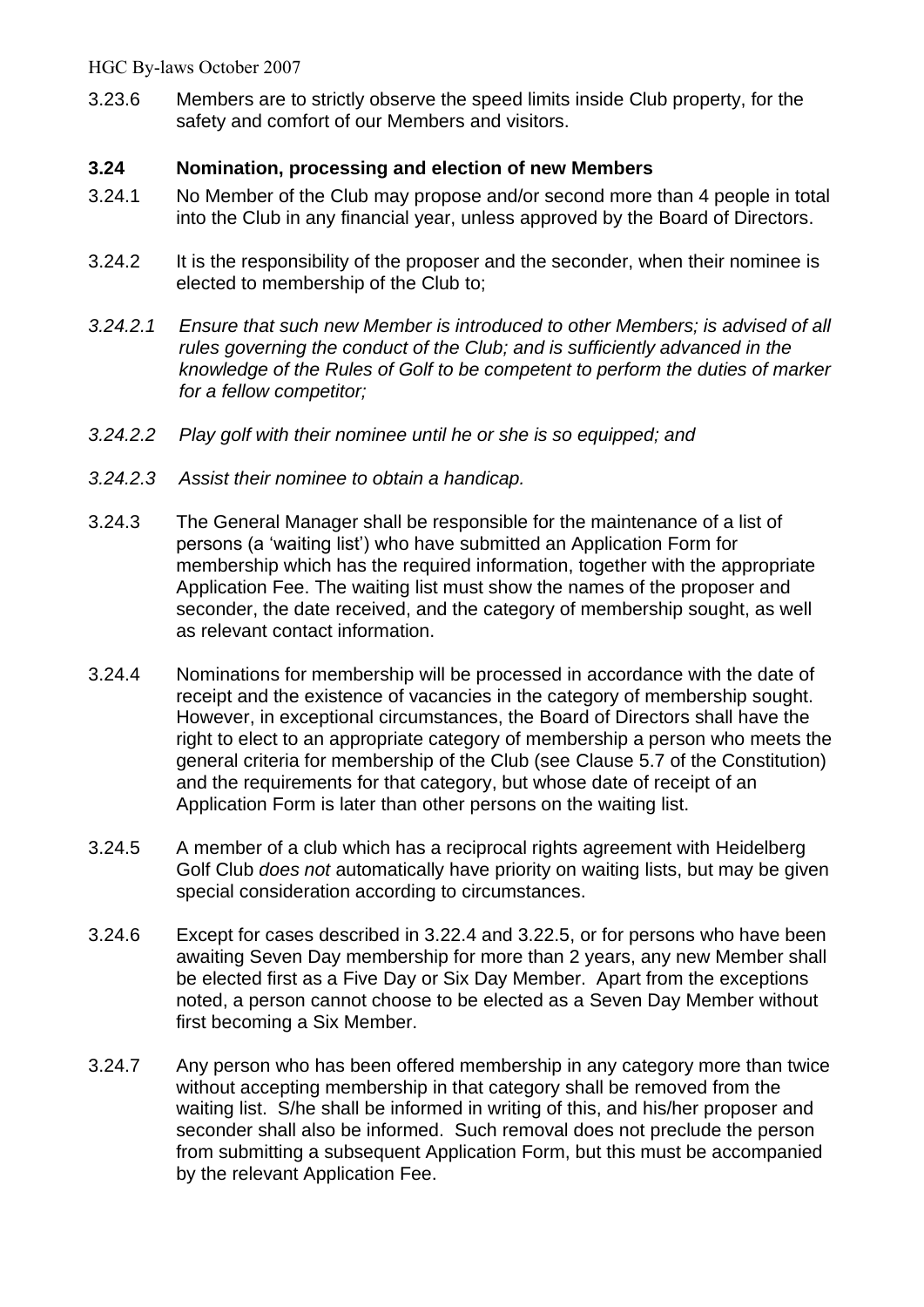# **3.25 Reinstatement of Members on Leave of Absence, or past Members**

- 3.25.1 Members on Leave of Absence seeking reinstatement have priority on waiting lists for the category of membership previously held.
- 3.25.2 Members transferring to lesser categories of membership are to be advised in writing that any future reinstatement is subject to availability.
- 3.25.3 Past Members seeking reinstatement *do not* automatically have priority on waiting lists, but may be given special consideration according to circumstances and previous involvement with the Club, subject to payment of any outstanding amount owed to the Club. Detail of procedure in 3.16.
- **3.3 Not in Use**

# **3.4 Not in Use**

# **3.5 Life Members**

- 3.5.1 A person may be nominated to a General Meeting of the Club as a Life Member, according to the provisions of the Constitution (see Clause 8 of the Constitution).
- 3.5.2 The general criteria for election to Life Membership of the Club are as follows.
- *3.5.2.1 Period of Club membership: normally, such person should have been a Member for a minimum of 20 years.*
- *3.5.2.2 Contribution to the development of the Club: normally, such person should have made a significant and sustained contribution over a number of years to the development of the Club by, for example, serving as a member of the Board of Directors, or as an Elected Officer, or as a member of the Ladies Golf or Bowls Subcommittees, or by voluntary work at the Club, etc.*
- *3.5.2.3 Contribution to the progress of golf or bowls generally: normally, such person should have made a significant and sustained contribution over a number of years to the wider golf community by, for example, serving as a member of the Victorian Golf Association Council or the Women's Golf Victoria Council, or similar, or by voluntary work associated with interclub or other competitions, or similar.*
- *3.5.2.4 Record of golfing achievement within the Club or outside: normally, such person should have achieved outstanding golf results both at the Club and in the wider State, national or international arenas.*
- *3.5.2.5 Reputation for honesty, integrity and good character: such person must have a reputation for honesty, integrity and good character.*
- 3.5.3 For a person to be nominated, that person should normally have met at least three of the above five criteria, and must have met the criterion of 'Reputation for honesty, integrity and good character'.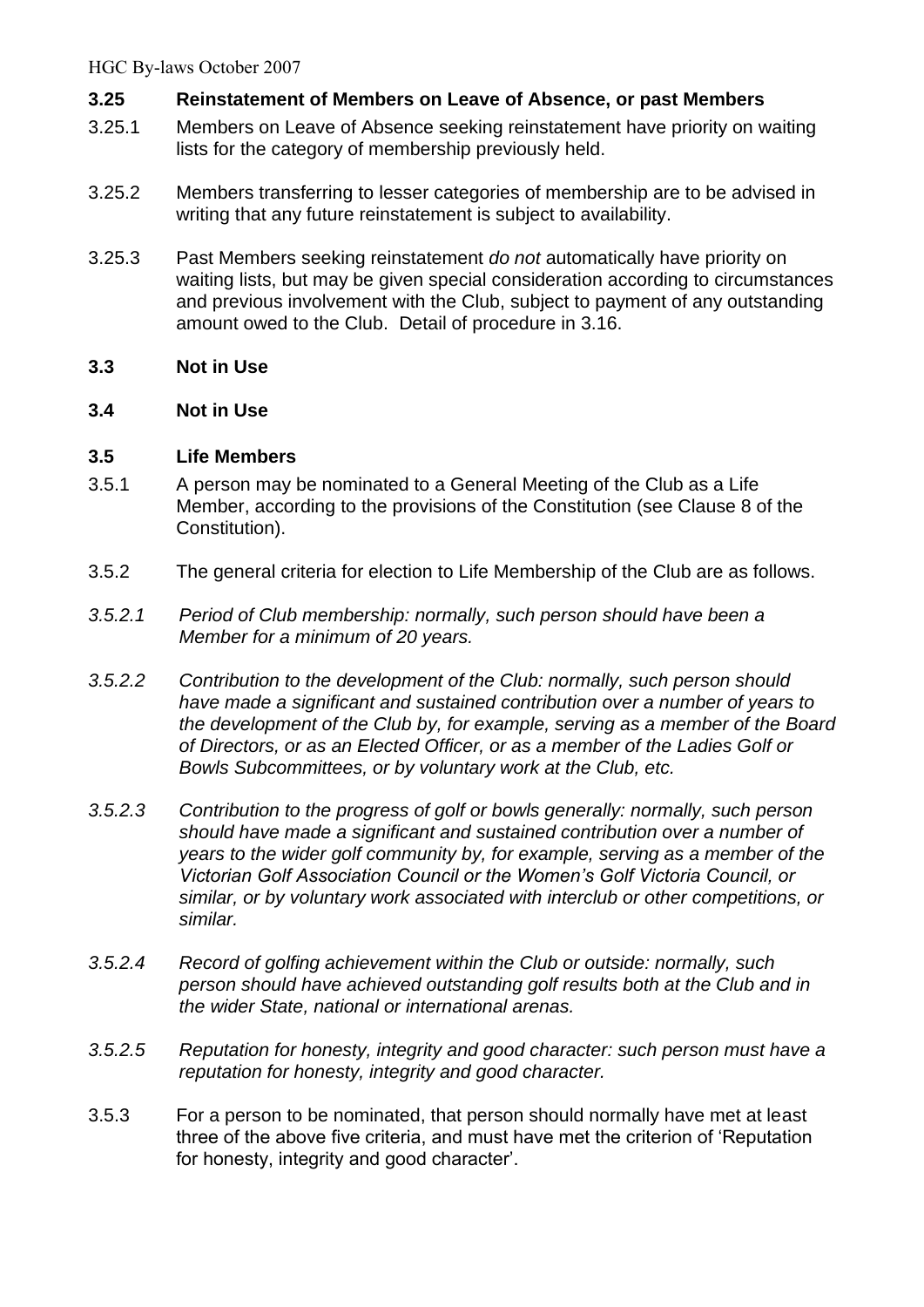# **3.6 Number of Members in each category**

3.6.1 The following table shows the maximum number of Members in each major category of membership. Note that at any time there may be a variation of up to 5% within a given category, provided that the total number of Members with playing rights does not exceed the maximum allowed of 1593.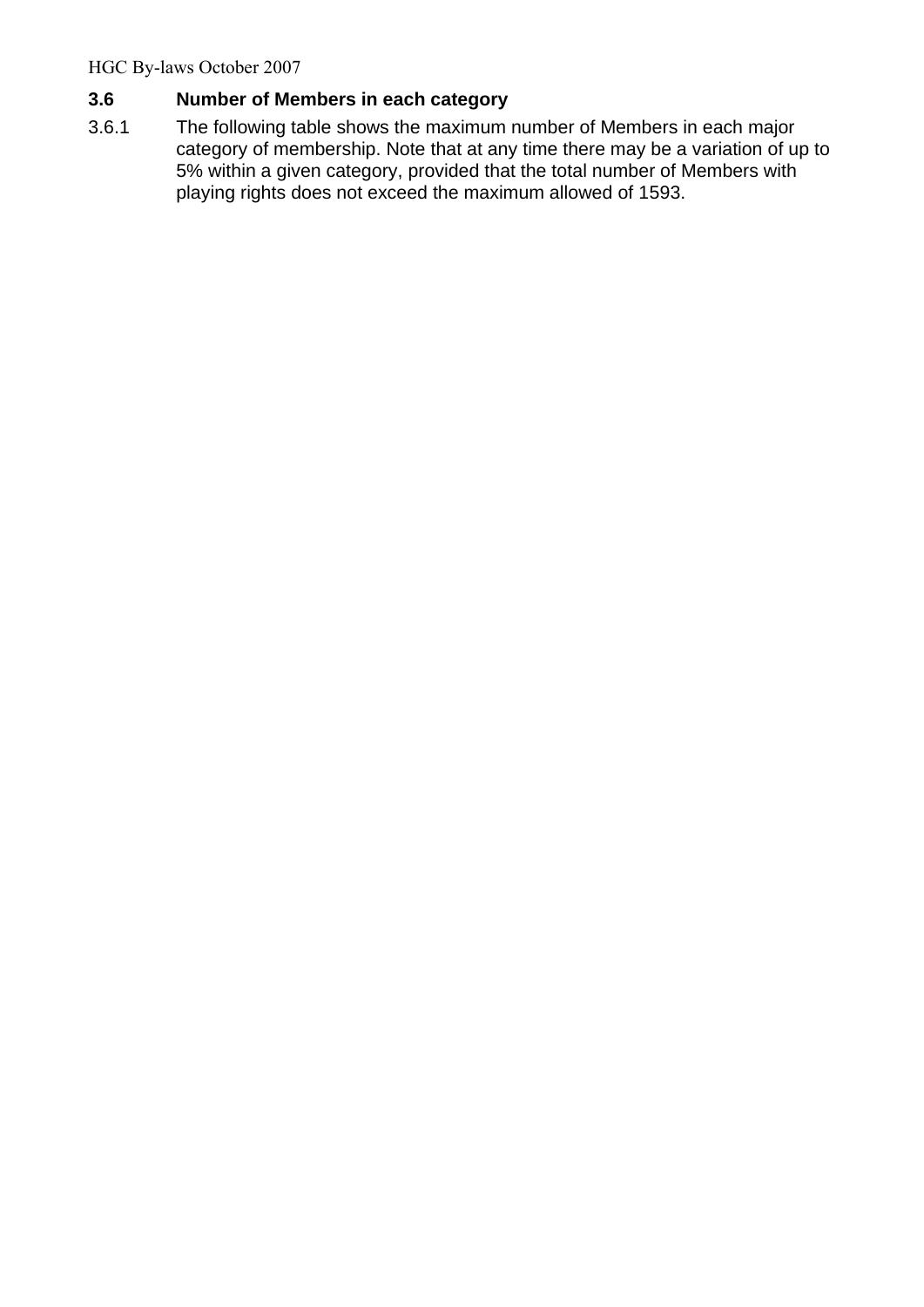| Category                        | Subcategory                     | <b>Maximum</b> | Percentage <sup>1</sup> |
|---------------------------------|---------------------------------|----------------|-------------------------|
| <b>Playing Rights</b>           |                                 |                |                         |
| Life Member                     | All                             | 12             |                         |
| Seven (7) Day                   | Senior                          | 50             |                         |
|                                 | Adult                           | 450            |                         |
|                                 | Junior                          | 85             |                         |
|                                 | <b>Student</b>                  | 15             |                         |
|                                 | Corporate <sup>2</sup>          | 21             |                         |
|                                 | Total 7 day                     | 633            |                         |
| Six (6) Day                     | Senior                          | 20             |                         |
|                                 | Adult                           | 200            |                         |
|                                 | Total 6 day                     | 220            |                         |
| Restricted (closed<br>category) | Senior                          | 20             |                         |
|                                 | Adult                           | 250            |                         |
|                                 | <b>Total Restricted</b>         | 270            |                         |
| Five (5) Day                    | Senior                          | 20             |                         |
|                                 | Adult                           | 400            |                         |
|                                 | Junior                          | 50             |                         |
|                                 | Total 5 day                     | 470            |                         |
|                                 | <b>Total playing rights</b>     | 1593           | 100.00                  |
| <b>Non-Playing Rights</b>       |                                 |                |                         |
| Limited                         |                                 | 200            |                         |
| Country                         |                                 | 20             |                         |
| Introductory                    |                                 | 50             |                         |
| <b>Bowling</b>                  |                                 | 143            |                         |
| Senior Bowling                  |                                 | 5              |                         |
| <b>Short Term</b>               |                                 | 20             |                         |
| Social                          |                                 | 30             |                         |
| Honorary                        |                                 | 5              |                         |
| Leave of Absence                | Not specified                   |                |                         |
|                                 | <b>Total other</b>              | 473            |                         |
|                                 | <b>Total overall membership</b> | 2066           |                         |

Number of Members by Major Category

# **4. Dress**

# **4.1 Dress Code**

- 4.1.1 Members, guests and all visitors are required to wear neat and tidy golfing attire on the course and neat casual within the clubhouse, unless otherwise directed, at all times. Consideration is given to age appropriate attire with deference to neatness and modesty.
- 4.1.2 HGC encourages members, guests and visitors to comply with sun-smart practices.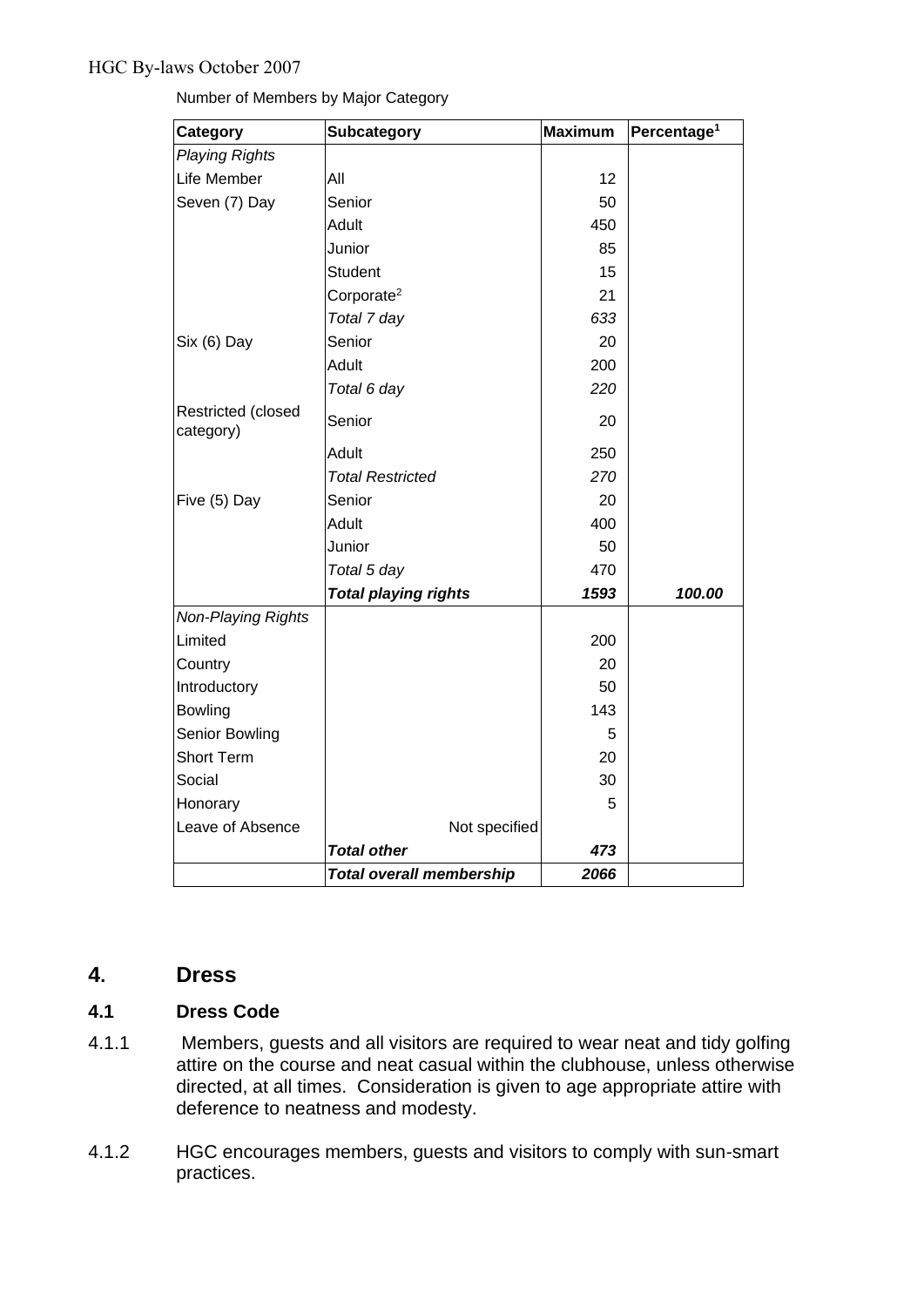- 4.1.3 Members have the responsibility to ensure that their guests meet the required dress standards.
- 4.1.4 Acceptable attire:
	- Men's golf shirts must have a golf style collar and be tuck in, unless having a tailored waistband. Logos must be discreet.
	- Ladies shirts preferably to be collared. Any top worn without a collar must have sleeves. Tops worn outside slacks/shorts must be tailored.
	- Socks must be visible and be predominantly white.
	- Golf shoes must be worn on the course.
	- Clean golf shoes, with soft spikes may be worn in the Members Bar.
	- Clean and neat sports shoes may be worn in the Members Bar and locker rooms.

# 4.1.5 Unacceptable attire:

- Clothing and/or footwear in a state of disrepair.
- Trousers or shorts with a drawstring/elastic waist.
- Singlets, tee shirts, track or leisure suits.
- Denim clothing is not to be worn on the golf course.
- Short shorts, sports shorts, board or surf shorts or similar.
- Thongs (footwear).
- Caps and hats should not be worn in the clubhouse (unless a medical situation prevails).
- 4.1.6 Club staff, including the Director of Golf and his staff, has been instructed to refuse service to, permit use of Club facilities by, members, guest or visitors who do not comply with the Dress Code.
- 4.1.7 Depending upon the circumstances, such member, guest or visitor may be required to leave the course or clubhouse; may be given the opportunity to meet the required dress standards; or may be given a warning, orally or in writing.
- 4.1.8 Disciplinary action may be initiated against repeat or wilful offenders, in accordance with *Section 41* of the Club's *Constitution*, depending upon the circumstances.

# **5. Visitors and Guests**

# **5.1 Clubhouse**

- 5.1.1 Visitors and guests are welcome into the clubhouse. In doing so, they are required to comply with licensing laws and the regulations of the club
- 5.1.2 Visitors must not remain on the Club premises once the introducing member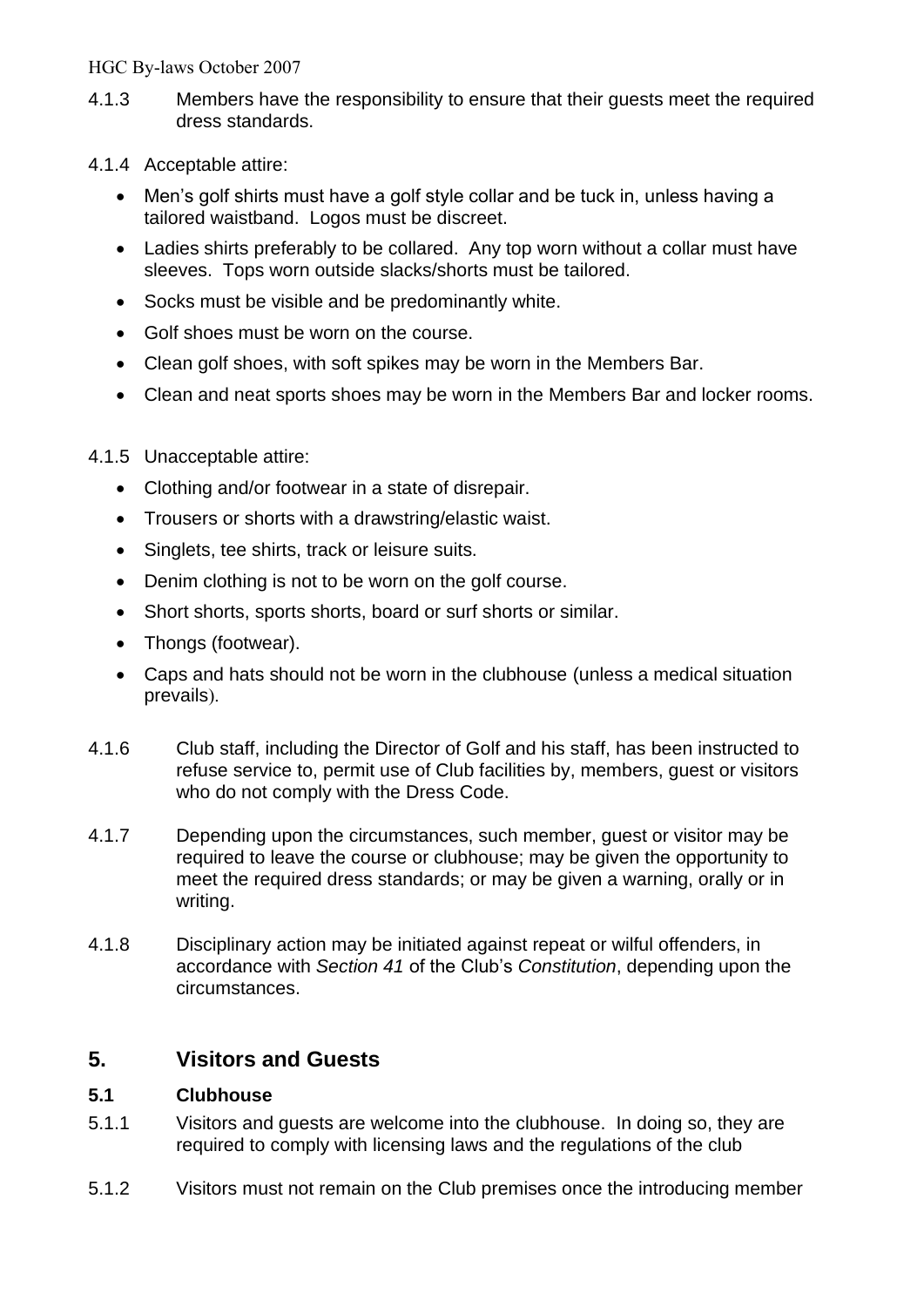has left.

# **5.2 Course**

- 5.2.1 Member may introduce up to three visitors at selected times to play golf, and must obtain the necessary visitors pass/s from the Golf Shop. This pass/s must be attached to the visitor's golf bag in a prominent position at all times whilst on the course.
- 5.2.2 No person shall be introduced as a visitor to play golf at the Club more than twelve times in a calendar year.
- 5.2.3 With the exception of Interstate and international visitors, members' visitors are not permitted to play golf on any Saturday other than official Guest Days. Guest Days are held in order that members may return hospitality extended to them at other clubs. Accordingly, only visitors who have a registered AGU or WGA handicap or equivalent are permitted to play on Guest Days.
- 5.2.5 A member may introduce one visitor only in a competition (ie, on Sundays, Tuesdays (women), Wednesdays (men) or public holidays.
- 5.2.6 By arrangement with the General Manager and subject to all requirements of these By Laws, visitors, **including** professionals, may be permitted to play on the course on payment of the relevant Green Fee and subject to tee times being available. If such a visitor is a guest of a member, it is the responsibility of the member introducing the guest to see that the guest has knowledge of golf etiquette, golf rules and complies with the Club's dress requirements.
- 5.2.7 Subject to Rule 4-4b of the Rules of Golf, each player must have his/her own set of clubs.

# **5.3 Children**

- 5.3.1 Members are encouraged to involve their children in golf at the Club, by using the golfing facilities, including the clinic programs for children.
- 5.3.2 In the case of children who are not yet members, members may allow their children to accompany them on the golf course in practice rounds, provided the children are strictly under parental control so that they can cause no concern to other members nor be placed in any danger to themselves.
- 5.3.3 Members should not allow children under the age of 10 years to accompany them while they are playing in competition rounds on the course.

# **6. Match**

# **6.1 Conditions of Play**

6.1.1 Playing conditions for all competitions are controlled by the Match Committee and its decision at all times shall be final. Conditions for all Club competitions are published prior to the day of competition in the Members Handbook and are sometimes placed on Club noticeboards. It is the responsibility of all competitors in a competition to be aware of and abide by the competition conditions.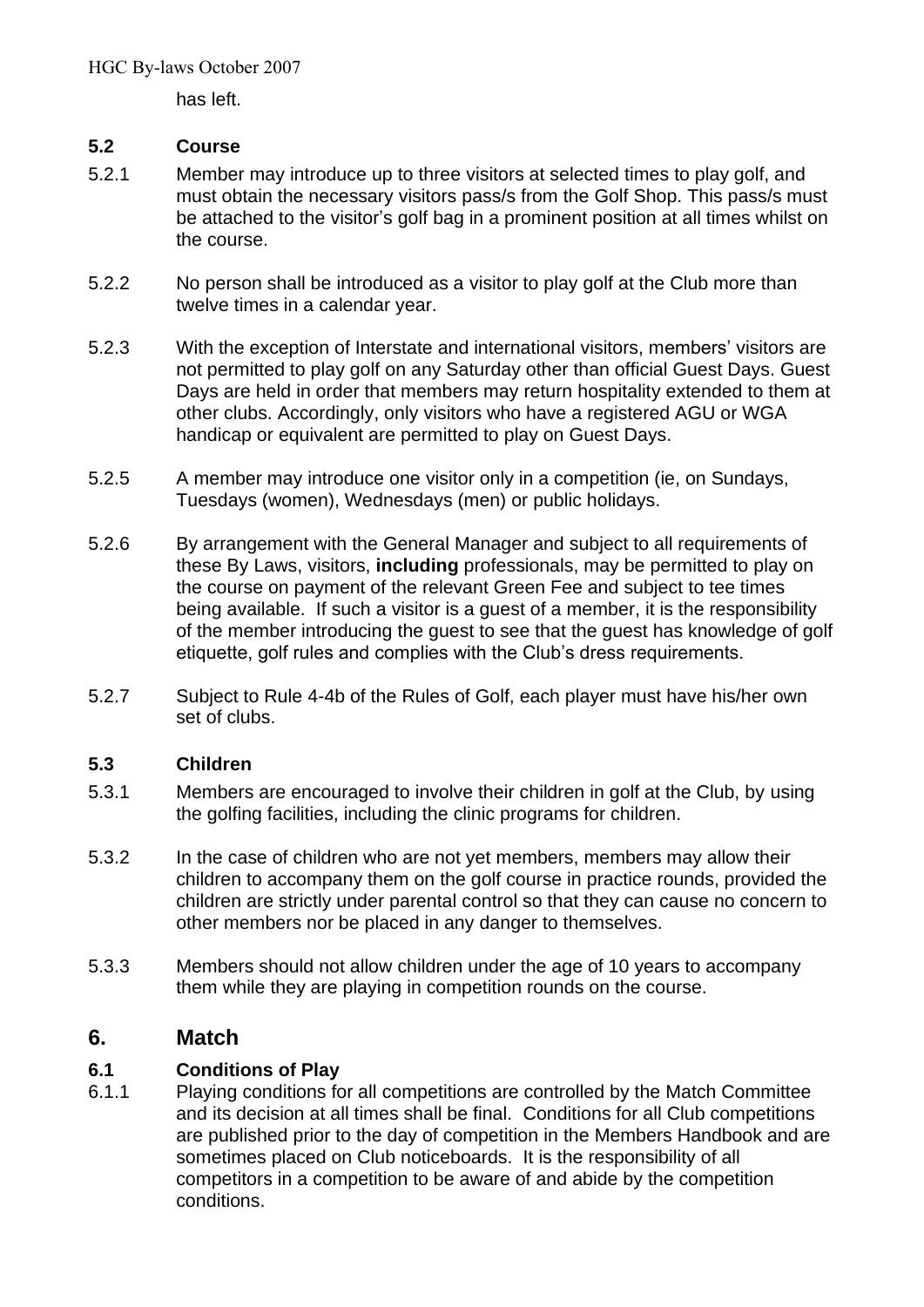- 6.1.2 Players engaged in pennant matches and matches and competitions played under the control of the Match Committee have rights over all other players on the course.
- 6.1.3 Players in a competition must commence their rounds from their designated tee, as shown on that competition's time sheet.
- 6.1.4 Male players must play from the designated men's tee markers of the day: blue (Championship competitions), white (normal competitions and days other than Sundays and Fridays when the yellow markers are used*.* Female competitions are held from the red tee markers.
- 6.1.5 Players must observe the Rules of Golf, the permanent Local Rules, as shown on the Club's scorecard, and any Temporary Local Rules, as shown on notice board and/or on printed sheets available from the Golf Shop.
- 6.1.6 In all Club competitions where no referee is appointed by the Match Committee, any protest must be lodged with the General Manager or his nominee, or member of the Match Committee within 30 minutes of the completion of the relevant round, and must be signed by the competitor making the protest and specifying the grounds for such protest.
- 6.1.7 Members must return all competition score cards, whether from Heidelberg or other clubs, to ensure accurate handicap assessments. Failure to return cards, or returning cards selectively may result in the Match Committee removing or adjusting a member's handicap, or such other restriction on the member's rights to play in competitions as is seen fit.

# **6.2 Avoidance of slow play – Ready Golf**

- 6.2.1 HGC applies a policy called Ready Golf to ensure slow play is avoided by members. Refer to the Members Handbook for details.
- 6.2.2 As a reminder to members and visitors, in Par and Stableford competitions, players must not complete a hole if they cannot score on that hole.

# **6.3 Suspension of Play**

.

- 6.3.1 If play is suspended, a siren will be blown for 3 x 5-second bursts.
- 6.3.2 Players in the process of playing a hole have the option of marking their ball, or to putt (only) out that hole if they do so without delay. If the player chooses the latter option they shall discontinue either before or immediately after completing the hole. The players shall not thereafter resume play until the committee has ordered resumption of play. Rules of Golf Rule 6-8b
- 6.3.3 For resumption of play, the siren will be blown for 2x5 second bursts. The penalty for breach of Rules of Golf Rule 6-8b is disqualification.
- 6.3.4 If play is to be **abandoned** there will be one 15 second blast on the siren.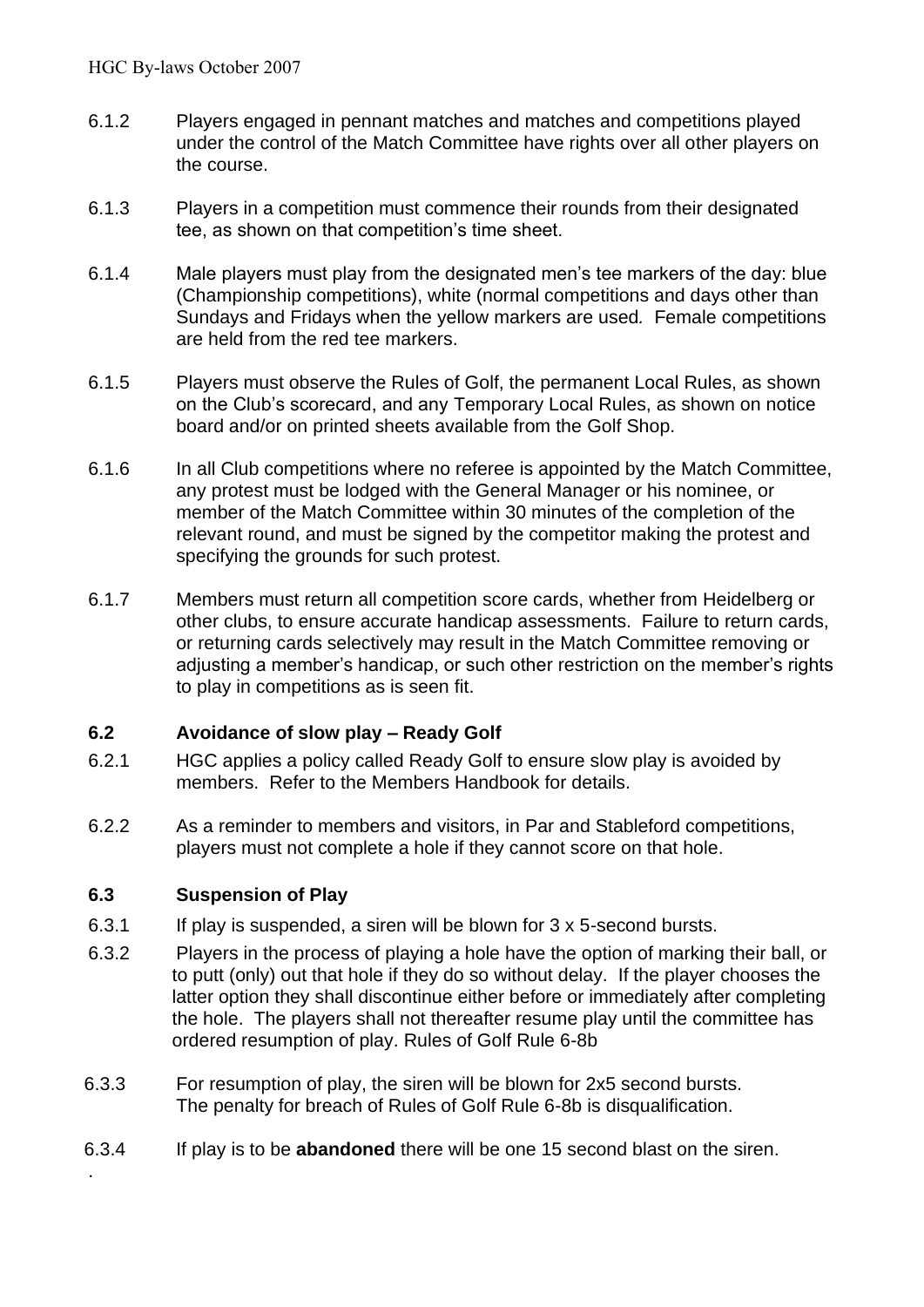# **6.4 Abnormal course conditions**

- 6.4.1 It is the responsibility of the Match Committee, in consultation with the Captain and the Course Superintendent, to determine whether conditions on parts or the whole of the course warrant imposing such temporary playing provisions as *Preferred Lies* or *Tee-up.*
- 6.4.2 In general, *Preferred Lies* are used to provide the player with 'normal' conditions, such as when it is likely that mud would adhere to the ball, or an area is being renovated and good lies are not generally available in that area. In general, *Tee-up*, either through the green or on fairways only, is used for protection of those parts of the course as required.
- 6.4.3 The Match Committee will try to avoid temporary playing provisions such as *Preferred Lies* or *Tee-up* being applied for short periods alternating with 'normal' conditions. However, the Match Committee is aware of the possible effect of these temporary playing conditions on application of the Australian Handicapping System for both men and women, and will try to avoid overuse of such conditions.

# **6.5 Handicaps**

# 6.5.1 Male Members:

The maximum handicap to be allotted to a new member is 27. A new member must return five (5) completed signed cards before an official AGU handicap can be allocated. Three cards are sufficient to be allocated a Club handicap.

- 6.5.2 Handicap Limit for male members in Major Events is 27. Major events are those events defined in the Club's Match Manual.
- 6.5.3 A player must enter on his scorecard the current handicap. A player's handicap does not change during a stroke play event, even if the event comprises more than one round.

**Example**: On one Saturday a player off 18 scores a net 69 in the first round of the Winter Cup and his handicap is reduced to 17. On the following Saturday, his handicap is 18 for the second round of the Winter Cup but 17 for the Day event.

- 6.5.4 A competitor should enter on his competition card the date of the event and his name or, if the details were entered by the Committee, confirm those details.
- 6.5.5 Female Members refer Ladies Match Manual

# **6.6 Bag Tags**

6.6.1 Members must have a current membership Bag Tag displayed indicating category of membership to which they belong prominently displayed on their golf bag.

# **6.7 Playing Rights & Privileges**

6.7.1 In general, the HGC Constitution and the Membership Bylaws specify the playing rights and privileges of members. The Board of Directors retain the right to consider additional privileges and rights as appropriate.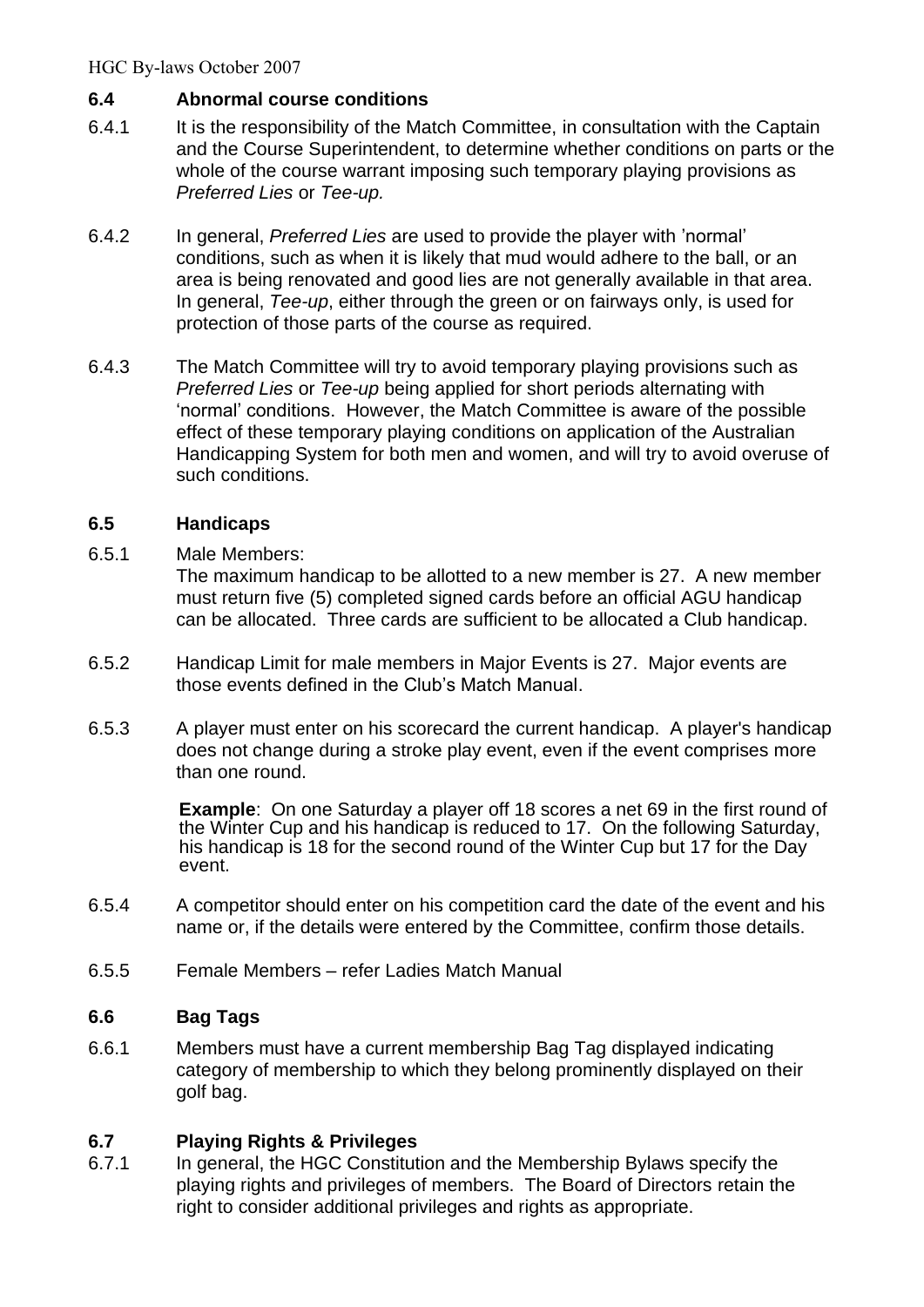- 6.7.2 The following information is included to add clarification as deemed necessary by the Constitution.
- *6.7.2.1 The Club President has the discretion to invite non-Seven Day members to play on a Saturday on both President's and Opening Days, and/or as he/she sees appropriate.*
- *6.7.2.2 Junior Members under the age of 18 years playing in daily competitions (with exceptions) are subject to the restriction that there must be no more than one other additional Junior Member in his/her playing group. The exceptions are; the Junior Club Championships, Bruce Harding Junior Matchplay Championship and HGC Junior Open Tournament and/or as the Board of Directors, or their delegate arrange).*
- 6.7.3 A Member may introduce visitors (maximum 3 at any one time) to the Club to play at any time within his playing entitlement **EXCEPT the following:**
- *6.7.3.1 Sunday morning - no visitors (other than guest days) Sunday afternoon - maximum one visitor*
- *6.7.3.2 Saturdays - the only playing visitors permitted on Saturdays (other than guest days) are interstate or overseas visitors.*
- 6.7.4 Staff: The General Manager and Director of Golf have full playing rights. All other staff (including full-time employees with the contracted caterers) are permitted to play, with the approval of the General Manager, Director of Golf or a Director, on any day other than Saturdays or when Special Events are being conducted.
- 6.7.5 Practice Facilities: Members are permitted to use Club practice facilities at any time irrespective of membership Category.
- 6.7.6 Un-financial Members: Any un-financial member as at the 1st August (or one month after due periodic payment) is not eligible to enter any club event. Furthermore, he/she is not entitled to utilise the practice facilities or the clubhouse.

The Director of Golf is to be advised of all un-financial members and ensure that those persons do not use the course or the practice facilities.

6.7.7 Children on the Course: Children under the age of 12 are not permitted on the course except for children of members who play with a legal parent or guardian when the age limit shall be over 10 years of age at the Committees discretion.

# **6.8 Time-Sheets (refer Match Manual for details)**

- 6.8.1 When a time-sheet is in operation, it will be the basis of controlling all play for that period and no player may start play except in accordance with the timesheet.
- 6.8.2 A time-sheet may reserve times for Men's Competition exclusively or for Women's Competition exclusively or for Mixed Competitions exclusively.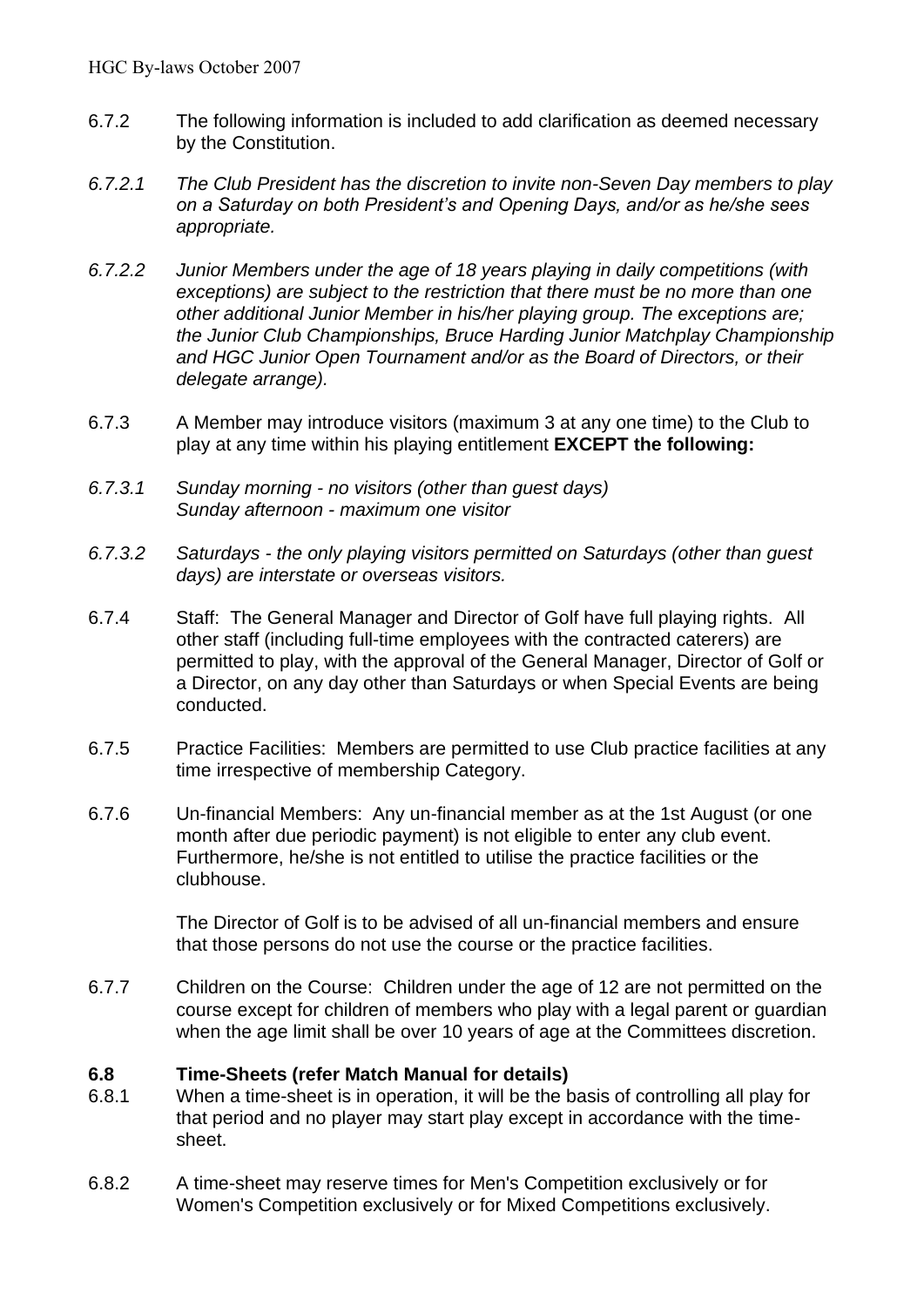# **6.9 Men's Club Championships (refer Match Manual for details)**

- 6.9.1 The Men's Club Championships are a male only event. The Ladies Section of the club will run their own Ladies Club Championship events.
- 6.9.2 The Junior Club Championship is a male and female event until sufficient numbers of girls shall warrant a split between boys and girls.
- 6.9.3 Conditions relating to Men's (including Senior Championship) and Junior Championship are detailed within the Match Manual.

# **6.10 Daily Competitions**

6.10.1 All players are required to play the game of the day and pay the appropriate competition fee.

# **6.11 Mixed Competitions**

6.11.1 Mixed Pairs competition entry fee shall be \$4 per player, or as determined by arrangement between HGC and the DoG.

> Winners: - trophy to each team member Runners-up: - trophy to each team member when more than 20 teams entered, otherwise a ball run-down applies. DoG Comp Prizes: Ball run-down

6.11.2 Non-Mixed Competitions Single player competition entry fee shall be \$4 per player, or as determined by arrangement between HGC and the DoG.

> Pairs: Winners (per designated grades) Individual: Per designated grades DoG Ball Comp:Ball run-down.

Club Competition for Ladies shall be advised by the Ladies Committee.

# **6.12 Hole-in-One and Albatross** (refer Match Manual for details)

# 6.12.1 Expenses:

To cover the cost of honouring a hole-in-one an addition of \$1.00 is included in sundries in annual accounts, or as determined by the Board of Directors.

# 6.12.2 Application:

For members playing in a recognised 9 or 18 hole competition as approved by the Board of Directors.

6.12.3 For visitors playing in a recognised 9 or 18 hole competition as approved by the Board of Directors. Visitors must have a recognised club handicap.

# 6.12.4 Procedure:

The player having holed out, shall on that same day, only be entitled to "shout for the bar" without any cost to him/her provided that the player is present at the time of the 'shout' or according to his choice, be presented with an appropriate hole-in-one trophy.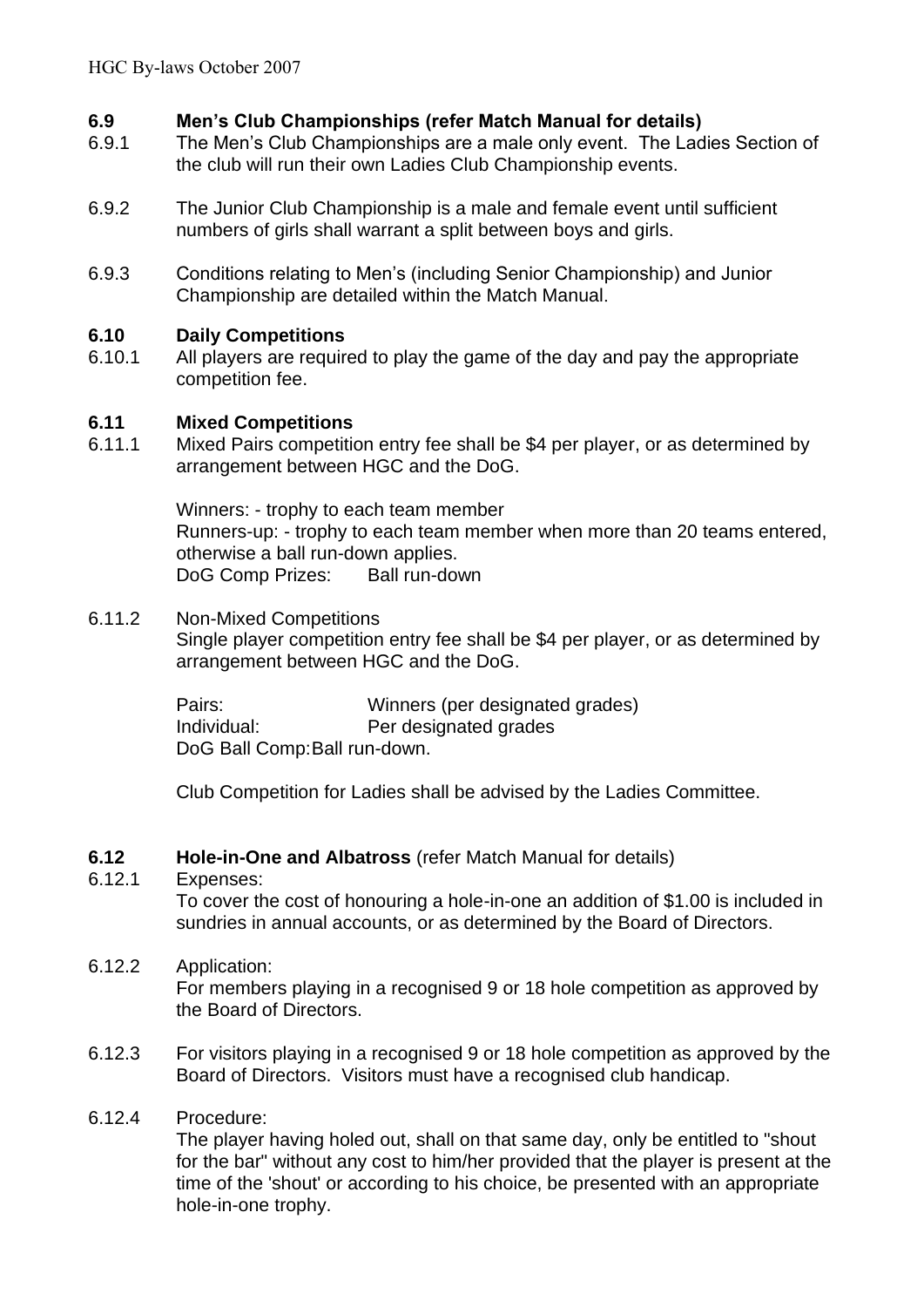# 6.12.5 Entitlements:

- The name and usual information to be included on a suitable "Honour Board" located within the Clubhouse.
- Be presented with an appropriate hole-in-one trophy.
- Visitors are entitled, if requested, either 'shout of the bar' or the hole-inone trophy.

# 6.12.6 Administration:

The General Manager or member of his staff will:-

- Formally notify the editor of the club newsletter.
- The member's name will appear on the Hole-in-One Board.

# **6.13 Father and Son – definition**.

For the purpose of the Father and Son Championship, a father and son relation includes: father and biological son, father and adopted son, father and step-son and father and fostered son. It does not include father and daughter.

# **7. Care of the Course**

- 7.1 Players are required to carry a sand bucket and to use its contents in the repair of divots.
- 7.2 Ball plug marks on greens must be repaired immediately.
- 7.3 The flagstick is to be held at arms length in the centre of the hole so as to avoid undue wear around the hole. The flagstick must be replaced in the hole before players leave the putting green.
- 7.4 The flagstick is not to be dropped on the green but placed carefully, or held by a player, to avoid damage to the green surface.
- 7.5 The position of the ball on the green should be marked using a small coin or some other form of marker. The position should not be marked on the green with scratch marks.
- 7.6 Footmarks and divots in bunkers are to be smoothed out by using the rakes provided. To obtain the best results, walk backwards out of the bunker smoothing out the sand as you go, but avoid dragging sand towards the edge of the bunker. Always take the shortest route to the ball and retreat from the bunker by the same route. Do not walk up the face of the bunker. If rakes are replaced in the bunker they must face along the line of play, but not in a position so that a ball lying against a rake would give a following player an unfair lie when the rake was removed.
- 7.7 Litter is not to be left around the course and surrounds of the clubhouse. Members must use the receptacles provided.
- 7.8 Wide wheels (10 cm minimum width) must be fitted to buggies. Buggies may be wheeled across putting greens to spread wear and reduce damage to the aprons of the greens.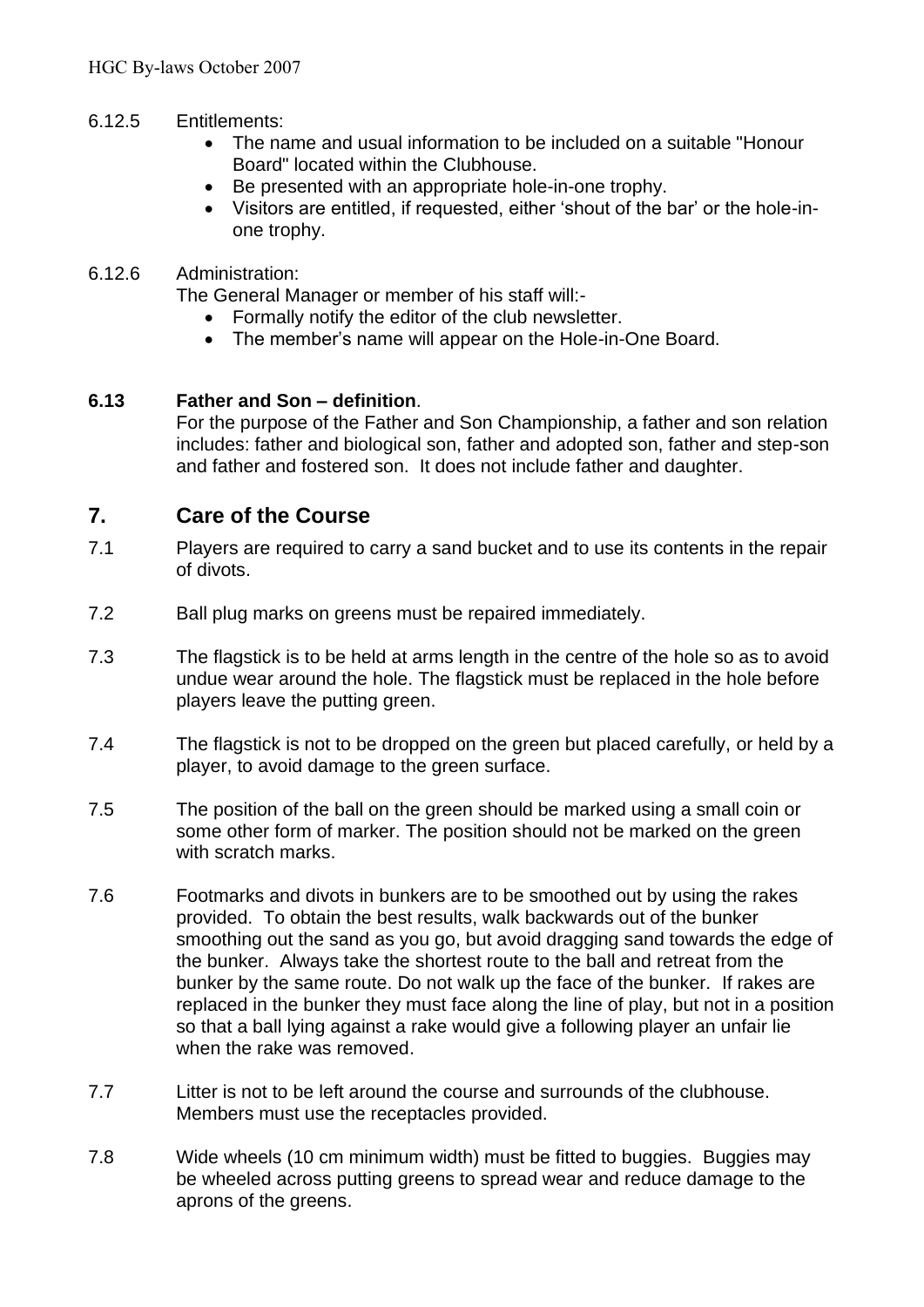- 7.9 Members must protect the Club's property from damage and, in particular, the trees, ornamental shrubs and flowering plants.
- 7.10 Members who wilfully interfere with the flora and wild life that inhabits the course will be subject to Disciplinary Code of Conduct.

# **8. Competitions**

# **8.1 Alterations to booked times**

- 8.1.1 A member may move, cancel or change (i.e., substitute another person for the original person) the bookings of him/herself and any other persons s/he has booked, but a member who was not responsible for booking others in a group may only move, cancel or change his/her own booking.
- 8.1.2 Any cancellation must be notified to the Golf Shop in sufficient time for a member on the Emergency List to take his/her place in the relevant competition.
- 8.1.3 The Golf Shop shall be responsible for filling vacancies and making up groups from the Emergency List, if there is one. Emergencies will be entered in vacant spaces on the time sheet in order of their position on the Emergency List.
- 8.1.4 It is the responsibility of members whose names are on the Emergency List to contact the Golf Shop to check the booking sheet in sufficient time to take their place in the field if they have been entered in that field, or if they require their name to be removed.

# **8.2 Competition Entry Procedures and Fees**

- 8.2.1 All competitions are to be entered in the Golf Shop and all competitors must report to the Golf Shop no later than 10 minutes before they are due to hit off.
- 8.2.2 Entry into a singles competition requires the following:-
- *8.2.2.1 Input of the competitor's name into the competition computer by use of the competitor's Golf Link/ HGC Privilege swipe card. A scorecard with the relevant details (name of competitor, handicap, date, name of competition) is printed; this card must be returned at the end of the round as evidence of entry. (In exceptional circumstances, such as a computer malfunction or the card is badly affected by rain, another hand-written card may be substituted. However, the onus is on the competitor to notify the Director of Golf of the appropriate circumstances, otherwise a score may not be considered.)*
- *8.2.2.2 Payment of the correct entry fee prior to commencing play. NB: Prepaid competition fees must be paid prior to play.*
- 8.2.3 Entry into a non-singles competition requires the following.
- *8.2.3.1 Writing the competitors' names onto the competition Entry Sheet and completion of a scorecard with the relevant details (names of competitors, handicaps, date, name of competition); this card must be returned at the end of the round as evidence of entry.*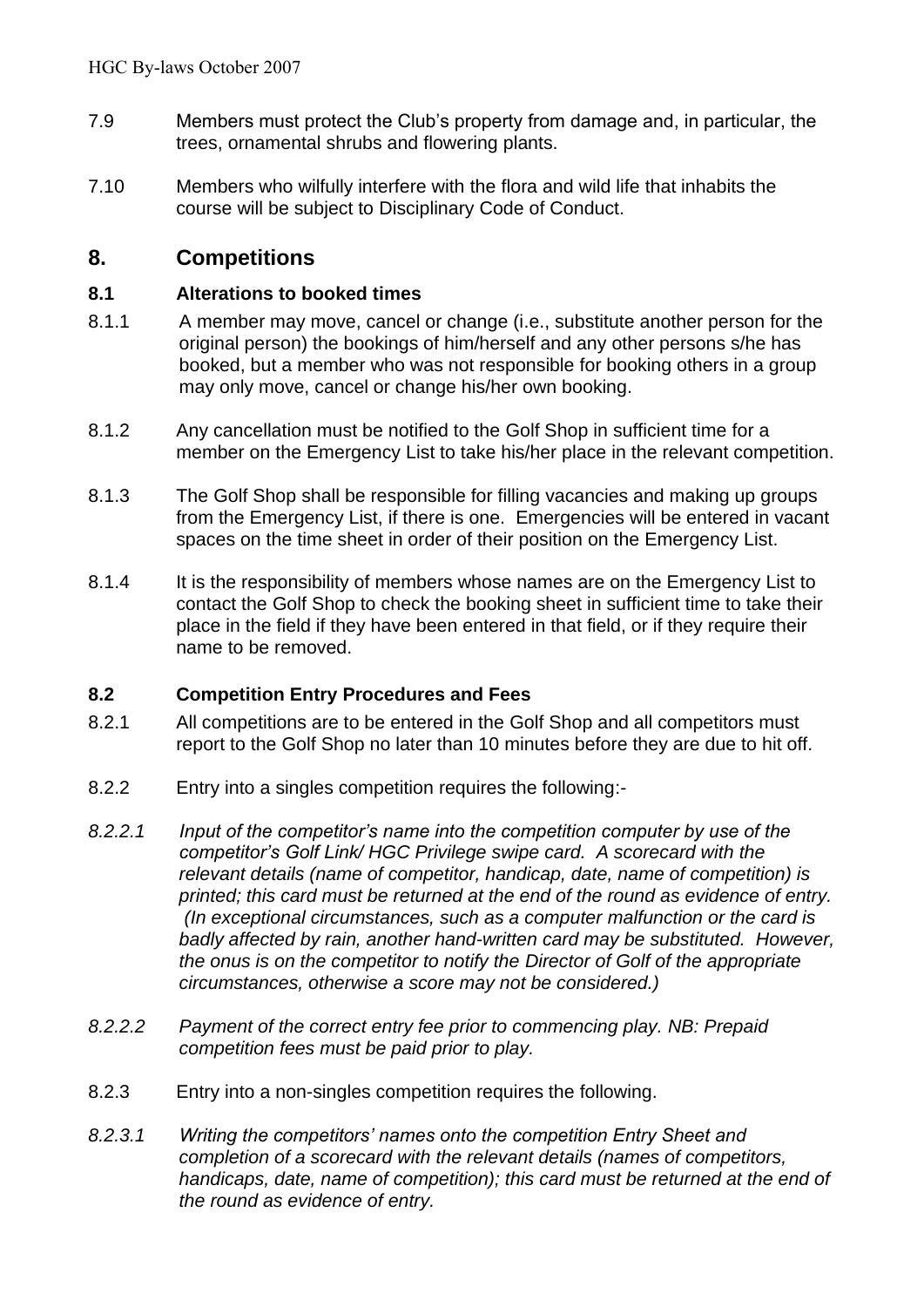- *8.2.3.2 Payment of the correct entry fee prior to commencing play, unless otherwise covered by the pre-paid competition fees.*
- 8.2.4 Any variation on the above procedures will be published in the competition conditions or notified to players before a competition starts. Failure to enter a competition correctly may result in a player being disqualified from that competition.

# **8.3 Scorecards**

8.3.1 All scorecards for a competition, including any marked NCR (non-completed round), should be returned to the Golf Shop for processing as soon as possible, but no later than 15 minutes after completion of play for a round. Failure to do so is a discourtesy to those processing the scorecards and affects the determination of the Calculated Course Rating (CCR); it may also mean a competitor is ineligible for a prize.

# **8.4 Men's and Mixed Competition Trophies**

- 8.4.1 Men's competitions are normally conducted in grades, with the grade in which a competitor is playing determined by handicap. (See 9 below for the range of handicaps for each grade.)
- 8.4.2 In exceptional circumstances, such as extreme weather conditions, the number of grades may be reduced. This shall be determined by the DoG in consultation with another Match Committee representative.
- 8.4.3 Trophies are awarded according to the conditions of the particular competition. For normal singles competitions which do not have other trophies (see 8.7 below), the trophies and their values are as follows:
	- Winner of a grade: \$60 of value.
	- Ball run-down for the remainder of the field.
- 8.4.4 For normal four ball competitions, the trophies and their values are as follows:
	- Players from the winning pair: \$60 of value per player.
	- Players from the runner-up oair: \$40 of value per player.
	- Ball run-down for the remainder of the field.
- 8.4.5 For Board and some other specified events, particular trophies may be awarded. Such trophies are described in the *Match Manual* document for those events.
- 8.4.6 Nearest the Pin (NTP) prizes are awarded for the ball which is closest to the flagstick on designated holes. The prize for winning the nearest the pin is 2 standard value golf balls.
- 8.4.7 Any player, whether a Heidelberg Golf Club Member or visitor, who scores a Hole-in-One or Albatross in a Club recognised competition, shall have his/her name placed on the Hole-In-One Honour Board, and, the option to 'shout the bar' or the appropriate hole-in-one trophy.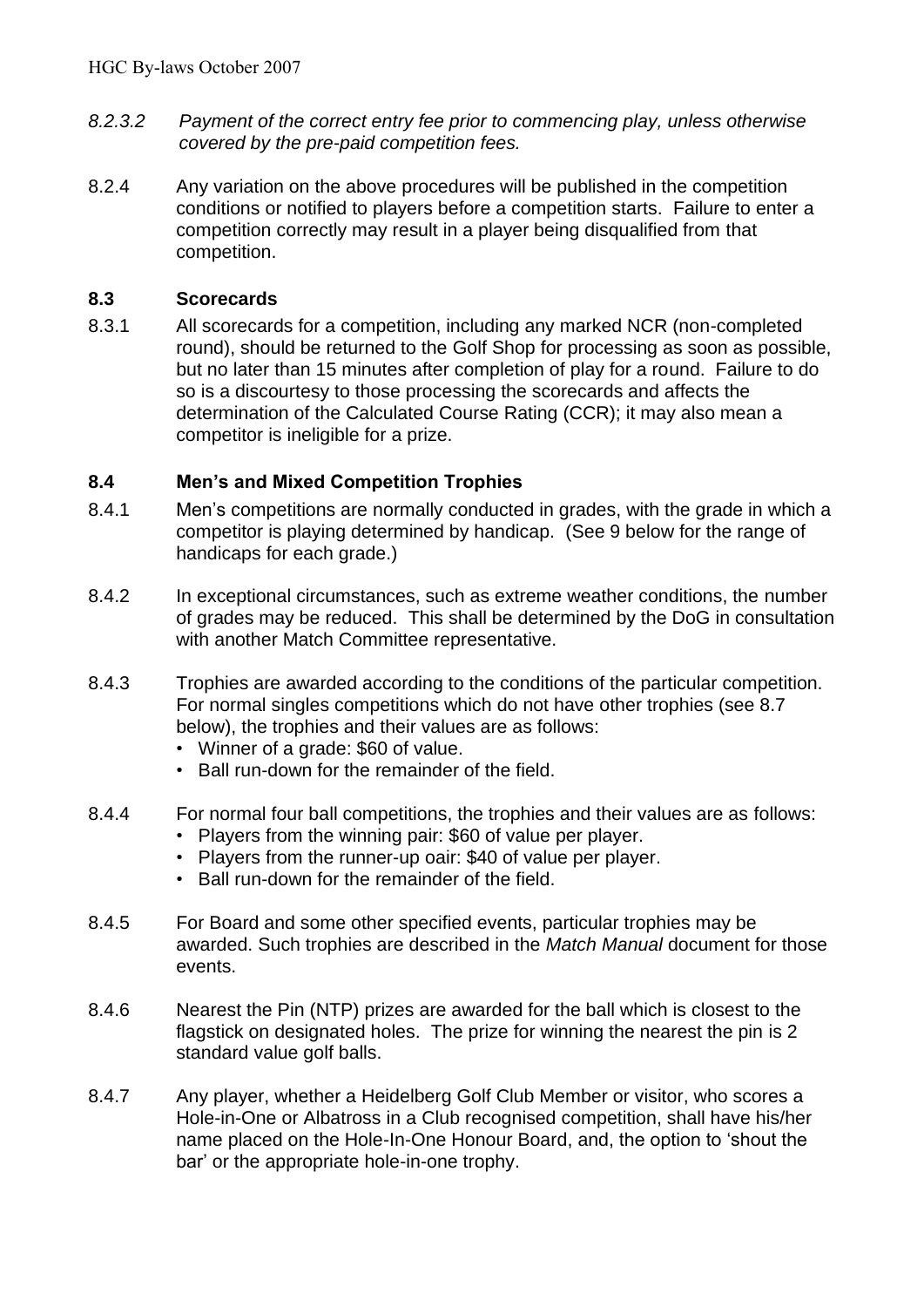# **8.5 Board Events**

- 8.5.1 A Board Event is any golf competition conducted at the Club for which the winners are permanently listed on boards displayed in various places around the Clubhouse.
- 8.5.2 Current Board Events are as listed in the Match Manual.

# **8.6 Match Play events**

- 8.6.1 Unless otherwise provided for in the competition conditions, all match play handicap competitions shall be played with competitors playing off their current handicaps.
- 8.6.2 When two sides are required, under the competition conditions for an event, to complete a match by a given date, they should make every endeavour to do so by that time, otherwise both sides may be disqualified from the event.
- 8.6.3 Where a match for which no specific date and time have been determined by the Match Committee, but these must be arranged between the two parties, and they cannot agree on a date and/or time, the problem must be referred to the Match Committee. In the event that there is still no resolution of an agreed date and/or time by negotiation, the Match Committee will determine a date and time for the match. This may be by tossing a coin to determine which of the two parties in dispute has the choice of a preferred date and time, within any time limits set by the Match Committee.

# **9. Grades and Handicaps**

# **9.1 Men's handicap grades**

- 9.1.1 Saturdays
	- A Grade: Up to 8
	- B Grade: 9 to 13
	- C Grade: 14 to 18
	- D Grade: 19 and over
- 9.1.2 Wednesday
	- A Grade: Up to 12
	- B Grade: 13 to 17
	- C Grade: 18 plus
- 9.1.2 Sundays and public holidays
	- A Grade: Up to 12
	- B Grade: 13 to 19
	- C Grade: 20 plus
- 9.1.3 In the event of there being fewer than 50 competitors in any competition field, there will be one grade only.
- 9.1.4 All cards from rounds of golf played in a competition are to be submitted for handicap adjustment purposes.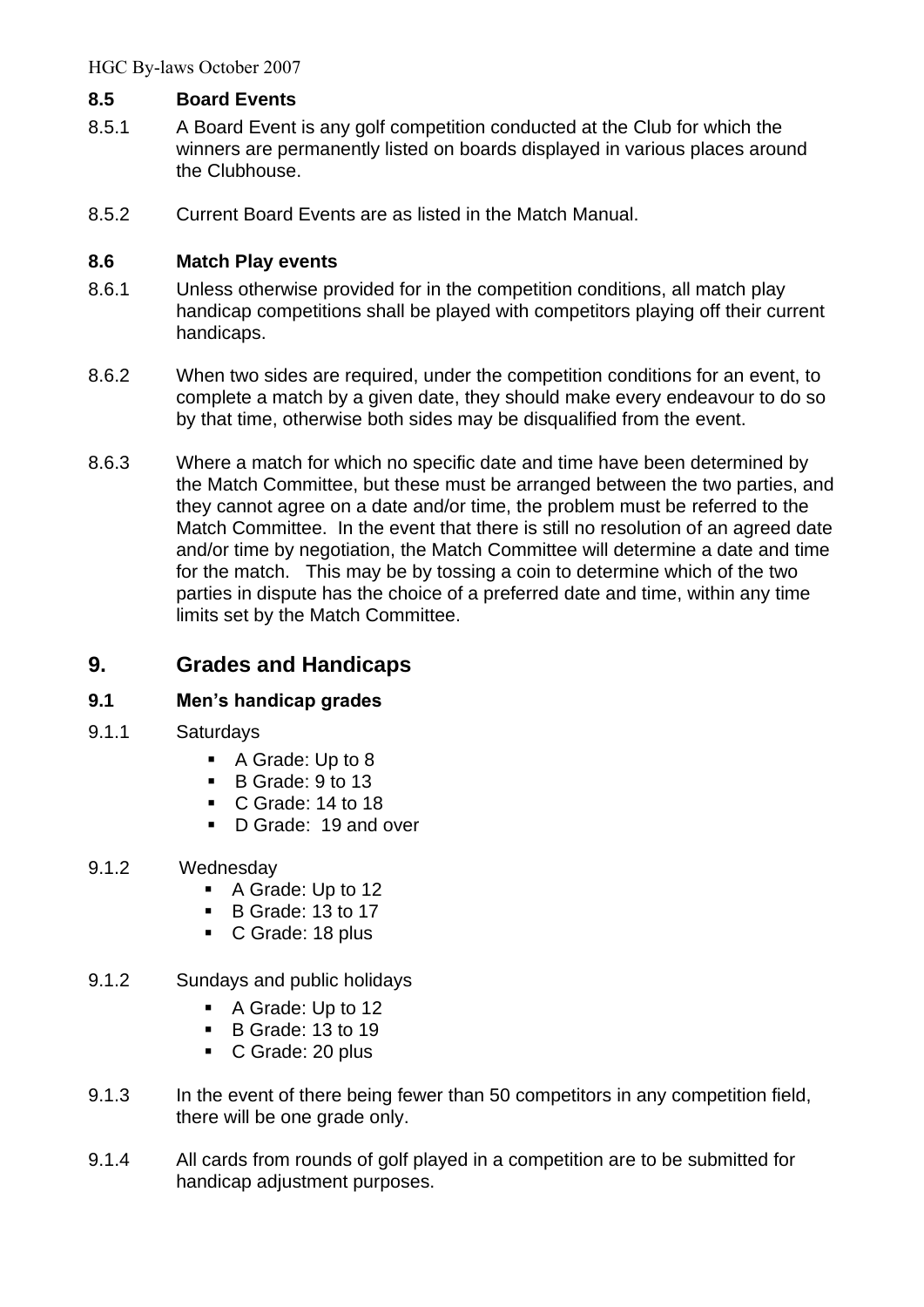- 9.1.4 To retain an Australian or Club handicap, a player must lodge five or more score cards in each calendar year. A player who does not have an Australian or Club handicap is not eligible to participate in handicap events and will be required to submit five cards to obtain or regain his/her Australian or Club handicap.
- 9.1.5 The upper limit for Australian handicaps is 27. However, a club may allot handicaps higher than this. The upper limit for HGC club handicaps is 32.

# **10. Corporate/Trade Days**

- 10.1 Corporate/Trade Days are normally held on Mondays, Thursdays and Fridays. If the number of Corporate/Trade Day players is less than 50, members may hit off the 1st tee prior to the time allotted to the visitors, or may follow them off the 1st tee. The 10th tee is reserved for members only while the visitors are hitting off the 1st tee; however, at times the course may be closed to Members.
- 10.2 If the number of Corporate/Trade Day players is more than 50 every effort is to be made to place two out of three groups from the 1st tee and one out of three groups from the 10th tee. Providing the number of trade day players permits and it is not a 'shotgun' start, members may, at the discretion of the Director of Golf, interchange with the visitors from the 10th tee only.
- 10.3 Corporate/Trade Days for the month are to be notified on clubhouse noticeboards and, if feasible, on the Club website.

# **11. Golf Carts**

- 11.1 A motorised golf cart is defined as a vehicle designed to carry both golf clubs and player/s. It shall be referred to as a 'golf cart' in these By Laws and other club documents.
- 11.2 The prime use of golf carts is to assist members who have temporary or permanent health conditions which prevent them readily walking around the golf course to play golf. Golf carts fall into two categories, member owned and hgc owned. One-off or short term approvals may be granted by the Match Committee, General Manager or Director of Golf on the basis of an oral request.
- 11.3 The operation of any golf cart is entirely at the risk of the user who shall ensure that he/she is familiar with the operation of the golf cart and aware of the manufacturer's operational and safety requirements.
- 11.4 Any damage to Club property resulting either directly or indirectly from the use of a golf cart shall be the responsibility of the owner of the golf cart, who shall be liable to compensate the Club for the damage caused.
- 11.5 Personal injury occasioned by the operation of a golf cart shall be treated in the same manner as other injuries that the Club's insurance policies allow.
- 11.6 Permission to use a golf cart is subject to the following Code: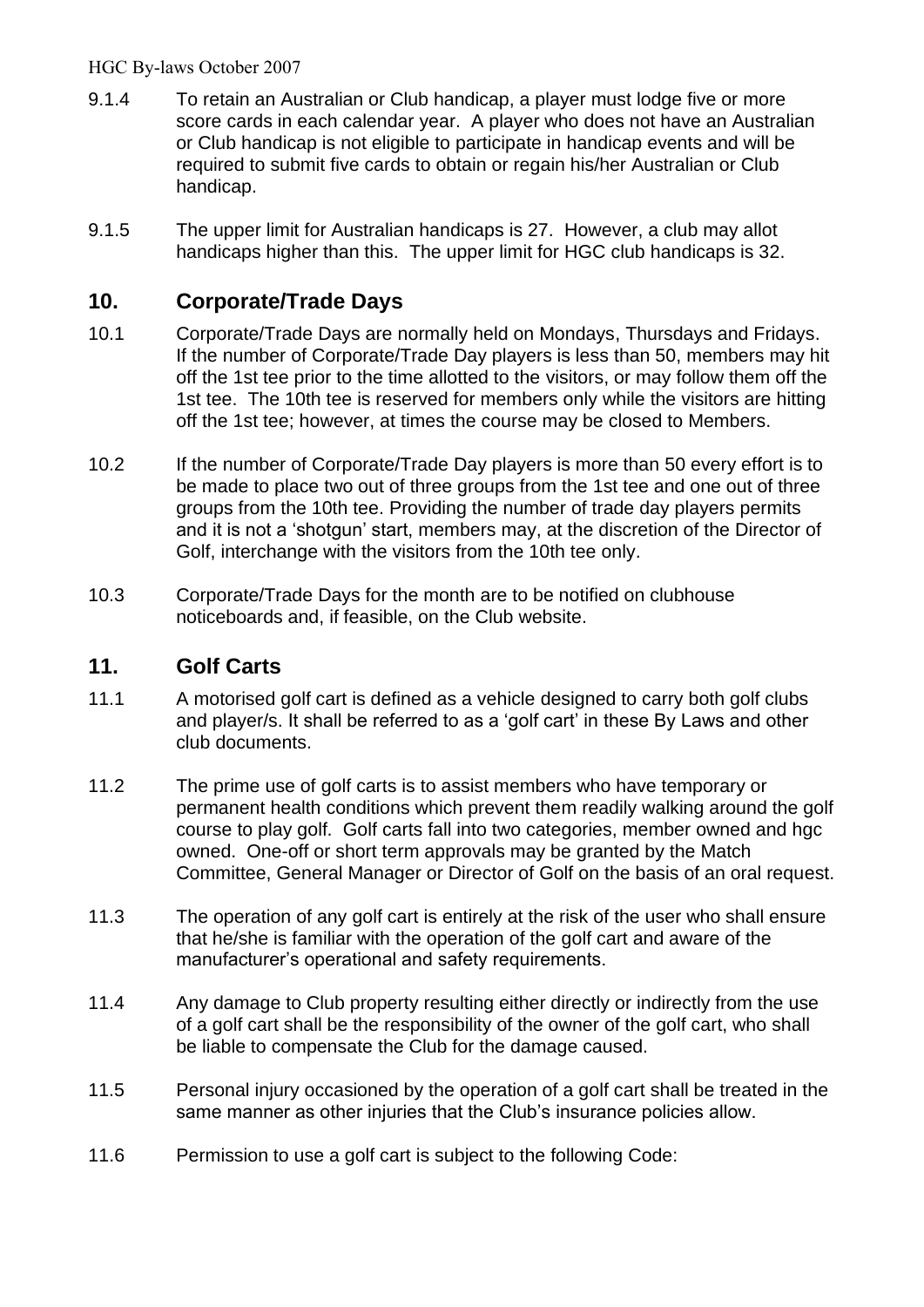- 11.6.1 Member owned golf carts
- *11.6.1.1 Members are required to apply in writing to the Board of Directors for permission to use a golf cart. Such an application should be accompanied by an appropriate medical certificate supporting a case for the use of a golf cart.*
- *11.6.1.2 If an application is approved by the Board of Directors, the member's name will be recorded in a register in approval date order.*
- *11.6.1.3 Prior to permission being given, the vehicle is to be inspected to determine its suitability. Battery powered carts/scooters of a standard size and shape is mandatory.*
- *11.6.1.4 The owner of a golf cart shall indemnify the Club against any and all legal*  liability for the operation of the golf cart and shall take out and keep paid up an *individual insurance policy, a copy of which shall be provided to the Club for its records, covering personal and third party liability.*
- *11.6.1.5 Where storage of the golf cart on Club premises is required and available, an annual charge will be made to cover the costs of recharging batteries, security and storage. The member shall also be charged for course wear and tear created by the use of such golf cart. (section 15.3)*
- *11.6.1.6 Where a member uses their own golf cart at the course but garages the golf cart elsewhere, the member shall be charged an annual fee for wear and tear of the course created by the use of such golf cart. (section 15.3)*
- *11.6.1.7 Notwithstanding any charge imposed by the Club, it is the responsibility of the owner to have comprehensive insurance on his/her golf cart. The Club will not accept any responsibility for damage to, theft of, or theft from a golf cart while in storage at the Club or on the course.*
- *11.6.1.8 An owner must not allow another person who is not listed in the club's register to use his/her golf cart independent of the owner.*
- *11.6.1.9 The number of golf cart spaces allotted for member owned carts shall not be greater than 40.*
- *11.6.1.10 Removed*
- 11.6.1.11 Acknowledgement of Golf Cart Code: All members holding or granted approval to operate a golf cart shall be provided with two copies of this code and shall be required to sign one copy and return it to the General Manager to indicate that they have read and understand the Code before exercising any approval to use a golf cart.
- 11.6.1.12 Application of Members' Responsibility Code: Failure to observe this Code may result in the suspension or withdrawal of approval to use a golf cart, in addition to any other action taken under the Members' Responsibility Code.

Note: Applications for new golf carts will only be approved for 'Parmaker' type vehicles. The use of adapted or motor cycles (either 2, 3 or 4 wheel) are no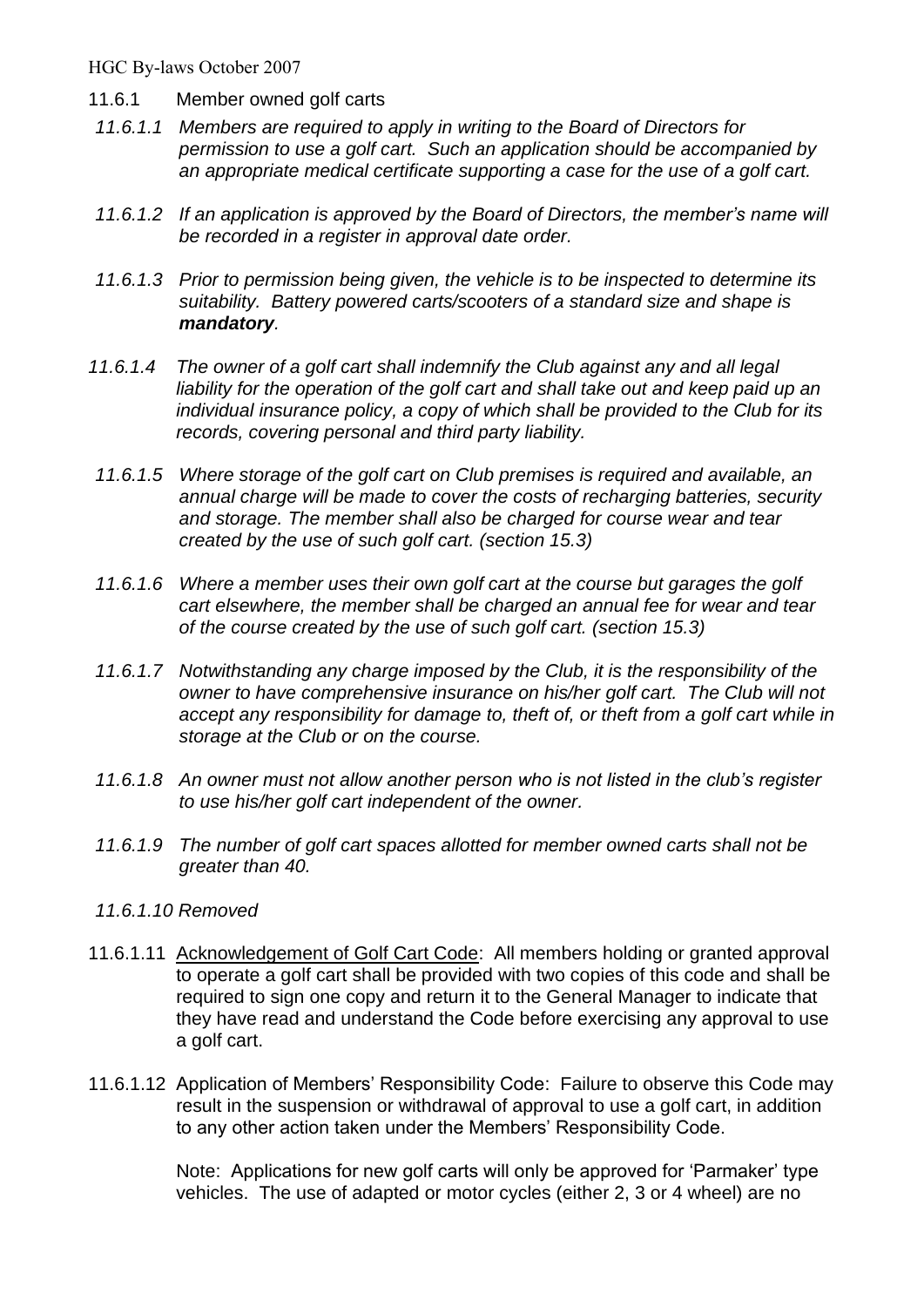longer acceptable.

- 11.6.1.13 Petrol driven golf carts are to be phased out and no new petrol powered golf carts will be approved for private ownership. Members considering acquiring or replacing a golf cart should only acquire electrically powered models.
- 11.6.2 Club owned carts
- *11.6.2.1 A member who is on the 'Club Register of Members' approved to use a golf cart, or who has specific authorisation from the General Manager, shall have priority in booking Club owned golf carts where such a member does not own a golf cart. A fee for use of a HGC owned golf cart shall be paid at the Golf Shop.*
- *11.6.2.2 Subject to availability at times determined by the Board of Directors, members may hire Club golf carts for their own use and/or the use of their guests.*
- *11.6.2.3 The hiring of golf carts is restricted to those persons over the age of 18 years.*

# **11.7 General**

- 11.7.1 The control and monitoring of the use of golf carts is vested in the Director of Golf, who is responsible to the General Manager.
- 11.7.2 In adverse conditions, the use of golf carts on the course is at the discretion of the General Manager. Any decision to restrict or prevent the use of golf carts, and subsequently to lift such restriction, should be based on consultation between the General Manager, the Captain, and the Course Superintendent. Such decisions are to be advised to the Director of Golf who is responsible for advising members. It is noted that, from time to time, golf carts may be permitted on the course, but may be excluded from certain areas (eg, wet, low or damaged areas, or areas surrounding greens).
- 11.7.3 Golf carts are to be driven on made paths wherever possible and, unless on a made path, no nearer than 10 metres from any green or on to any tee.
- 11.7.4 Damage to the course from the use of golf carts must be avoided at all times. Golf carts must not be driven through sodden areas, newly formed work, turf repairs, or into garden beds, shrubs or low tree branches.
- 11.7.5 Not more than two persons may ride in a golf cart at any one time. Hand buggies should not be towed by persons in a golf cart.
- 11.7.6 Persons under the age at which a learner driver's permit may be obtained (currently 16 years old) must not be in control of a golf cart at any time.
- 11.7.7 The right to own and/or use a golf cart on the course is given as a privilege rather than a right. Any member who does not adhere to these By Laws will have the continued granting of the privilege reviewed by the Board of Directors.
- 11.7.8 A copy of the rules for Operation of Golf Carts (Annex A) shall be permanently affixed to the windscreen of all carts (including privately owned) in clear view of the driver.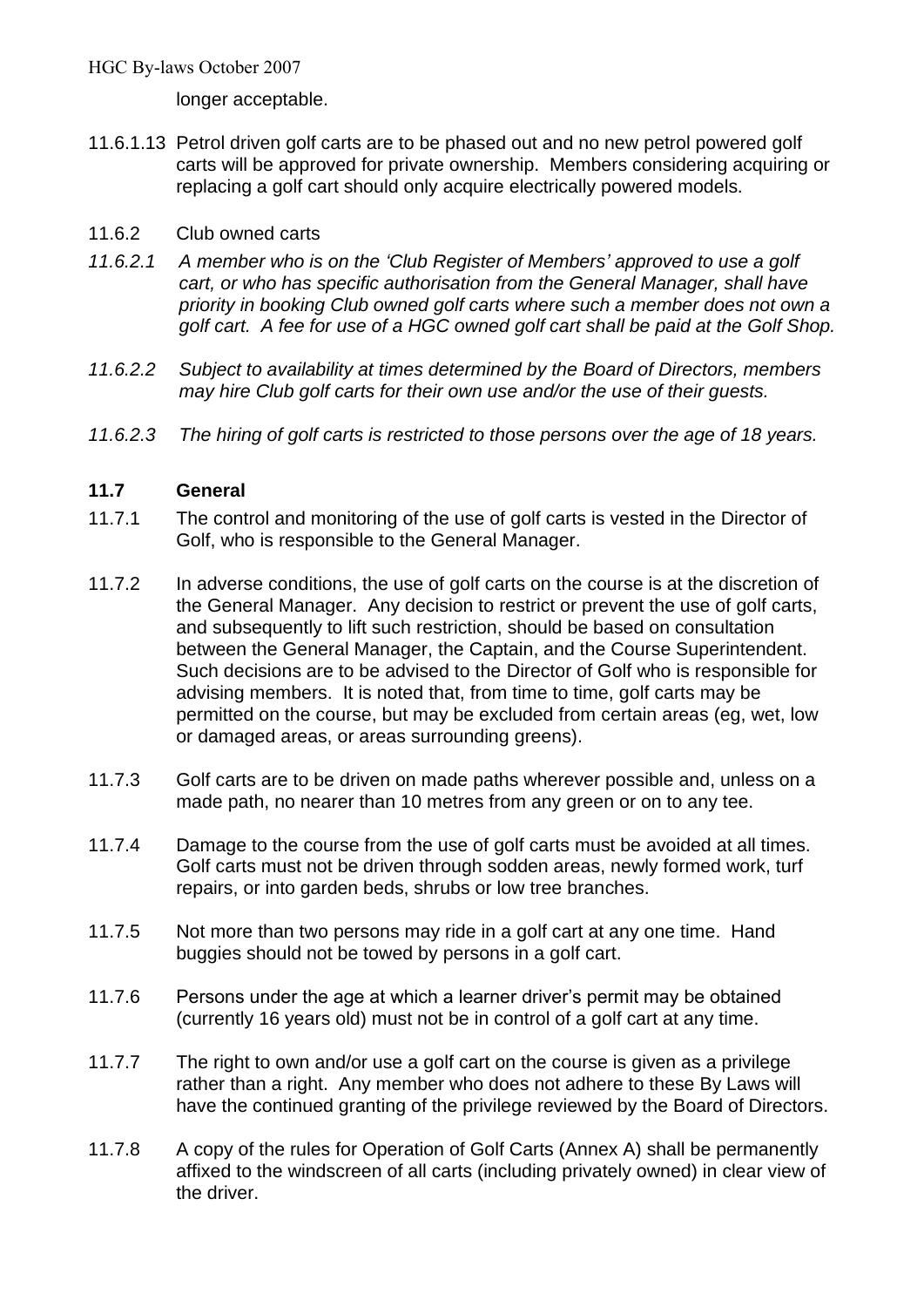# *11.8 Annex A - Operation of Ride-on Golf Carts:*

- *Golf carts are NOT to be operated within 10 metres of any green, tee or bunker except on a designated pathway.*
- *Only the number of persons authorized by the vehicle manufacturer and his/her/their golf equipment is permitted on any golf cart at any time.*
- *Golf carts must be operated with due consideration for Club staff and other players using the golf course.*
- *Turfed areas exhibiting signs of wear or which are excessively damp or are likely to result in the golf cart skidding or slipping because of the slope or other ground conditions are to be avoided.*

# **12. Practice**

- 12.1 All putting practice shall be confined to the practice putting green. Practice chipping or pitching to the practice green is not permitted. Pitching and chipping practice is confined to the practice green and bunker between the  $10<sup>th</sup>$ and 11th holes.
- 12.2 All golf practice shall be confined to the practice fairways. The practice fairway besides the entrance road is for short irons only. The practice fairway between the  $10<sup>th</sup>$  and  $18<sup>th</sup>$  fairways is for woods and mid and long irons only. Members are expected to minimize damage to teeing surface. Signs on the practice areas indicating direction of play and other directives must be observed.
- 12.3 Members of any category are entitled to use the practice facilities of the course at any time, unless the course or its practice facilities are declared closed for any reason.
- 12.4 Motor vehicles other than course maintenance vehicles and motorised golf carts must not be taken onto practice fairways.
- 12.5 Members and visitors playing a non-competition round on the course proper must not play more than one ball each.
- 12.6 Ground staff has precedence over any player practising or playing a noncompetition round.

# **13. Clubhouse**

- 13.1 Junior members and visitors under 18 years of age are entitled to the use of the clubhouse and its facilities except they may not be served at the bar with, or partake of, any alcoholic drink either in the clubhouse or on the rest of the Club's premises.
- 13.2 Children are permitted in the clubhouse providing they are correctly dressed,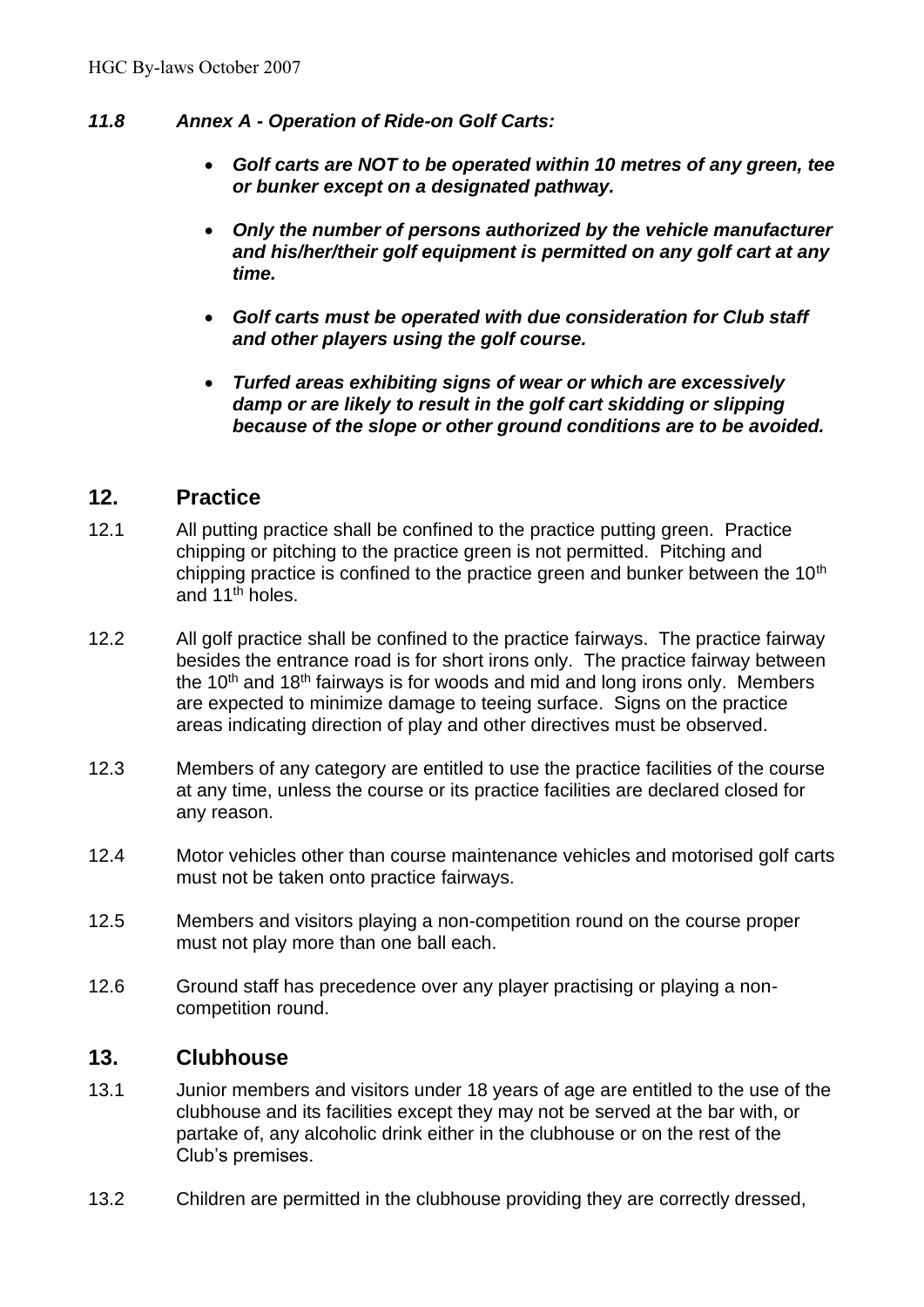supervised and behave in an acceptable manner.

13.3 The clubhouse is open from 7.00 am until bar closing time. The clubhouse is not open on Good Friday or Christmas Day, other than as may be decided by the Board of Directors from time to time.

# **13.4 Bar trading hours**

13.4.1 Summer (daylight saving time)

Sunday 11.00 am until 8.00 pm Monday 11.00 am until 8.00 pm Tuesday 11.00 am until 8.00 pm Wednesday 11.00 am until 8.00 pm Thursday 11.00 am until 8.00 pm Friday 11.00 am until 8.00 pm Saturday 11.00 am until 8.00 pm

13.4.2 Winter (non daylight saving time)

Sunday 11.00 am until 7.00 pm Monday 11.00 am until 7.00 pm Tuesday 11.00 am until 7.00 pm Wednesday 11.00 am until 7.00 pm Thursday 11.00 am until 7.00 pm Friday 11.00 am until 7.00 pm Saturday 11.00 am until 7.00 pm

13.4.3 Closing times are subject to patronage. The bar may remain open if there is more than twelve people in attendance, at the direction of the General Manager or his/her nominee. The bar may remain open if a function elsewhere in the clubhouse is taking place. Members must be aware that in such circumstances, the service to the bar will be diminished.

# **13.5 General**

- 13.5.1 Casual catering and snacks are generally available during bar trading hours. Any member requiring the provision of more substantial catering should arrange such with the General Manager.
- 13.5.2 Glasses of drinks are not to be carried outside designated drinking areas.
- 13.5.3 The consumption in the clubhouse of food and/or beverage not purchased on the Club premises requires prior permission of the General Manager.
- 13.5.4 No notice, paper or placard, written or printed, shall be exhibited in the clubhouse without the permission of the General Manager.
- 13.5.5 No member shall be allowed in any part of the clubhouse other than that set apart for use by the members.
- 13.5.6 No collection is to be made in the clubhouse without the permission of the General Manager.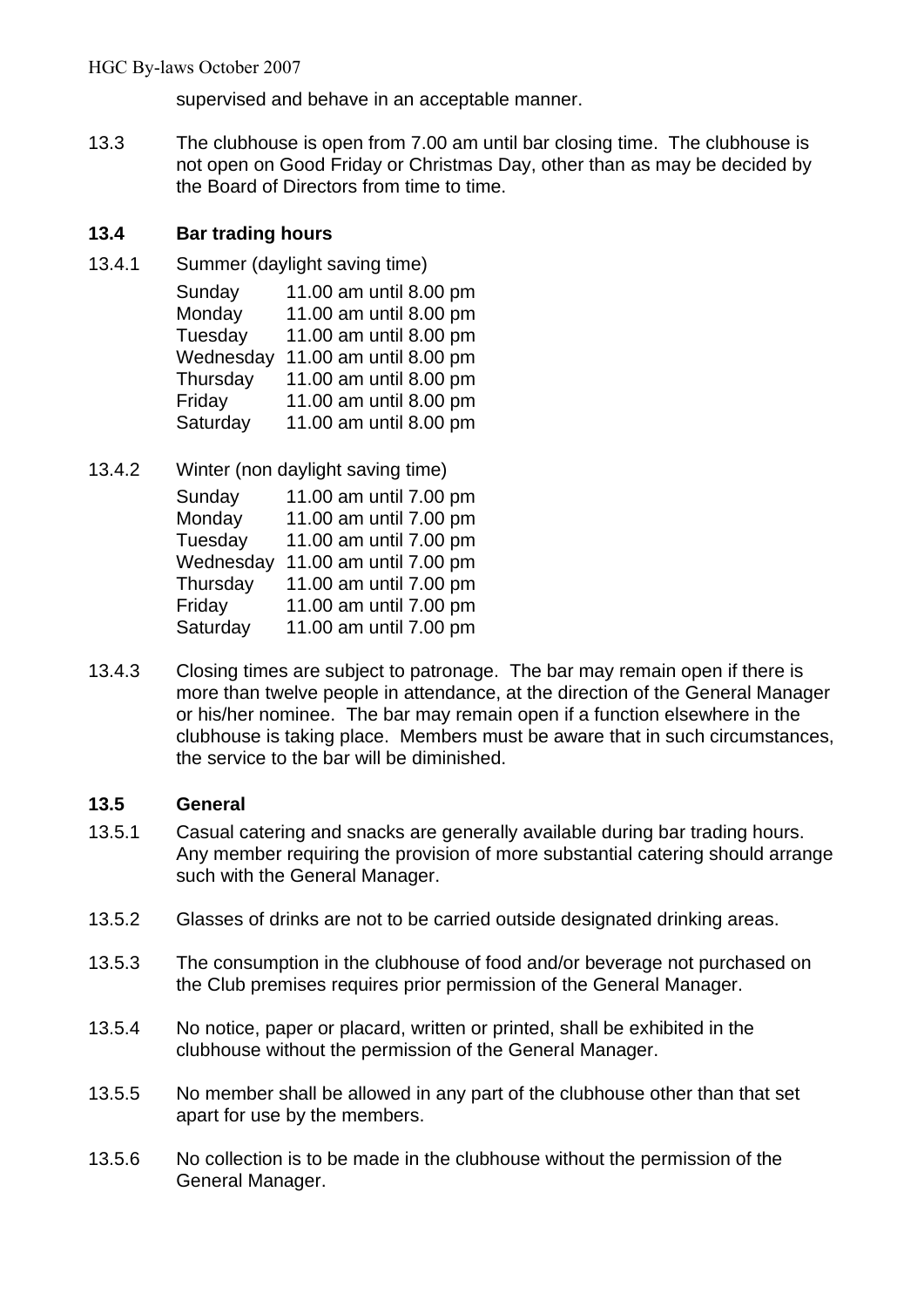# **14. Director of Golf**

- 14.1 The Director of Golf's (DoG) contract specifies that s/he is entitled to a;
	- annual retainer;
	- fee for supervising all Club competitions; this supervision also includes starting duties;
	- commission on all green fees;
	- commission on the hiring of club owned golf carts.
- 14.2 The DoG has exclusive rights over:
	- Golf Shop sales, rentals and repairs;
	- providing lessons to members and others at the golf course; and
	- hiring to members the storage of golf clubs and buggies.
- 14.3 The DoG has sole access to his/her shop, repair and club and buggy storage areas. Access keys are not to be held at the Office or Bar areas except with the consent of the DoG.
- 14.4 The DoG is responsible for insurance over contents of the shop, repair and club and buggy storage areas. The Club is not responsible for any losses.
- 14.5 Members wishing to use the club and buggy storage facilities must make arrangements with the DoG.
- 14.6 The DoG and his golf professional staff, are permitted to play in Club competitions, including Saturdays, provided that
	- his/her normal duties are completed; and
	- she/he cannot compete in major Club events.
- 14.7 Professional golfers and trainee professionals who are not members of the Club or employees of the DoG may play on the course up to 6 times per year at the discretion and with the approval of the General Manager.

# **15. Fees**

# **15.1 Green Fees**

- 15.1.1 The Green Fee for corporate/trade days groups is \$55.00 (including GST) per player for 18 holes, or as determined by the Board of Directors.
- 15.1.2 The Green Fee for any Pro-Am event is the same as for trade days: \$55.00 (including GST) per player for 18 holes, or as determined by the Board of Directors.
- 15.1.3 The General Manager may negotiate special arrangements and fees for any 27 or 36 hole event.
- 15.1.4 The Green Fee for a member's guest for 18 holes is \$33.00 (including GST) per adult player and \$25.00 (including GST) per junior (under 21).
- 15.1.5 The Green Fee for a member's guest for 9 holes is \$25.00 (including GST) per adult player and \$12.50 (including GST) per junior (under 21).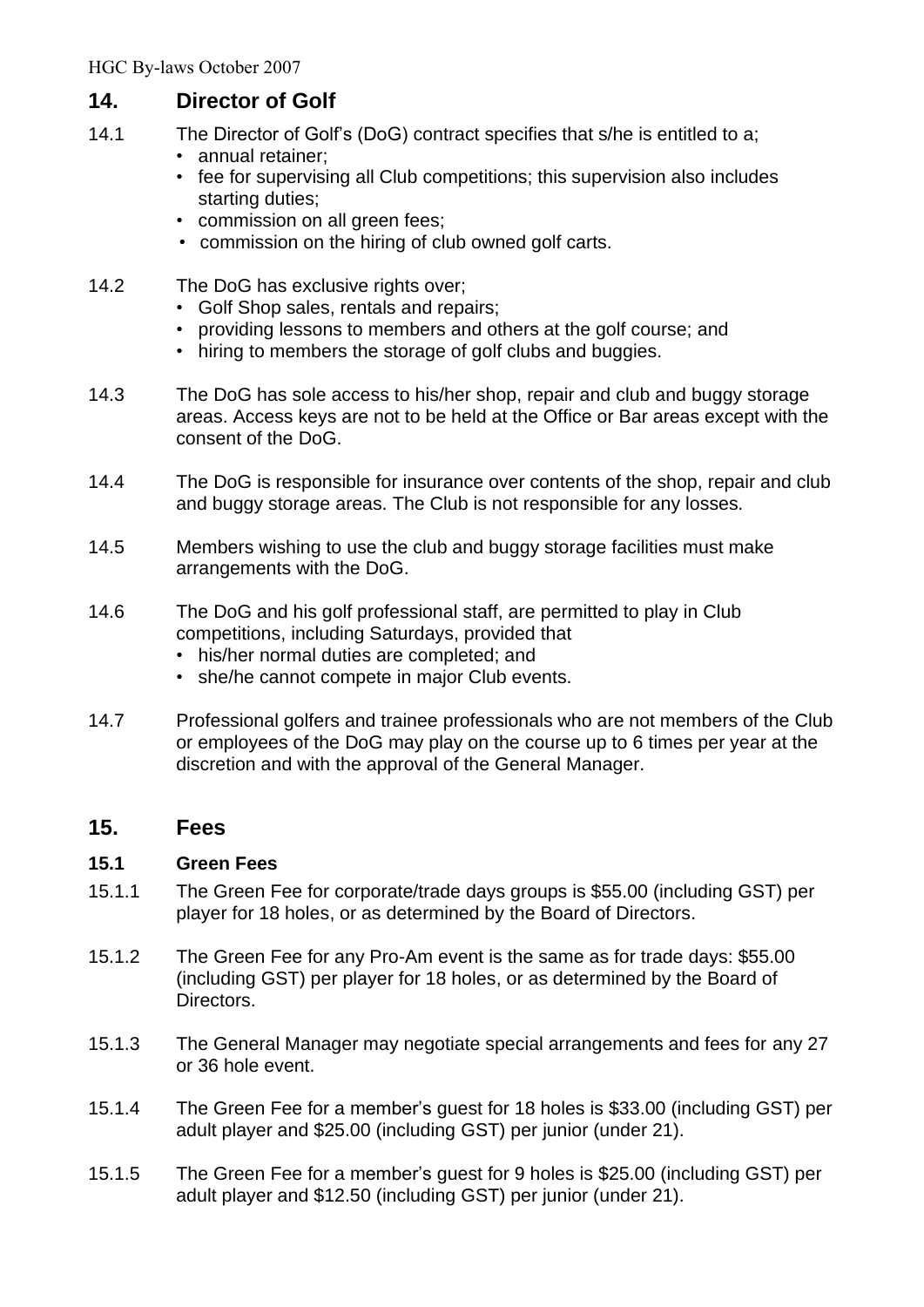- 15.1.6 The Green Fee for participants in 'beginners' golf learning programs conducted by the DoG shall be determined by the General Manager or his/her delegate.
- 15.1.7 The above fees may be varied by the Board of Directors for specific periods according to seasonal and other factors.

# **15.2 Locker Fee**

15.2.1 The annual Locker Fee rental, payable on payment of annual subscriptions, is \$25.00 or adjusted annually as seen appropriate by the Board of Directors.

# **15.3 Golf Cart Fee**

15.3.1 Storage Fee

The annual fee applicable to privately owned carts shall be determined from time to time by the Club. The fee shall be composed of two components

Those components are: (a)Rental of storage space : \$350 pa (b)Power Usage: \$100 pa

15.3.2 Those members who privately own a cart and are authorised to operate such cart on the course are required to register and pay, annually in advance, a Course Access Fee as determined by the Club from time to time. This fee has been struck to compensate in some way for wear and tear to the golf course caused by the operation such of carts:

Course Access Fee: \$150 pa

15.3.3 The Board of Directors retains the right to control the number of trailers coming into the car parking areas. This may include an extra charge being applied or actually forbidding trailers. If a charge is deemed appropriate, then the Board shall determine a fair and equitable rate.

# **16. Mobile Phones**

- 16.1 The use of mobile telephones by members and guests are restricted on the course and in the clubhouse to emergency use only. Members are encouraged to use their phones in vibration mode only.
- 16.2 When responding to an incoming call a member or guest should move quickly and quietly out of audible range of fellow competitors and inform the caller that you will return their call later UNLESS the call is of an EMERGENCY nature. In the clubhouse move out to the veranda or to the corridor where the public phone is located;
- 16.3 The use of mobile phones to conduct routine business or social calls is not allowed at any time either on the course or in the clubhouse with the exception of club staff in course of performing their normal duties.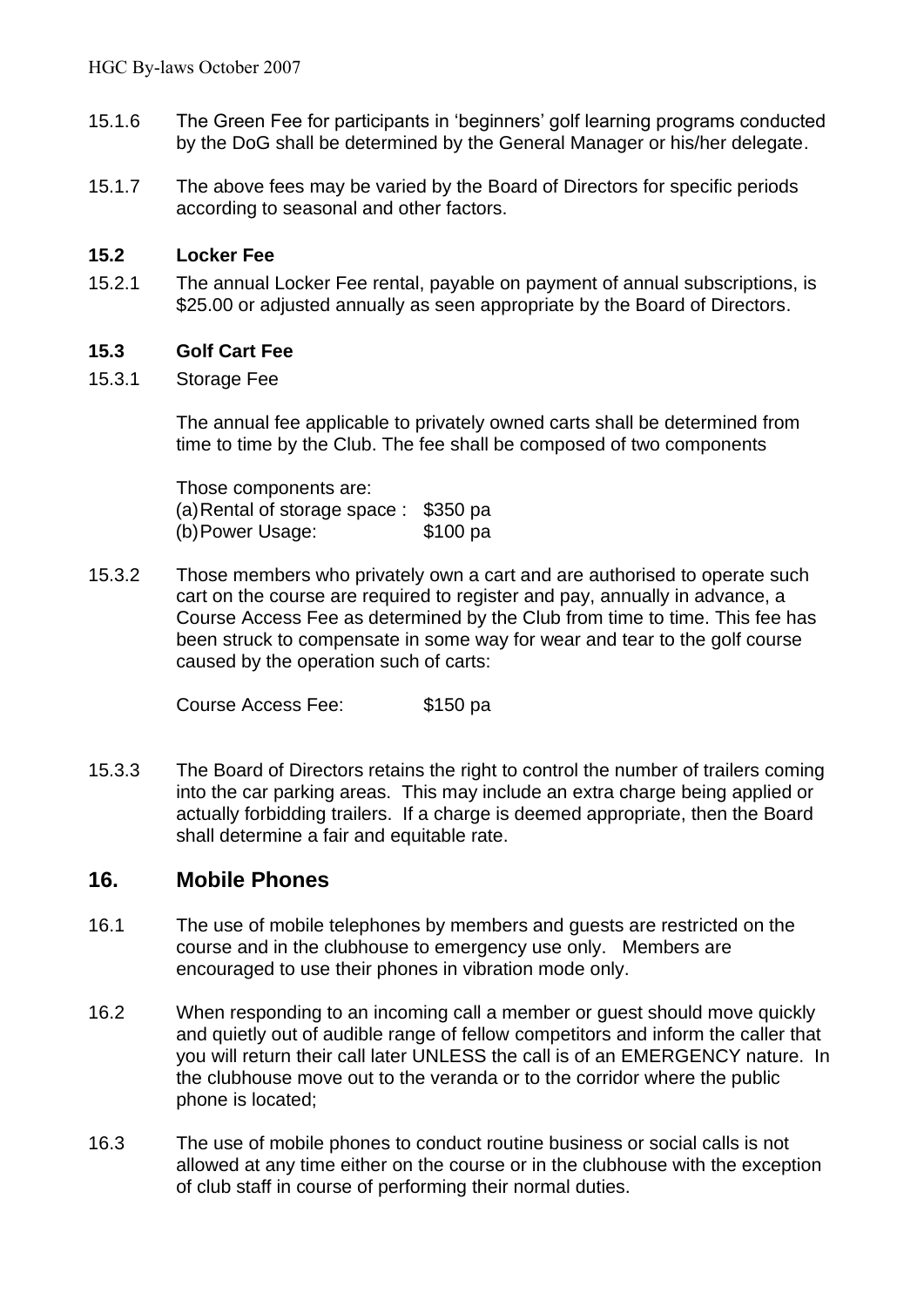16.4 Failure to observe these guidelines may result in disciplinary action under the Members' Responsibility Code.

# **17. Ladies Committee By-laws and Rules** (Reviewed May 2006)

17.1 The following Rules and Regulations are subject to the HGC Constitution and By Laws. The Committee of the Club is hereinafter called the Board of Directors and the Ladies section of the Club called the Ladies Committee.

# **17.2 Management**

- 17.2.1 Any lady, with the exception of Introductory Members and Junior Members under the age of 18, being a financial member of the Heidelberg Golf Club may be an Office Bearer or member of the Committee, vote at any Annual or Extraordinary General Meeting or take any part in the Management of the Ladies Section of the Club.
- 17.2.2 The management of the affairs of the Ladies shall be in the hands of a Committee of nine consisting of a President, Vice President, Captain, Vice Captain, Secretary, Treasurer, Handicap Manager, and two other Members all of whom shall be elected annually by the Lady Members of the Club.
- 17.2.3 No Lady shall be eligible to be elected President or Captain unless she has had twelve months previous experience on the Ladies Committee.
- 17.2.4 Meetings of the Ladies Committee shall be held at least once a month throughout the Golf season and shall be chaired by the President or in her absence by the Vice President or in her absence by a nominee. The Chair of the meeting shall have a deliberative as well as a casting vote. The President and Secretary shall be ex-officio members of all sub-committees.
- 17.2.5 Should any Member of the Committee absent herself from three consecutive meetings without leave, her seat shall be declared vacant. In the case of a casual vacancy occurring the Committee may at its discretion appoint a successor who shall retire when the Annual General Meeting is held but shall be eligible for re-election.
- 17.2.6 The authority of the Ladies Committee is paramount, subject to Clause 52 of the club's Constitution. The Ladies Committee shall have full powers respecting the management of all activities of the Lady Members and their affairs subject to the Constitution. (Clause 52.3) The Committee has the power to appoint sub-committees to assist in the day-to-day affairs of the Ladies section. Such Sub-Committees shall report on their activities to each monthly meeting of the Committee or as required by the President. Any lady may be seconded to a sub-committee and will have voting rights on that sub-committee.
- 17.2.7 The President, Captain and Secretary (and where matters of finance are concerned, the Treasurer) shall be the Executive Sub-Committee to transact any business requiring immediate attention between monthly meetings of the Committee and the Secretary shall report on any such business at the next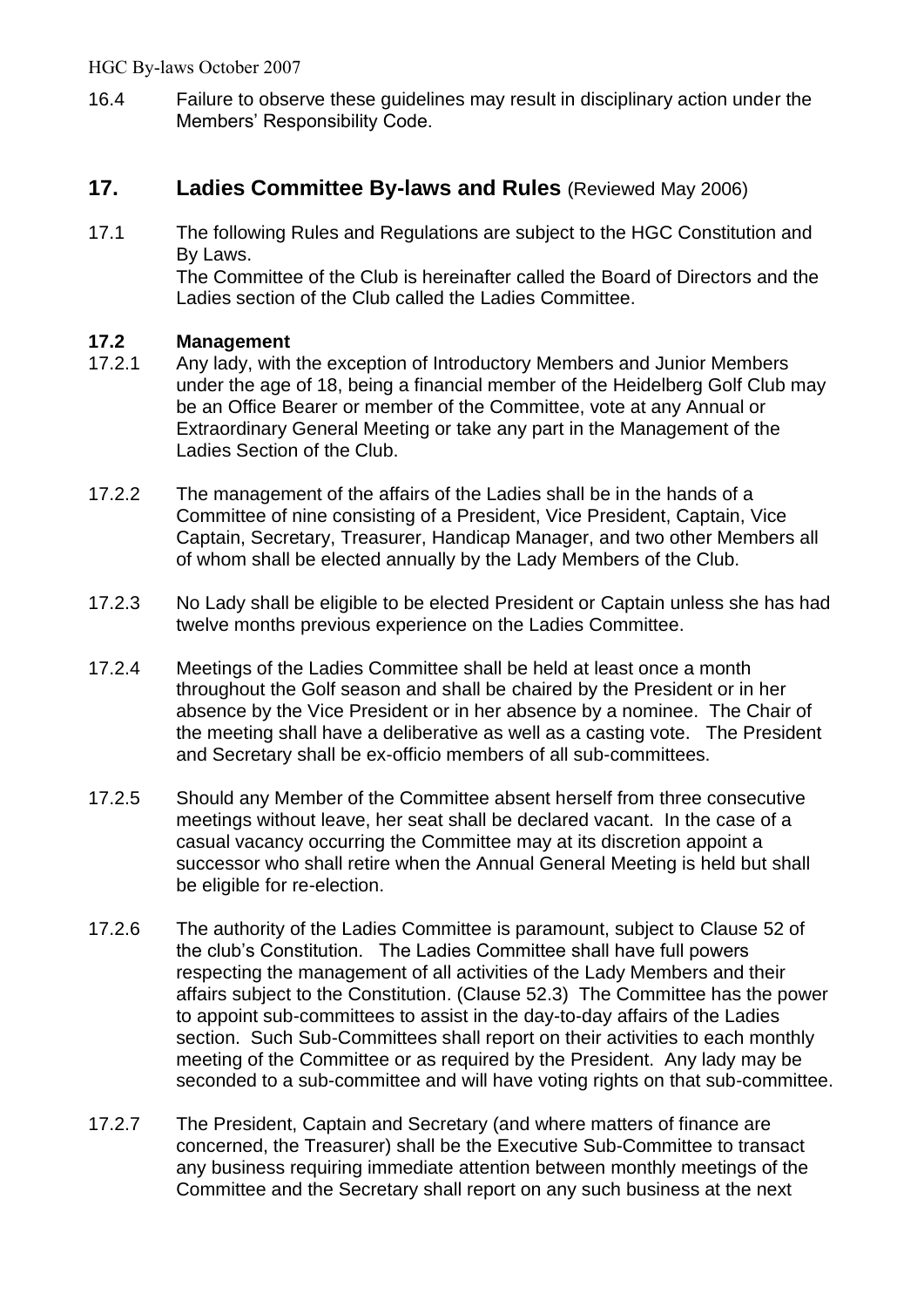monthly meeting of the Committee.

# **17.3 Election of Members of the Committee**

- 17.3.1 The Election of members of the Committee shall take place in the following manner.
- 17.3.2 Any two financial Lady Members who have voting rights shall be at liberty to nominate a Lady to serve on the Committee. The name of each person so nominated together with the names of her proposer and seconder and her consent to serve if elected shall be sent in writing to the Secretary fourteen days at least before the Ladies Annual Meeting.
- 17.3.3 A list of the names of the candidates in alphabetical order shall be affixed to the Ladies Notice Board seven days at least before the Annual General Meeting. Balloting lists shall be prepared containing the names of the candidates only and each eligible voter present at the Annual General Meeting must vote for as many candidates as there are vacancies, otherwise their votes will be invalid. In case there shall not be a sufficient number of candidates nominated the Committee shall fill up the remaining vacancy or vacancies. If two or more candidates have an equal number of votes the Chair of the meeting may call for another poll to be taken or decide upon the appropriate method of breaking the deadlock.
- 17.3.4 Any person who is unable to attend the Ladies Annual General Meeting and who desires to vote at the election of Officers may apply in writing to the Secretary at least seven days prior to the Annual Meeting for a postal vote. Postal votes addressed to the Secretary must reach the office of the Manager by 9a.m. on the day of the Annual meeting.

# **17.4 Duties of Secretary and Treasurer**

17.4.1 The Secretary shall keep full and correct Minutes of proceedings of all General and Ladies Committee meetings. Minutes shall be forwarded to the Board of Directors. The Treasurer shall furnish an account of all monies received and disbursed on behalf of the Lady Members. Both shall carry out the directions of the Ladies Committee.

# **17.5 Meetings**

- 17.5.1 The Annual General Meeting of the Lady Members for the election of Office Bearers and Members of the Ladies Committee and other business shall be held after the Annual General Meeting of the Club. The Annual General Meeting of **the Lady Members shall be held before the end of the calendar year.**
- 17.5.2 At least twenty-one days notice in writing shall be given to all Lady Members of such meetings. General Meetings can be called by the Committee on receiving a request signed by twenty Lady Members and specifying the subject to be discussed. At least twenty-one days notice in writing of any General meeting specifying the business to be dealt with shall be sent to every Lady Member.
- 17.5.3 At the Annual General Meeting business shall be as follows: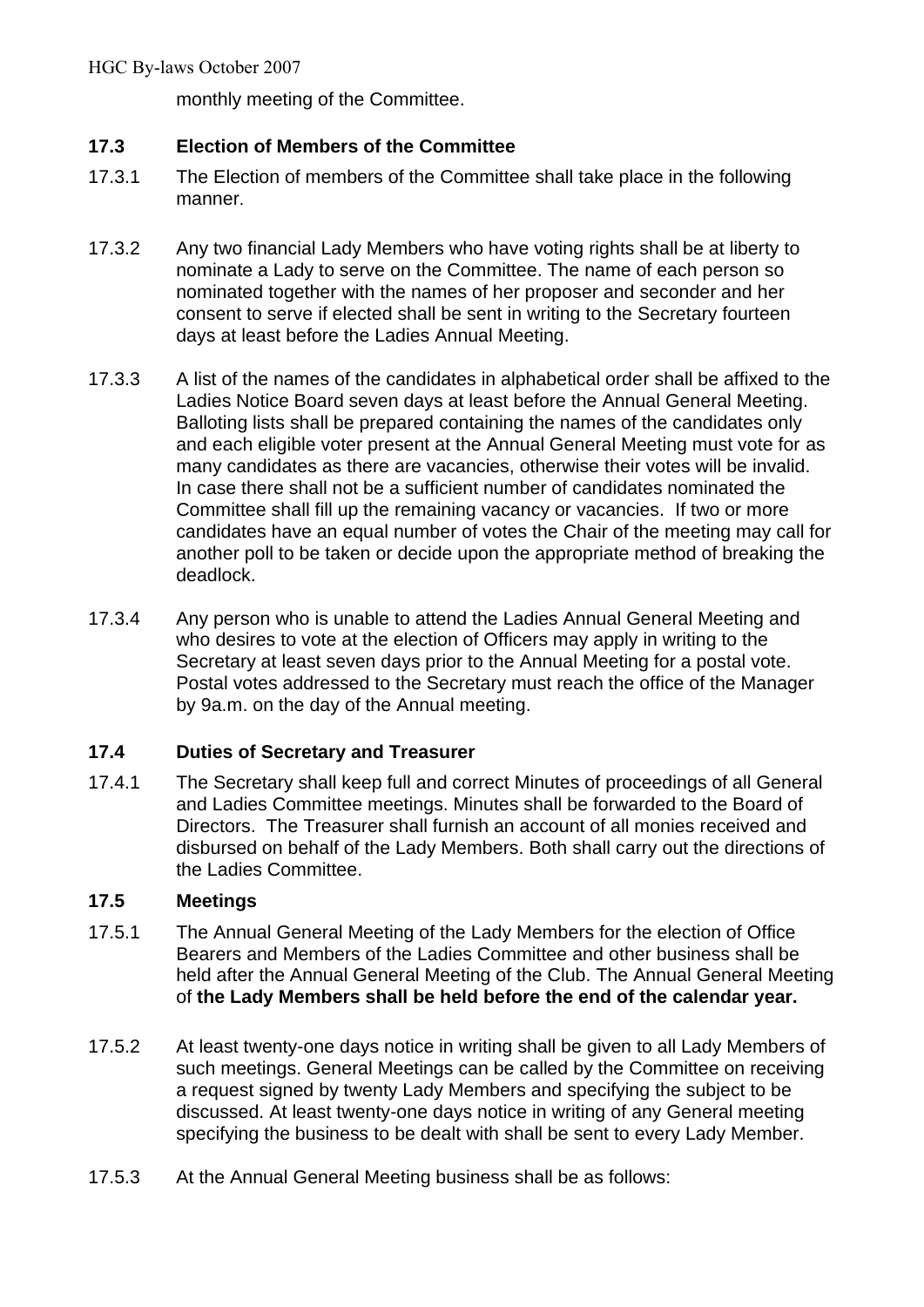- *17.5.3.1 To receive the President's Annual Report.*
- *17.5.3.2 To receive the Secretary's Annual Report.*
- *17.5.3.3 To receive the Treasurer's Annual Report.*
- *17.5.3.4 To receive the Captain's Annual Report.*
- *17.5.3.5 To receive the Handicapper's Report*
- *17.5.3.6 To receive the Junior Girls' Report*
- *17.5.3.7 To receive the Bowls Report*
- *17.5.3.8 Election of Officers.*
- *17.5.3.9 Election of two members of the Committee*
- *17.5.3.10 Discussion and determination of such general business relating to the business of Ladies Golf as has been notified in writing to the Secretary of the Committee at least seven days prior to the Ladies Annual Meeting.*
- *17.5.3.11 The discussion of any general business without notice shall be referred to the in-coming Committee for determination.*

# **17.6 Alteration of Rules**

- 17.6.1 A motion for the alteration of rules or for the enactment of a new rule can only be made at the Annual or a General Meeting. Twenty one days notice in writing of the intention to propose any new Rule or alteration shall be given to the Secretary who shall post the same on the notice board and send particulars and notice in writing of same to every Lady Member at least fourteen days before the General Meeting.
- 17.6.2 No alteration or addition shall be made to the rules except by resolution carried by a majority of at least two thirds of those Ladies who are present and voting at a General Meeting.
- 17.6.3 The Ladies Committee is empowered to make, repeal and amend such by-laws as it may from time to time consider necessary and such by-laws, repeals and amendments shall have effect till set aside by the Committee, the Board of Directors or a General Meeting. Repeals and amendments must not be in conflict with the Heidelberg Golf Club Constitution and By Laws and will be posted on the Notice Board. .

# **17.7 Competitions**

- 17.7.1 The Match Committee shall arrange the dates and conditions of play for all competitions.
- 17.7.2 Eligibility for major trophies is as follows: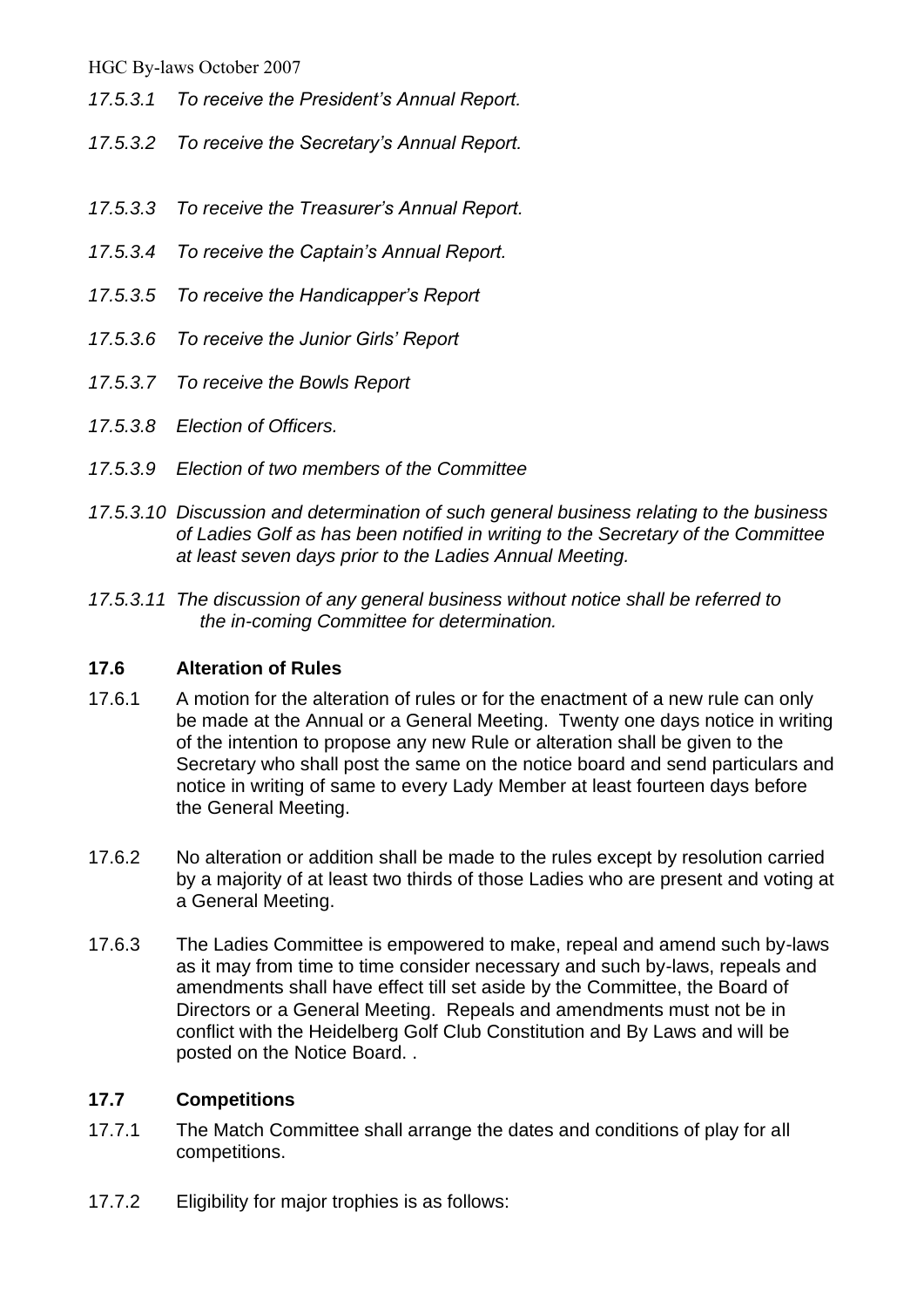Lady Members must have belonged to the Club for three months, be a financial member, hold a normal Australian Handicap, must have playing rights covering the day/s the competition is held.

- 17.7.3 All Lady Members are eligible to play for Day Trophies, WGV and WGA events.
- 17.7.4 Conditions of all trophies and prizes for competition must be drawn up or approved by the Committee.
- 17.7.5 No alteration can be made to the conditions except by the consent of the Committee or Match Committee or any sub-committee appointed for that purpose who shall decide any question of protest. The Committee shall have the fullest powers relative to all competitions and their decision shall be final.

# **17.8 Complaints**

- 17.8.1 All complaints shall be made in writing to the Secretary who shall submit them to the Committee whose decision shall be final.
- 17.8.2 In no circumstances shall a staff member of the Club be reprimanded directly.

# **17.9 Rules of Golf**

- 17.9.1 The Rules of the Game of Golf as authorised from time to time by the Royal and Ancient Golf Club of St. Andrews except in so far as the Committee of the Heidelberg Golf Club may modify them from time to time shall be adopted.
- 17.9.2 Every Lady Member shall be bound to submit to these Rules and to the Heidelberg Golf Club Constitution and By Laws.

# **18. Bowling Section By Laws and Rules** (to be completed)

- 18.1 The following By-Laws and Rules are subject to the HGC Constitution and By-Laws.
- 18.2 The Committee of the Club is here-in-after called the Board of Directors and the Bowling Section of the Club called the Bowling Committee.

# **18.3 Interpretation**

- 18.3.1 In these By-Laws and Rules, unless there is something in the subject or context inconsistent therewith, the following interpretation shall operate:
	- The "Club" refers to the HGC Club Bowling Section.
	- The "Rules" means the rules of the club which in turn is subject to the HGC Constitution and By-Laws.
	- The "Board" refers to the elected Board of Directors of the HGC. The "Committee" refers to the committee of the HGC Bowling Section.
	- The financial year of the Bowling Section is from 1<sup>st</sup> February to 31 January.
	- The "Association" refers to the Royal Victorian Bowling Association.
	- The Ladies Association is the Royal Victorian Ladies Bowling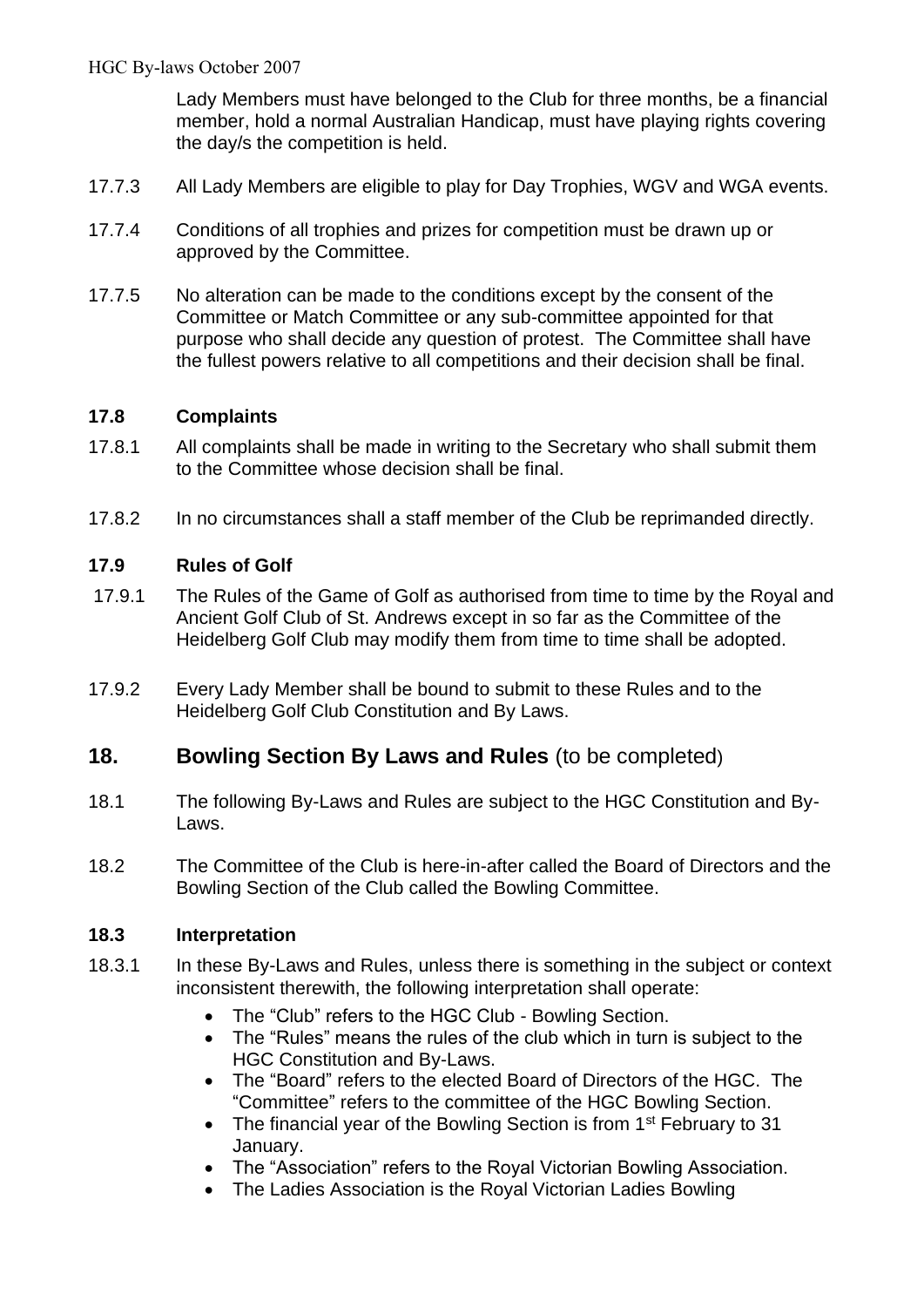Association.

• "Member" refers to financial members of the HGC.

# **18.4 Objects**

18.4.1 To provide and maintain a bowling facility for the members of the Heidelberg Golf Club under the management of the club.

# **19. Miscellaneous**

- 19.1 No Member shall conduct on Club premises any business activity, sell or purchase any item which may be in conflict with the conduct and business of the Club or the DoG. This includes the selling or purchase of golf equipment, and merchandise handled by the Club.
- 19.2 No Member shall give the address of the Club in any advertisement or use the Club's address for business purposes.
- 19.3 Removal of, or damage to, Club property by Members is prohibited. Payment of the full cost of restoration of, or repair of damage to, property shall be made by the Member concerned.
- 19.5 Car parking areas reserved for the President, Captain, Vice President, Treasurer and Directors Committee and visiting officials are to be observed at all times. Ladies Golf Subcommittee members have a designation area for Lady President and Lady Captain. The Ladies Committee may use those car park spaces allocated to Directors on Tuesdays, (Ladies competition day) until 3.00 pm.
- 19.6 Each Member shall lodge his/her current address, telephone number and, if desired, email address with the General Manager, and advise him/her of any changes as they occur. These contact details will be recorded in the Register of Members and any notice sent to the current address shall be deemed to have been properly despatched. The telephone number of those members which is 'silent' shall be kept for official club business only and not made public to the membership.
- 19.7 The Club logo must not be used by members unless appropriate arrangements have been made with the General Manager.
- 22.8 The Club's Colours are Red, Black and Gold.
- 19.9 The Club's Logo is as shown on the cover of the Annual Report for the year ended 30<sup>th</sup> June.
- 19.10 Memorials on Grounds of HGC. To be drafted by C&F Committee.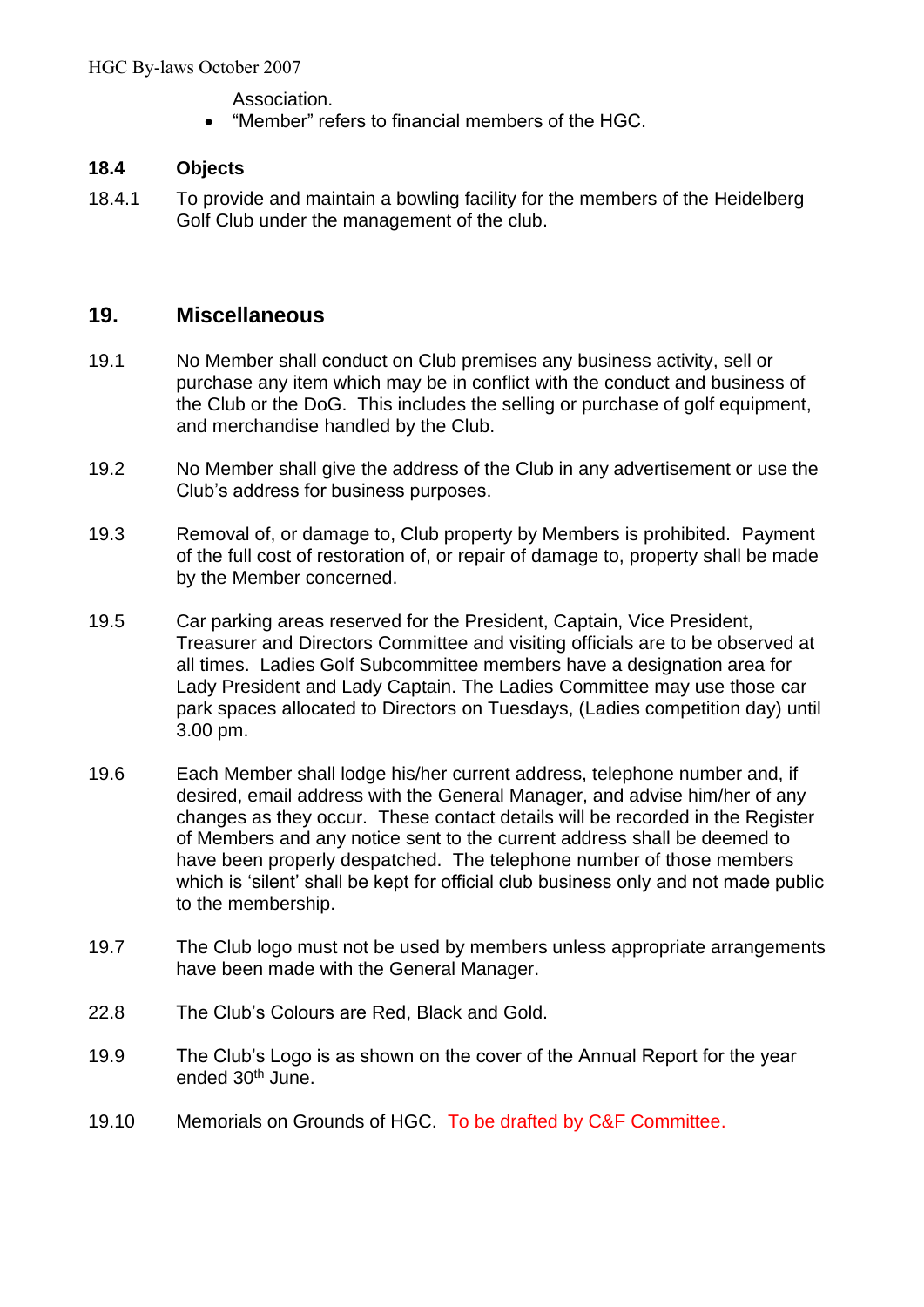# **ATTACHMENT A**



| 1.  |                                                                |  |
|-----|----------------------------------------------------------------|--|
| 2.  |                                                                |  |
| 3.  |                                                                |  |
| 4.  | SPECIAL PREVENTATIVE ACTION WHEN WORKING WITH MINORS  44       |  |
| 5.  |                                                                |  |
| 6.  |                                                                |  |
| 7.  |                                                                |  |
| 8.  |                                                                |  |
| 9.  | WHAT ARE THE EFFECTS OF INAPPROPRIATE BEHAVIOUR? 48            |  |
| 10. |                                                                |  |
| 11. | WHAT ARE THE RESPONSIBILITIES OF CLUB PERSONNEL?  48           |  |
| 12. | WHAT SHOULD YOU DO IF YOU OBSERVE INAPPROPRIATE BEHAVIOUR?  48 |  |
| 13. | WHAT SHOULD YOU DO IF YOU HAVE BEEN SUBJECTED TO INAPPROPRIATE |  |
|     |                                                                |  |
| 14. | WHAT SHOULD YOU DO IF YOU ARE ACCUSED OF INAPPROPRIATE         |  |
|     |                                                                |  |
| 15. |                                                                |  |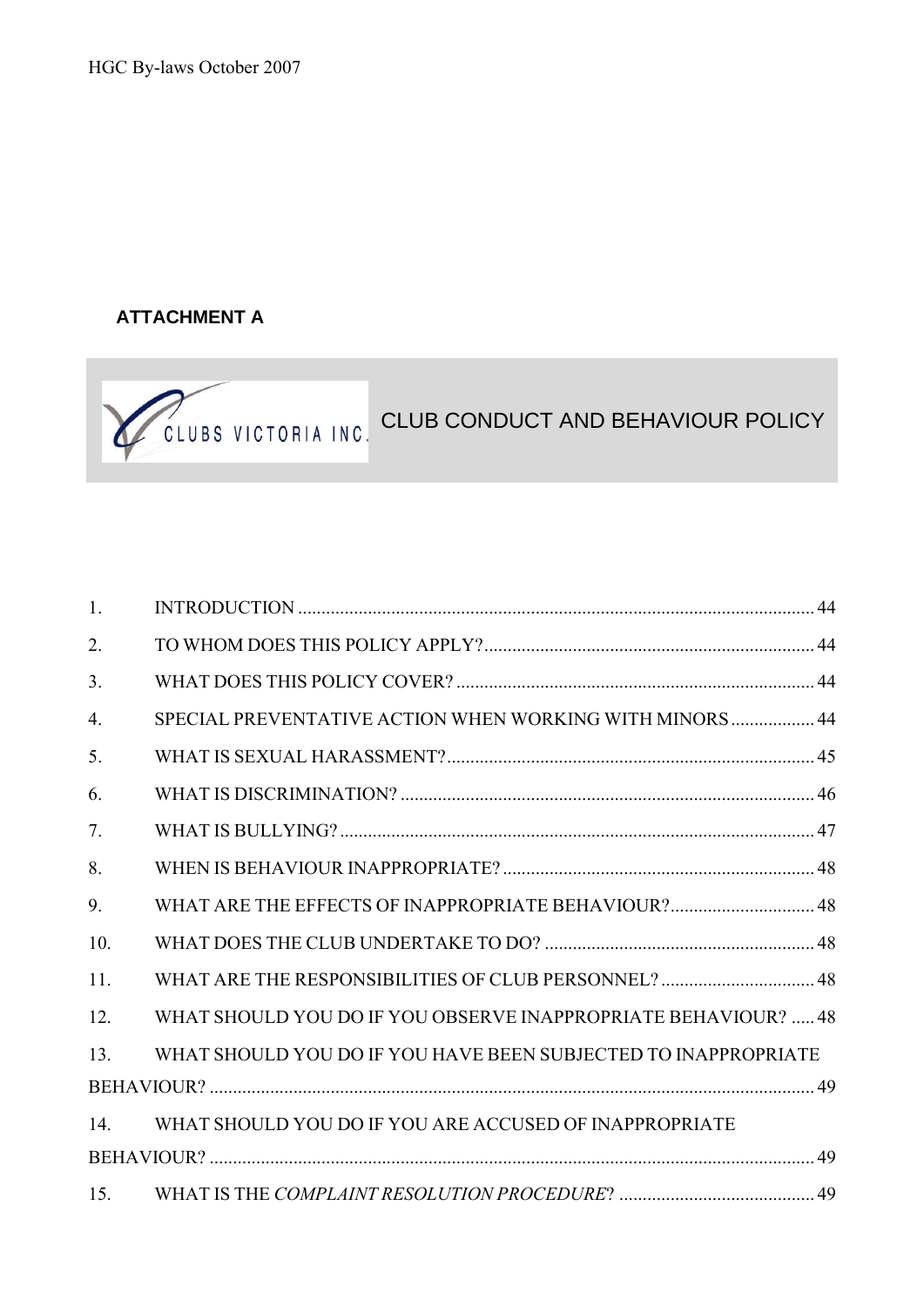| 16. | WHAT IS THE PROCESS OF THE COMPLAINT RESOLUTION PROCEDURE?50  |  |
|-----|---------------------------------------------------------------|--|
|     | 17. WHERE CAN YOU GET FURTHER INFORMATION ABOUT INAPPROPRIATE |  |
|     |                                                               |  |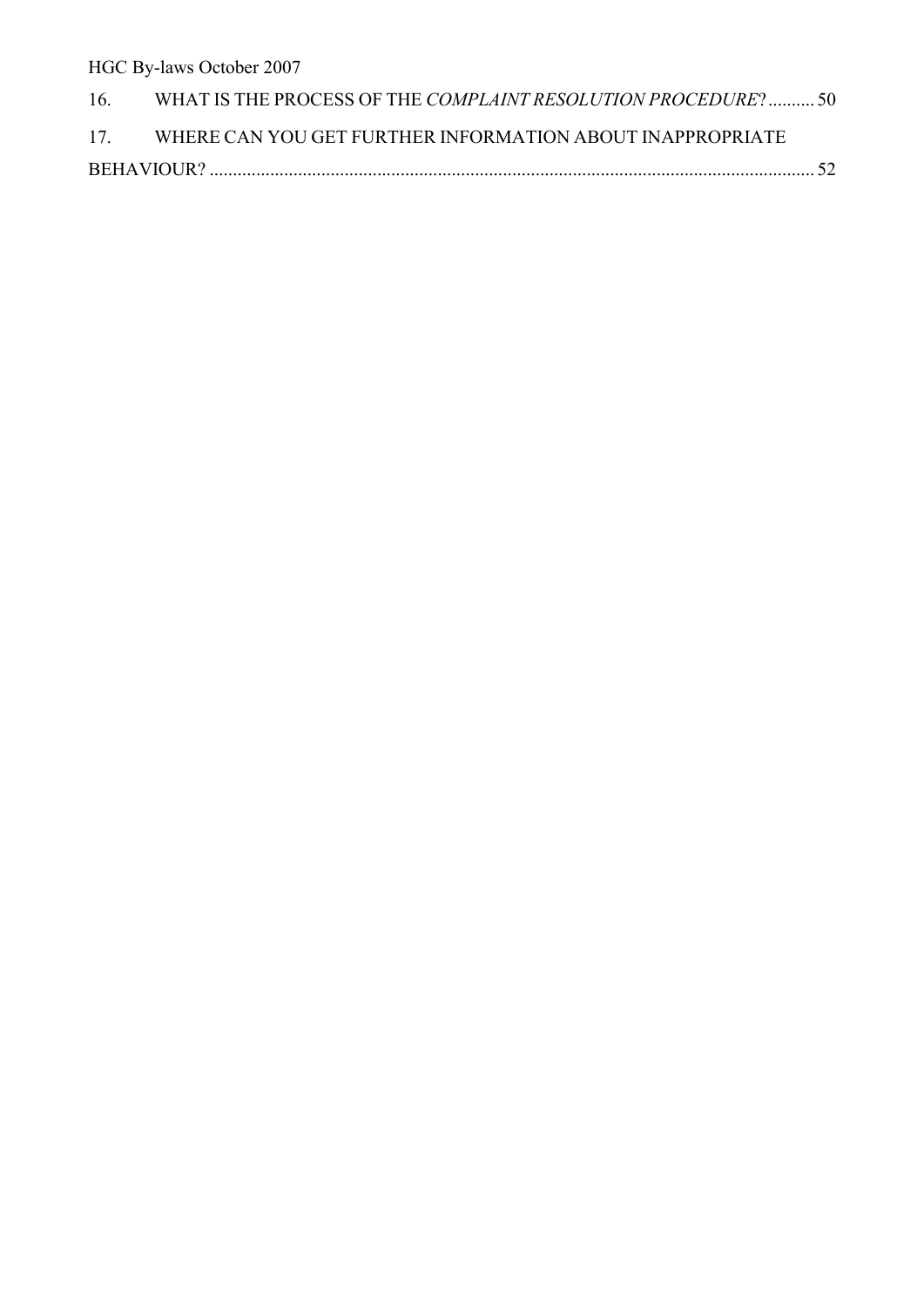# **1. INTRODUCTION**

The club movement is committed to a safe and comfortable environment free from inappropriate and offensive behaviour. All member clubs of ClubsVIC subscribe to this policy. This policy is a comprehensive document that sets out in detail the legal and procedural requirements in this area and the ramifications of breaches of the policy.

A précis of this policy can be accessed by contacting ClubsVIC (details at the end of this document). This document and its accompanying précis are designed to provide all people involved in the club movement with an understanding of their rights and responsibilities in this area.

Employees, volunteers and officials have the right to work positively and productively without being subjected to behaviour that is not wanted and that humiliates, offends or intimidates them. Members and visitors are also entitled to enjoy the facilities at the club free from illegal and unwanted behaviour.

Accordingly, this club is committed to the elimination of inappropriate behaviour. The club is also committed to the implementation of strategies and the promotion of awareness to prevent such behaviour from occurring.

# **2. TO WHOM DOES THIS POLICY APPLY?**

This policy applies to all elected officials, members, visitors, volunteers, agents, contractors and employees of the club (referred to as "club personnel" throughout this policy). "Club personnel" includes individuals who participate in sporting and recreational activities within, or sanctioned by, the club and spectators and sponsors of such events. "Club personnel" also includes all officers, executive members, council members and any contractors who are engaged to perform work for ClubsVIC.

#### **3. WHAT DOES THIS POLICY COVER?**

This policy, including its complaints procedure, is designed to ensure that all club personnel understand what constitutes inappropriate behaviour, consisting of sexual harassment, discrimination and bullying, how it occurs, what the effects are, and what a person should do if they are subjected to any inappropriate behaviour.

This policy is also intended to make club personnel aware of their responsibilities and the club's responsibilities in regards to inappropriate behaviour.

The law makes distinctions between different types of inappropriate behaviour (sexual harassment, discrimination and bullying), and provides different kinds of remedies for each type. This policy does not make these distinctions and is designed to protect club personnel against all types of unwanted, unreasonable, and inappropriate behaviour. In this policy such behaviour is referred to as "inappropriate behaviour".

#### **4. SPECIAL PREVENTATIVE ACTION WHEN WORKING WITH MINORS**

For the protection of minors at the club, the club places special requirements on Appointees and Preferred Applicants for certain roles to determine their appropriateness for the role. This policy sets out recommended screening requirements for club personnel who are, or likely to, interact with persons under 18 years of age.

Screening is recommended for Preferred Applicants and Existing Appointees in the following types of roles:

- Coaches, paid or volunteers, who are appointed or seeking appointment (whether employed, contracted or otherwise);
- Volunteer personnel appointed or seeking appointment who will or are likely to have contact or travel away with teams of players under 18 years of age.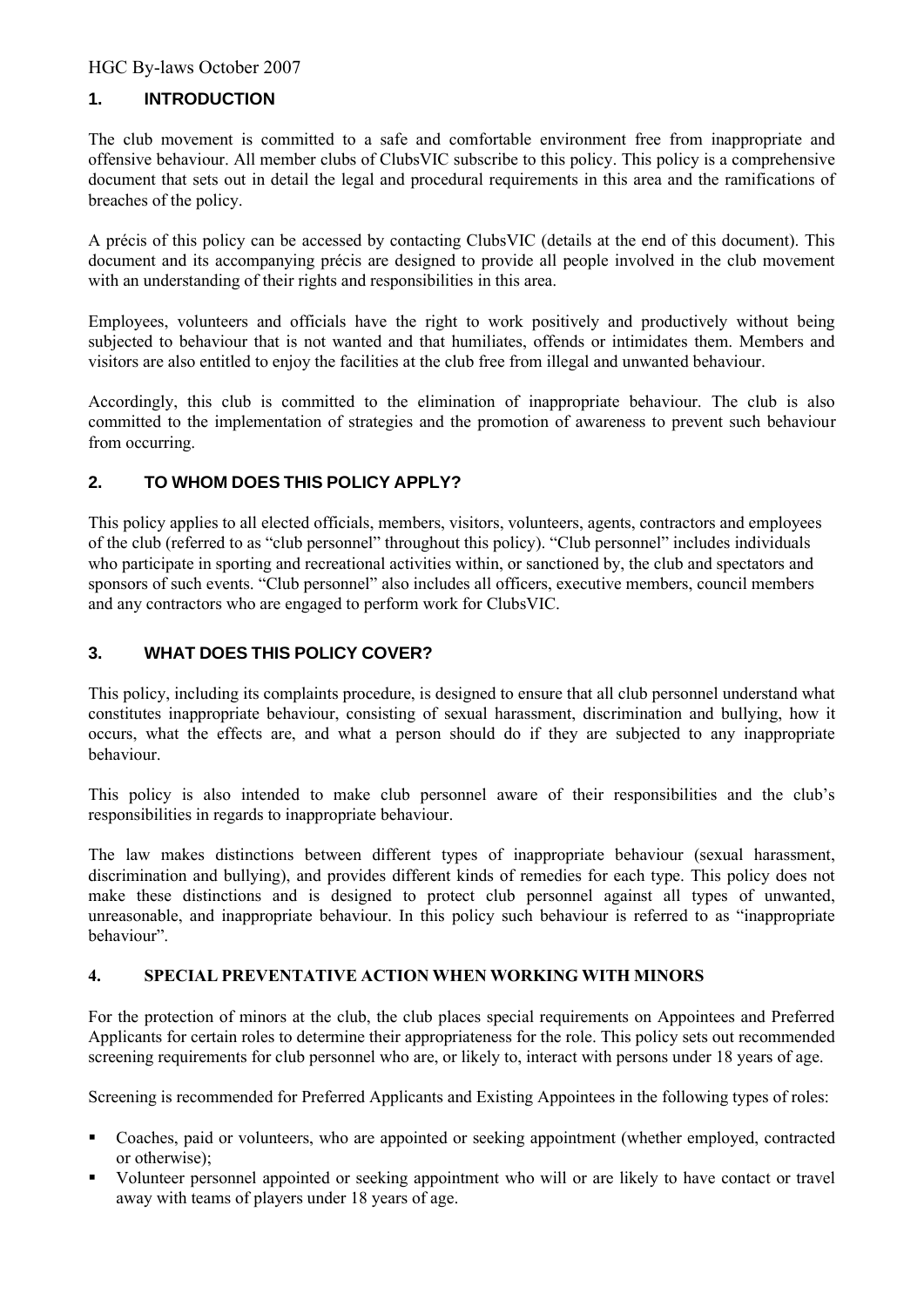For the purposes of this Policy, screening shall mean:

- Checking the Preferred Applicant's referees by making verbal or written inquiries of the Preferred Applicant's nominated referees (preferably at least two) as to the Preferred Applicant's suitability for both the proposed role and for involvement with children under 18 years of age;
- Interviewing the Preferred Applicant as to their suitability for the proposed role and their suitability for involvement with children under 18 years of age; and
- Obtaining a declaration from a Preferred Applicant and Existing Appointees that they have not committed an offence involving sexual activity or an act of indecency (a copy of the declaration is attached to this policy as Appendix A).

If the declaration is requested by the club and not signed, then:

- in the case of a Preferred Applicant, they must not be appointed to the role;
- in the case of an Existing Appointee, steps must be taken to transfer the person to another role where contact is not made with minors or if no such alternatives exist, to end the appointment of the person. Note: advice from ClubsVIC should be sought before the process of termination begins.

It is a breach of this Policy for a person that has committed an offence involving sexual activity or an act of indecency to work or seek work in the roles set out above. If the declaration is signed by a Preferred Applicant, but the screening process reveals that the Preferred Applicant is not appropriate for the role, they must not be appointed to the role.

All information obtained during the course of screening must be kept confidential to the club or the person who has been delegated the task of making the appointment for the role. Information collected during screening about a person who is not appointed to the role must be destroyed when no longer required.

Successful Preferred Applicants or Existing Appointees working in one of the above roles must immediately advise, in writing, the complaints officer (or in their absence their nominee) of the organisation that appointed them if they are convicted of a criminal offence.

Screening under this Policy is not a replacement for any similar requirement prescribed by law. If State legislation sets an equivalent or higher standard of screening to that set under this Policy, the requirement to screen under this Policy need not be followed as it would be superseded by any similar requirement prescribed by law.

# **5. WHAT IS SEXUAL HARASSMENT?**

Sexual harassment is any unwelcome conduct of a sexual nature that offends, humiliates or intimidates the person to whom it is directed. It often involves an abuse of power or trust and is often directed at someone who is unable to stop it easily. Sexual harassment has nothing to do with mutual friendships, which are a private concern, or any interaction that is consensual, welcomed and reciprocated.

Sexual harassment may consist of some or all of the following:

- sexual comments, jokes and innuendo;
- displaying offensive, obscene or pornographic material;
- sexual propositions or persistent requests for dates and the subsequent harassment of a person in the event of a refusal;
- physical contact such as patting, pinching, touching or brushing against a person;
- unwelcome and inappropriate remarks about a persons sex, sexuality or private life;
- Examples 1 suggestive comments about a person's appearance or body;
- staring, leering, catcalls, obscene gestures and wolf whistles;
- indecent exposure;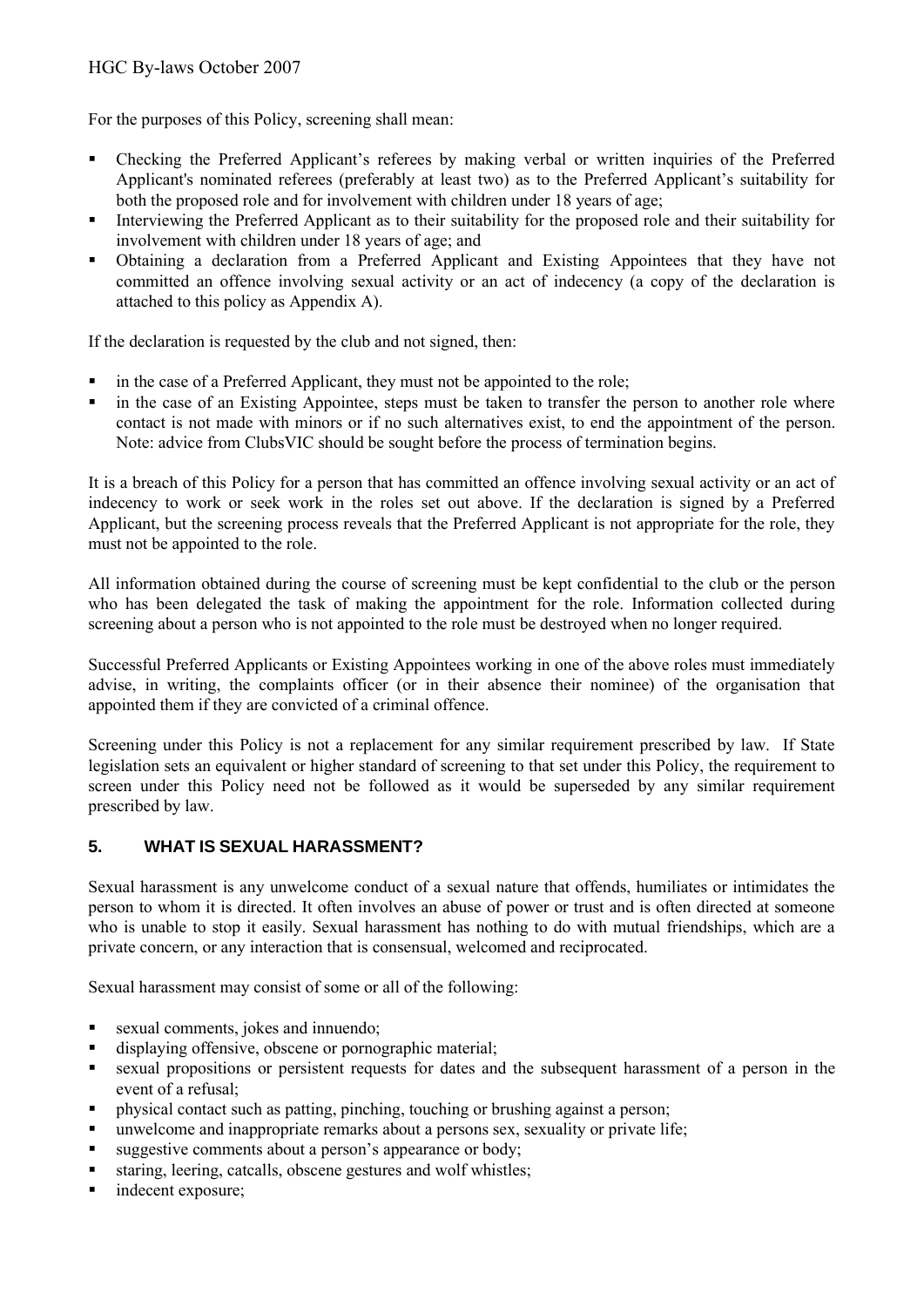- subtle or direct requests for sexual favours; and
- sexual assault and rape (which would amount to criminal offences).

An example of sexual harassment would be a clubhouse supervisor making an inappropriate advancement to a female worker by slapping the worker on the buttocks when the worker walked past.

# **6. WHAT IS DISCRIMINATION?**

Discrimination is any behaviour which is offensive, abusive, belittling or threatening and which is directed at a person or group because of a particular protected attribute. The law sets out which attributes are "protected":

- [Age](http://www.standuptoracism.com.au/?nc=3535&id=91)
- **■** [Breastfeeding](http://www.standuptoracism.com.au/?nc=3535&id=92)
- [Carer status](http://www.standuptoracism.com.au/?nc=3535&id=93)
- **•** [Disability/impairment](http://www.standuptoracism.com.au/?nc=3535&id=94)
- **■** [Gender identity](http://www.standuptoracism.com.au/?nc=3535&id=95)
- **•** [Industrial activity](http://www.standuptoracism.com.au/?nc=3535&id=96)
- **•** [Lawful sexual activity](http://www.standuptoracism.com.au/?nc=3535&id=97)
- [Marital status](http://www.standuptoracism.com.au/?nc=3535&id=98)
- [Parental status](http://www.standuptoracism.com.au/?nc=3535&id=93)
- **•** [Physical features](http://www.standuptoracism.com.au/?nc=3535&id=99)
- [Political belief of activity](http://www.standuptoracism.com.au/?nc=3535&id=100)
- **[Pregnancy](http://www.standuptoracism.com.au/?nc=3535&id=92)**
- **[Race](http://www.standuptoracism.com.au/?nc=3535&id=101)**
- **[Religious belief or activity](http://www.standuptoracism.com.au/?nc=3535&id=102)**
- [Sex](http://www.standuptoracism.com.au/?nc=3535&id=103)
- [Sexual orientation](http://www.standuptoracism.com.au/?nc=3535&id=97)
- **[Personal association](http://www.standuptoracism.com.au/?nc=3535&id=104) with someone who has, or is assumed to have, one of these personal characteristics.**

It is against the law to treat someone unfairly or discriminate against them, directly or indirectly, because they possess or are assumed to possess one of these characteristics.

Discrimination may include, but is not limited to:

- verbal abuse or comments that put down or stereotype people;
- mimicking someone's accent, or the habit of someone with a disability;
- **•** offensive gestures; and
- displaying or circulating racist or other offensive material.

#### **Direct discrimination**

Direct discrimination occurs if a person treats, or proposes to treat, someone with an attribute less favourably than the person treats or would treat someone without that attribute, or with a different attribute, in the same or similar circumstances.

An example of direct discrimination would be a club policy refusing a member access to use the club facilities because they are in a wheelchair, or a club policy saying that no Sikhs are allowed at the club.

#### **Indirect discrimination**

Indirect discrimination occurs if a person imposes, or proposes to impose, a requirement, condition or practice: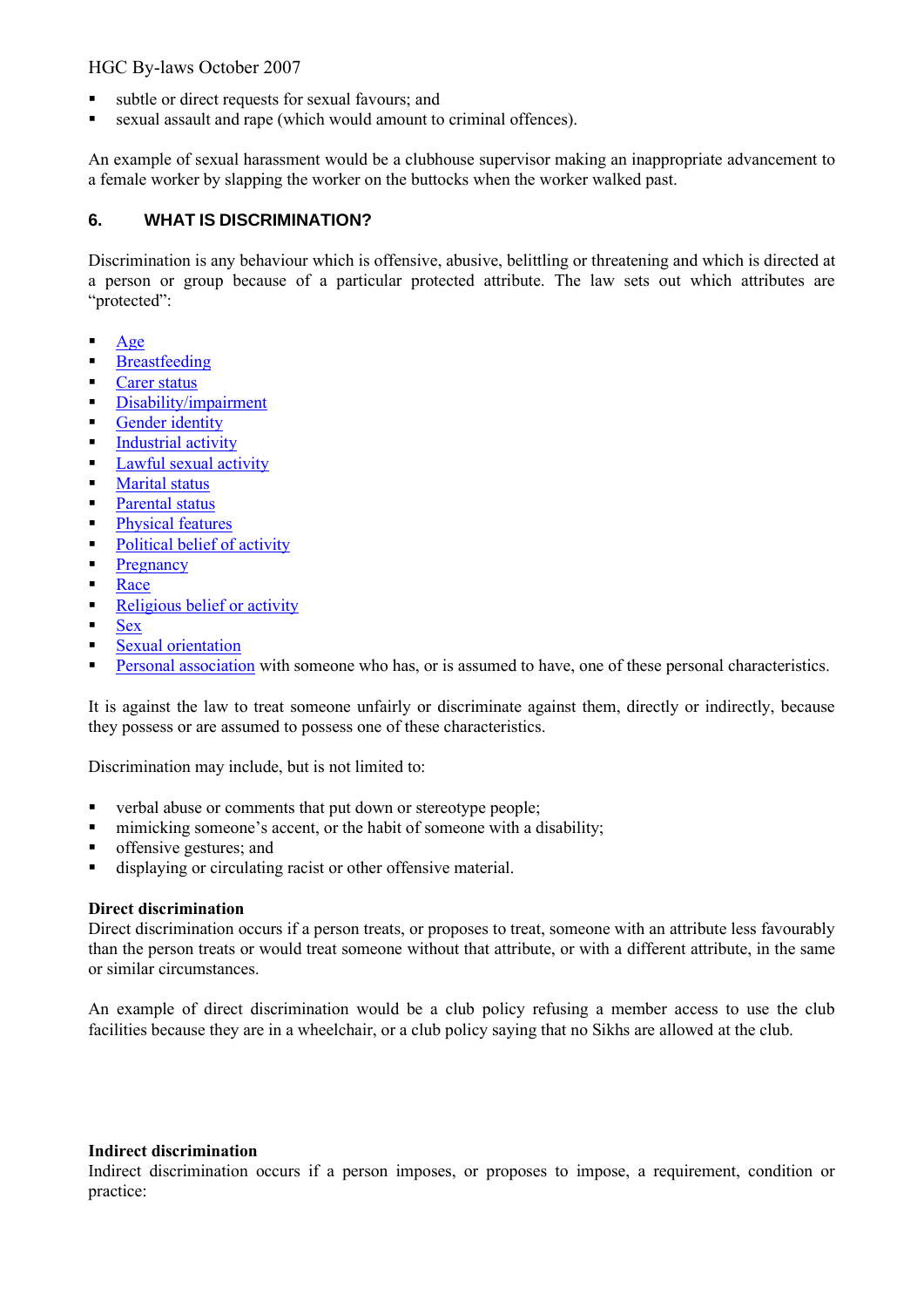- that someone with an attribute does not or cannot comply with; and
- that a higher proportion of people without that attribute, or with a different attribute, do or can comply with; and
- that is not reasonable.

An example of indirect discrimination would be the club having no ramps and therefore no disabled access. Another example would be having a requirement that all cricketers in the cricket club wear a baggy cap when playing cricket. A person that wears a turban due to religious beliefs would be indirectly disadvantaged by this requirement.

#### **This policy is broader than the strict law, and seeks to protect club personnel from all unreasonable discriminatory behaviour – regardless of whether it is direct or indirect, based on a protected attribute or not.**

Requesting, assisting, instructing, inducing or encouraging another person to engage in

discrimination is also prohibited under this policy and the law.

#### **7. WHAT IS BULLYING?**

Bullying is repeated, unreasonable behaviour directed towards a person or group of people that creates a risk to health and safety. It often involves a person who is in a position of power subjecting another person to unfavourable treatment.

In order for behaviour to amount to bullying the behaviour must be persistent and unreasonable; however single incidents of bullying-style behaviour and violence are not condoned and may still be prohibited by this policy.

The following types of behaviour could be considered bullying:

- verbal or physical abuse;
- jokes, pranks or initiation;
- **·** intimidation:
- **•** inappropriate comments and touching; and
- degrading or excessive criticism.

In a work context, reasonable and lawful directions and constructive performance-related activities do not amount to bullying.

An example of bullying would be a bowling skipper continually subjecting another bowler to hostile and inappropriate comments on the bowling green about their performance, leading to the bowler becoming stressed and anxious. Another example of bullying would be an apprentice being subject to physical abuse and being required to perform unreasonable tasks as part of "initiation".

#### **Inappropriate behaviour means sexual harassment, discrimination and/or bullying. This club does not condone any inappropriate behaviour.**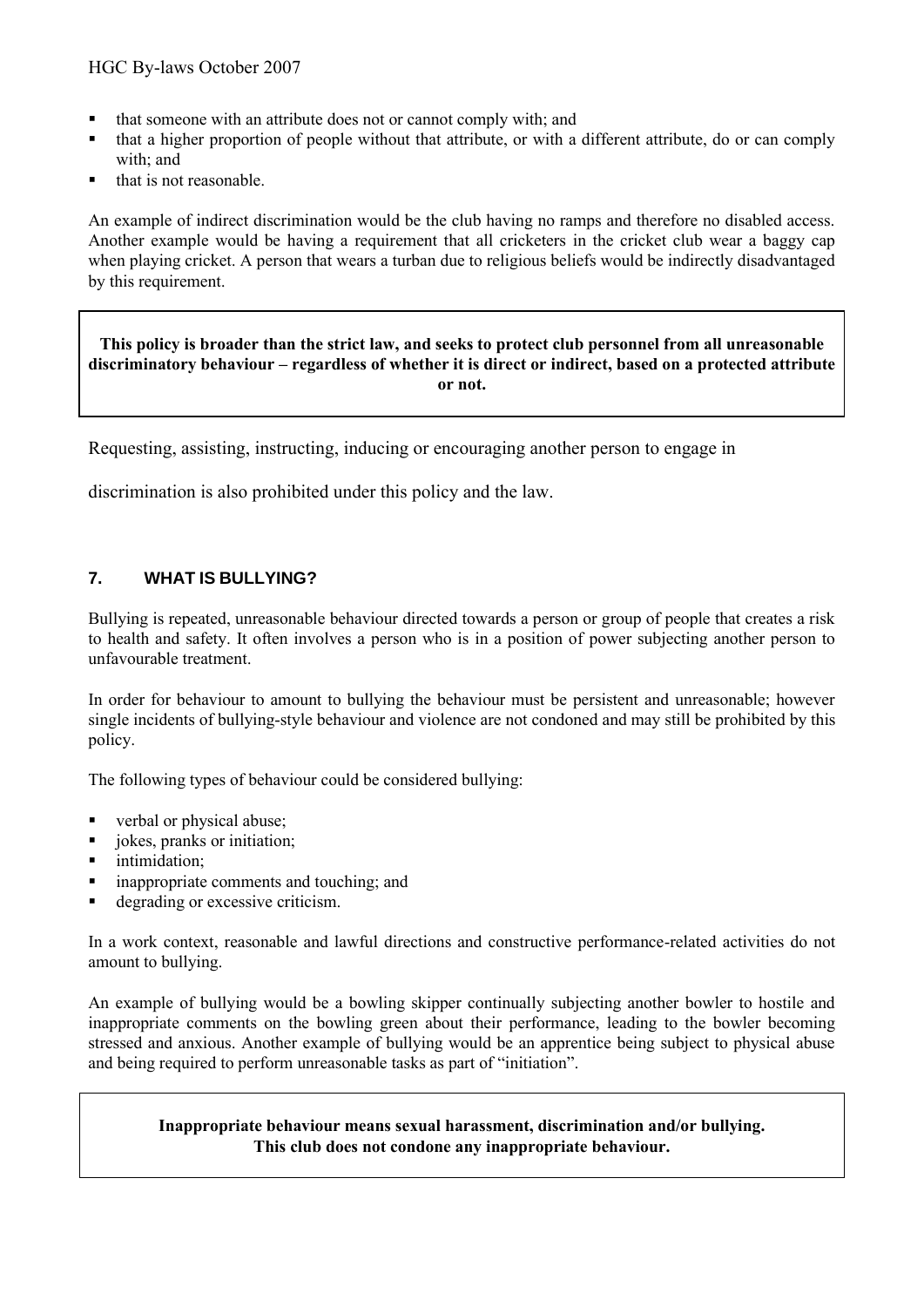#### **8. WHEN IS BEHAVIOUR INAPPROPRIATE?**

Inappropriate behaviour does not refer to compliments or behaviour that neither party finds offensive. However, it is sometimes difficult to know whether other people will find your behaviour acceptable. You should be careful not to risk being misunderstood as misunderstandings often lead to complaints. Remember that some people find particular types of behaviour offensive even though other people would not. The behaviour must always be considered from the point of view of the person receiving it. It is no defence that you did not mean to cause offence.

Inappropriate behaviour is not just unacceptable at the club itself or during working hours; it is unacceptable in any club or work related context including staff Christmas parties and inter-club sporting events.

# **9. WHAT ARE THE EFFECTS OF INAPPROPRIATE BEHAVIOUR?**

Our club strives to provide a happy and healthy environment for work and leisure. Inappropriate behaviour is disruptive to the well being of the club.

Inappropriate behaviour towards club personnel can lead to embarrassment, intimidation, anger, humiliation, anxiety, fear and/or physical illness. It can lead to severe distress to individuals as well as conveying a poor image of the club, and making the club an unhappy and unhealthy environment for the victims.

# **10. WHAT DOES THE CLUB UNDERTAKE TO DO?**

- to ensure that club personnel are aware of this policy;
- to appoint a person, being an elected official or manager of the club, to be the contact person for the purposes of this policy or an alternative contact person if required (see below for the contact person's details);
- to ensure that all persons understand that inappropriate behaviour will not be tolerated under any circumstances;
- to ensure that the club promotes a happy and healthy environment in which all club personnel are treated fairly and equitably and are not subject to inappropriate behaviour;
- to monitor the club environment to ensure acceptable standards of conduct are observed at all times;
- to ensure complaints are treated seriously and fairly and investigated thoroughly and promptly with due regard to confidentially; and
- to take disciplinary action, and possibly criminal charges in extreme cases, against anyone found to be breaching this policy.

# **11. WHAT ARE THE RESPONSIBILITIES OF CLUB PERSONNEL?**

- to treat other club personnel fairly and with respect;
- to report any incidences of inappropriate behaviour at the club; and
- to maintain complete confidentiality if they provide information during the investigation of a complaint.

# **12. WHAT SHOULD YOU DO IF YOU OBSERVE INAPPROPRIATE BEHAVIOUR?**

Any club personnel who become aware of inappropriate behaviour should make reasonable attempts to stop the behaviour, and as soon as possible refer the matter to the contact person. If the contact person is unavailable or is a party to the complaint or has a relationship with those involved such as would compromise the contact person's impartiality, the matter should be referred to an elected official of the club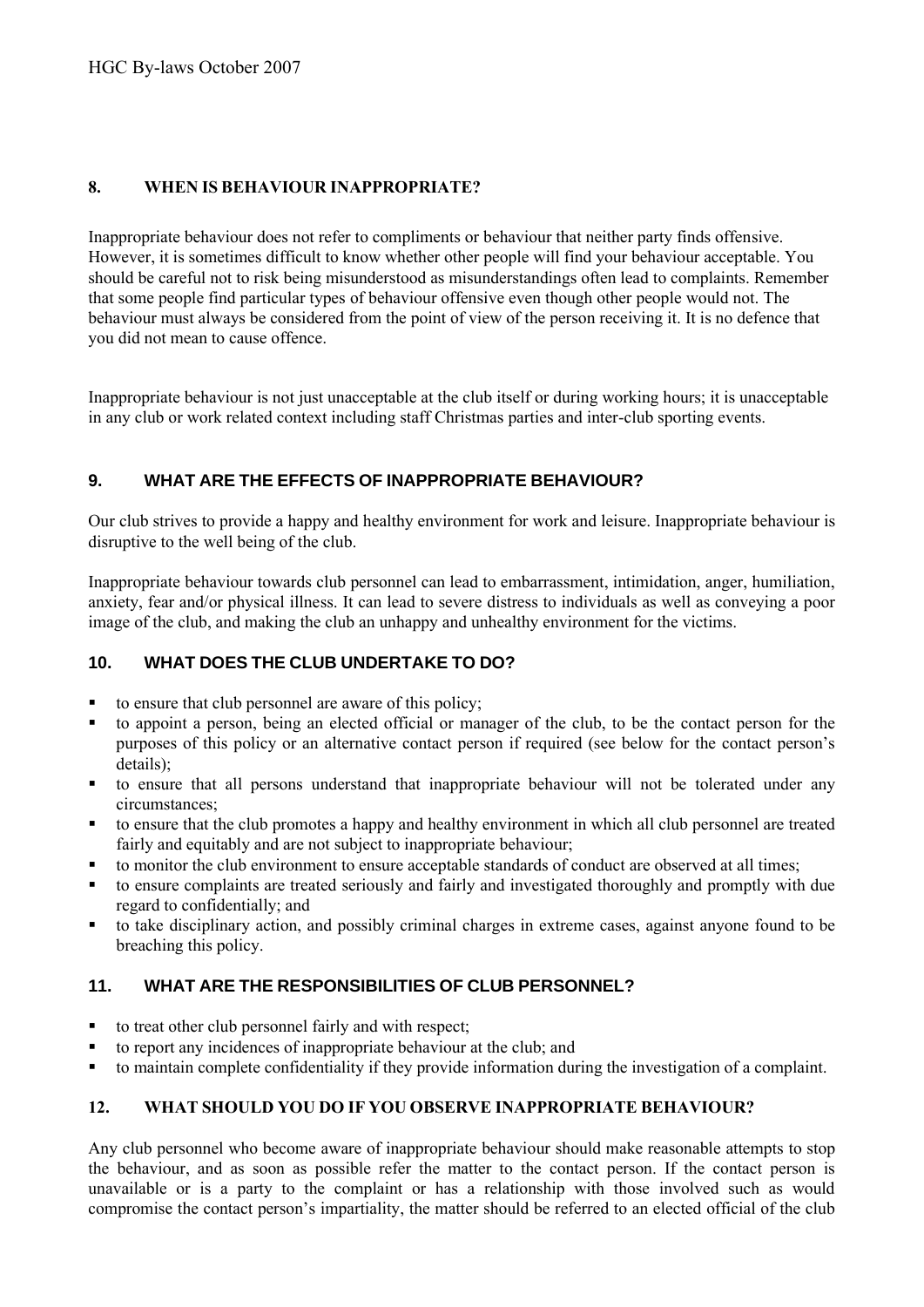or the manager.

#### **13. WHAT SHOULD YOU DO IF YOU HAVE BEEN SUBJECTED TO INAPPROPRIATE BEHAVIOUR?**

It is important that you come forward with any complaint you may have. This will ensure that your rights are protected and that others are also not subjected to the same behaviour. All reasonable attempts to resolve the matter satisfactorily will be made in-house. Any complaints will be dealt with seriously and confidentiality will be respected at all times.

It is unlawful to victimise or penalise a person for making a complaint in good faith. The club has a commitment to make sure that anyone who makes a genuine complaint is supported and is not penalised in any way.

#### **What steps should you take?**

Firstly if you feel able to speak with the offender/s, tell them in a firm manner (verbally or in writing) that their behaviour is offensive and unacceptable and that you want the offensive action to cease. Generally they are unaware that their behaviour is upsetting, and usually the behaviour will stop.

If you feel you do not wish to complain directly to the person, or if you have complained and the behaviour is still ongoing, then you should:

- **•** speak to your immediate manager/supervisor or the nominated contact person who will attempt to mediate on the complaint or will assist you to access the *Complaint Resolution Procedure* below; or
- you can immediately access the *Complaint Resolution Procedure* yourself and make a complaint (note: club members can also access the grievance handling procedures in the club rules).

If you do not feel comfortable speaking to anyone at the club then you can also contact the Equal Opportunity Commission on (03) 9281 7100 or 1800 134 142 (toll free) for confidential advice and information.

# **14. WHAT SHOULD YOU DO IF YOU ARE ACCUSED OF INAPPROPRIATE BEHAVIOUR?**

If you have been accused of inappropriate behaviour you should take the matter seriously. It is important that you try to understand the point of view of the person who believes he or she has been subjected to the behaviour. You may need to modify your behaviour to ensure that you do not offend or distress other club personnel.

If the issue proceeds you are required to co-operate with the *Complaint Resolution Procedure*. The club will make every attempt to treat those involved with respect and fairness, and to ensure that everyone is given the opportunity to be heard.

# **15. WHAT IS THE** *COMPLAINT RESOLUTION PROCEDURE***?**

The *Complaint Resolution Procedure* is the process by which the club handles complaints. It is flexible and it provides an opportunity for action to be taken that is suitable in each individual case. This could include informal resolution, mediation and/or disciplinary action.

The primary aims of the *Complaint Resolution Procedure* are to ensure that: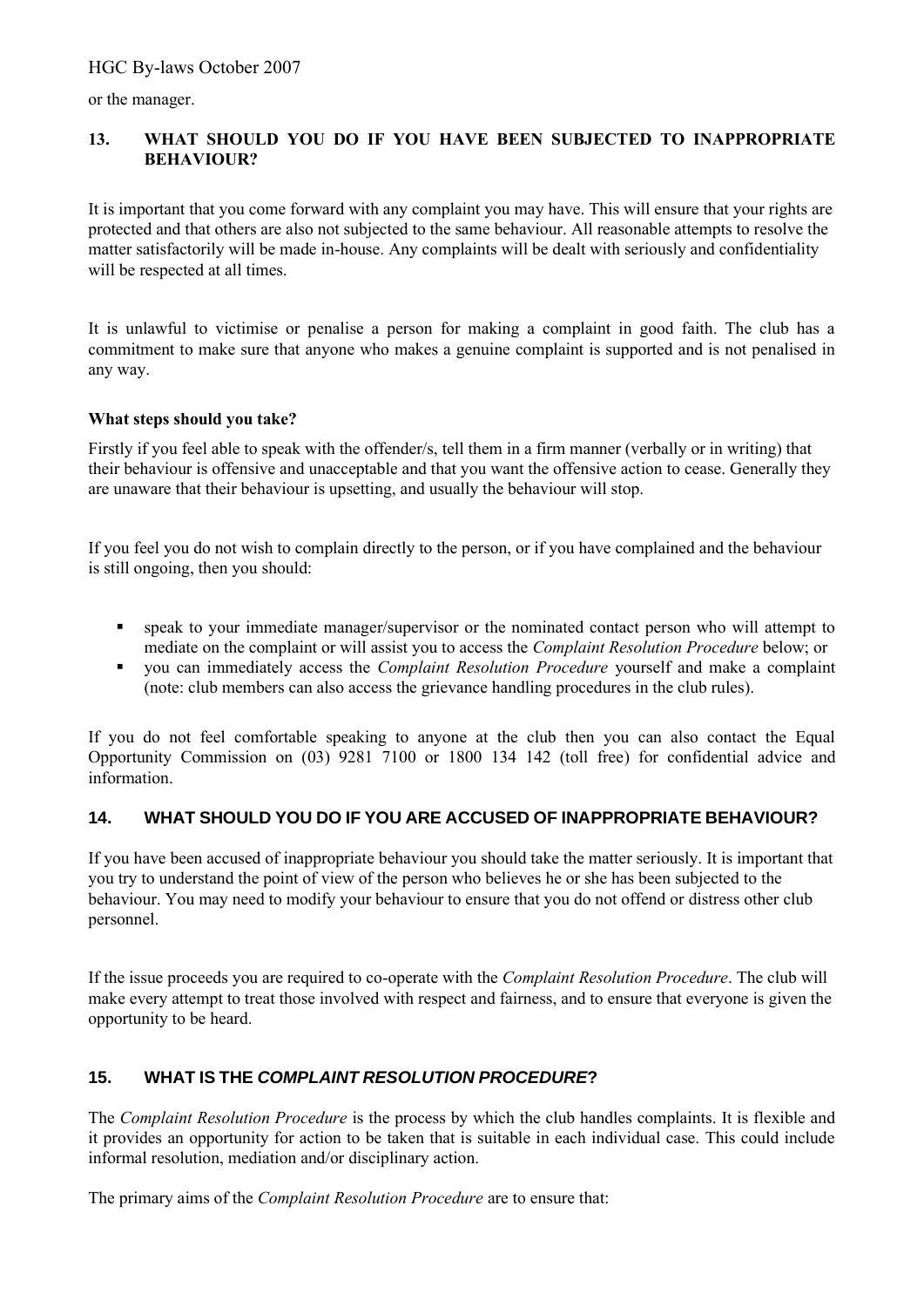- the behaviour stops;
- there are no reprisals for making the complaint; and
- where disadvantage has occurred, it is redressed.

The guiding principles are:

- the right of individuals to be treated with respect and to be heard and respond to any allegations;
- observance of confidentiality; and
- preservation of a non-judgmental and non-adversarial approach by those involved in the *Complaint Resolution Procedure*.

# **16. WHAT IS THE PROCESS OF THE** *COMPLAINT RESOLUTION PROCEDURE***?**

The following is to be used as a guide to resolve complaints. It is not required that each step be followed in a sequential order.

- 1. the victim or the person observing the unreasonable behaviour contacts or approaches the contact person and informs them of the complaint or behaviour;
- 2. if the contact person feels they are not impartial to the complaint, the matter will be referred to an elected official of the club or the manager;
- 3. if the matter is referred to someone other than the contact person, that person becomes the contact person for the purposes of this procedure;
- 4. the person making the complaint ("the complainant") will be interviewed and the nature of the complaint clarified, and the complainant will be encouraged and assisted to put the complaint in writing;
- 5. the complainant will be notified of the options available for resolving the complaint, such as resolution through this process, the club's rules or through the Equal Opportunity Commission;
- 6. a full explanation of the *Complaint Resolution Procedure* and possible outcomes of such action will be given to the complainant, as well as a copy of this policy;
- 7. the complaint will only proceed with the agreement of the complainant;
- 8. the contact person will arrange a meeting between the contact person and the person complained about ("the respondent");
- 9. the respondent will be fully informed of the complaint, the name of the complainant, any evidence that may have been submitted by the complainant, and also given a copy of this policy;
- 10. the respondent will be given the opportunity to fully respond to the allegations and to assist in the resolution of the complaint;
- 11. it will be at the contact persons' discretion as to whether any witnesses named by the complainant and respondent will be asked to provide a written statement and/or possibly attend an interview regarding the complaint;
- 12. any interviews performed or statements obtained from witnesses will be performed or obtained bearing in mind the confidentiality and sensitivity of the matter;
- 13. the complainant will be informed of the discussion and outcomes of the meeting between the contact person and the respondent, and any proposal for resolution will be discussed;
- 14. if an agreed resolution is not reached, the contact person may arrange, if the contact person feels that it would be appropriate, for the parties to meet and discuss the matter;
- 15. if an agreed resolution is still not reached, the contact person will arrange to have a mediator attempt to guide the parties to an appropriate outcome and mediate a formal resolution between the complainant and the respondent;
- 16. the mediator must be a person chosen by agreement between the parties or in the absence of agreement a person appointed by the Board, unless the matter involves a member of the Board, in which case the mediator will be a person who is appointed by ClubsVIC;
- 17. a member of the club can be a mediator, but the mediator cannot be a member who has an interest in the matter;
- 18. the parties to the matter must, in good faith, attempt to settle the dispute by mediation;
- 19. the mediator, in conducting the mediation, must: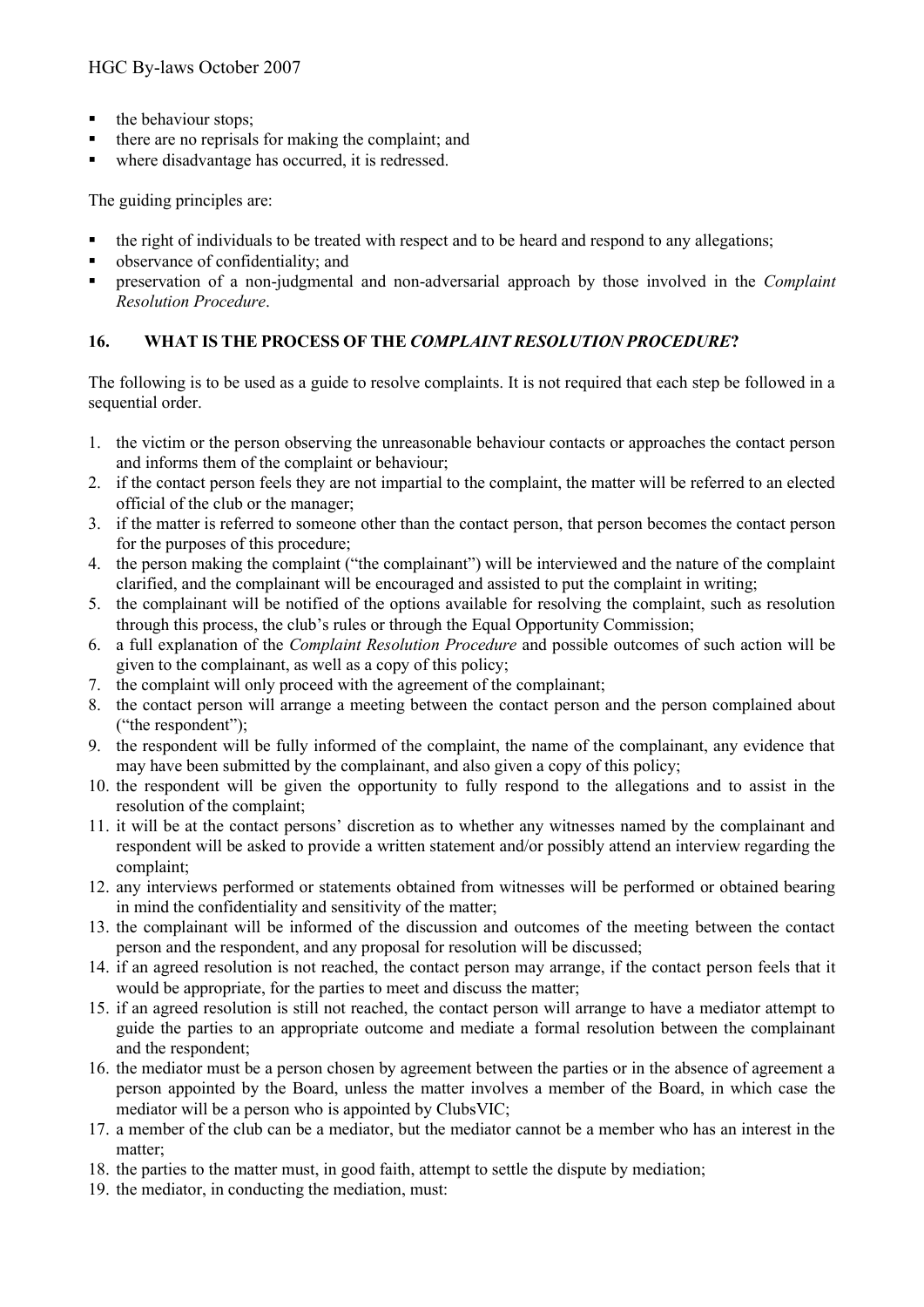- give the parties to the mediation process every opportunity to be heard; and
- In allow due consideration by all parties of any written statement submitted by any party; and
- ensure that natural justice is accorded to the parties throughout the mediation process;
- the mediator must not determine the matter;
- 20. if an agreed resolution is not reached after mediation, the contact person will advise the complainant of the options that are available for taking the complaint further, for example referral to the Equal Opportunity Commission, referral to the governing sporting body or ClubsVIC, formal arbitration or mediation through the Dispute Settlement Centre of Victoria (Department of Justice), and the contact person will assist the complainant to take the appropriate next step.

Written records will be kept to establish the facts and all documents will be kept secure. Information about the complaint will only be accessible to those whose job it is to deal with complaints.

#### **What may the outcome be of the complaint resolution procedure?**

If an amicable resolution is reached by both parties during mediation, the complaint will have deemed to be settled and no further action will be taken by the contact person.

If the respondent is a member of the club and the contact person considers that the respondent has breached this policy then the contact person is to refer the matter to the Board and the Board shall invoke the club's disciplinary procedure as set out in the club's rules.

If the respondent is an employee or contractor engaged to perform work at the club and the contact person considers that the respondent has breached this policy, then the contact person is to refer the matter to the Management and the Board and the matter will be handled in accordance with the Workplace Relations laws and the employment policies at the club.

If the respondent is a non-member and non-employee at the club and the contact person considers that the respondent has breached this policy, then the contact person is to refer the matter to the Management and the Board and the matter will be handled in such manner as the Board considers appropriate.

The range of sanctions that may be imposed by the club on a respondent who is found to have breached this policy will depend upon the status of the respondent as set out in the Member Protection Policy and may include:

- directing the offender/s to make an apology;
- directing the offender/s to change their behaviour;
- disciplinary action, including:
	- transfer, demotion or dismissal or the issuing of a warning when the behaviour is performed by an employee
	- disciplinary procedures as per the club rules when the behaviour is performed by a member
	- cancellation of contracts when the behaviour is performed by contractors and/or agents to the club
	- withdrawal of invitation to use club facilities when the behaviour is performed by non-members
- counselling support;
- where there has been damage to property, directing that the offender/s pay compensation to the relevant organisation or person/s;
- a fine;
- withdrawal of any awards, placings or records won in any activities held by the club;
- direct the offender/s to repay all or part of any relevant financial assistance; and
- any other such penalty considered appropriate.

Any person who, after proper investigation, is found to have breached this policy **will** face disciplinary action. If, however, the investigation finds that the complaint cannot be substantiated, both parties will be informed of the reasons.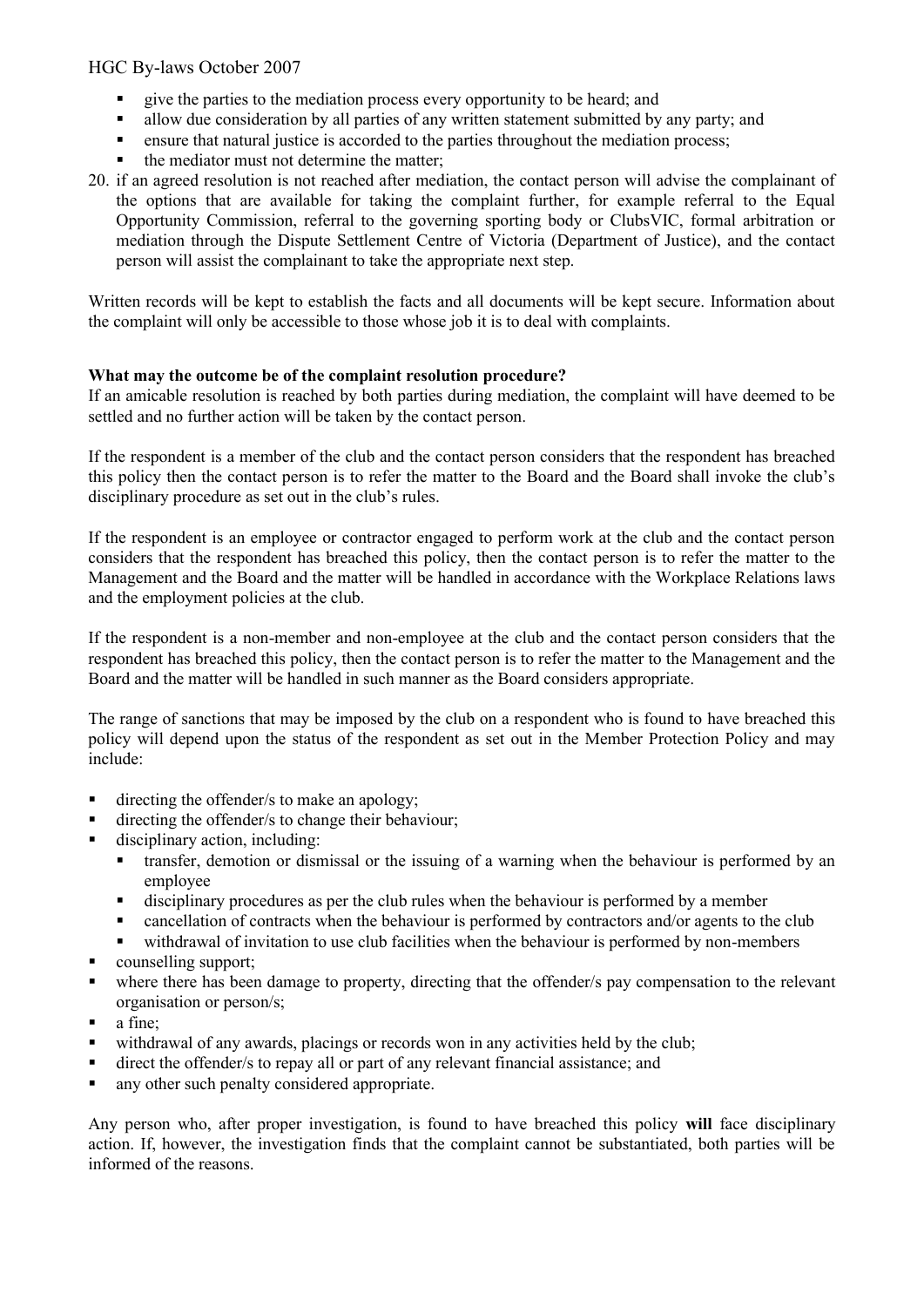If you are found guilty of inappropriate behaviour you may incur personal financial costs. Under no circumstances will the club reimburse any such costs.

If the investigation finds that the complaint was deliberately fabricated, the person who made the complaint will be formally warned and counselled if they are an employee, or subjected to disciplinary action if they are a member. False allegations and complaints may be also subject to defamation laws.

#### **17. WHERE CAN YOU GET FURTHER INFORMATION ABOUT INAPPROPRIATE BEHAVIOUR?**

For further information about this policy, harassment, discrimination bullying or related issues, please contact either the contact person or the Club Secretary/Manager. To obtain a copy of the ClubsVIC Member Protection Policy, please contact ClubsVIC or visit their website.

**Clubs Victoria Inc** PO Box 363 Carlton South VIC 3053 Ph: (03) 9349 2909 Fax: (03) 9349 4915 Email: [admin@clubsvic.org](mailto:admin@clubsvic.org) Website[: www.clubsvic.org](http://www.clubsvic.org/)

The nominated contact person(s) for this club is:

NAME

POSITION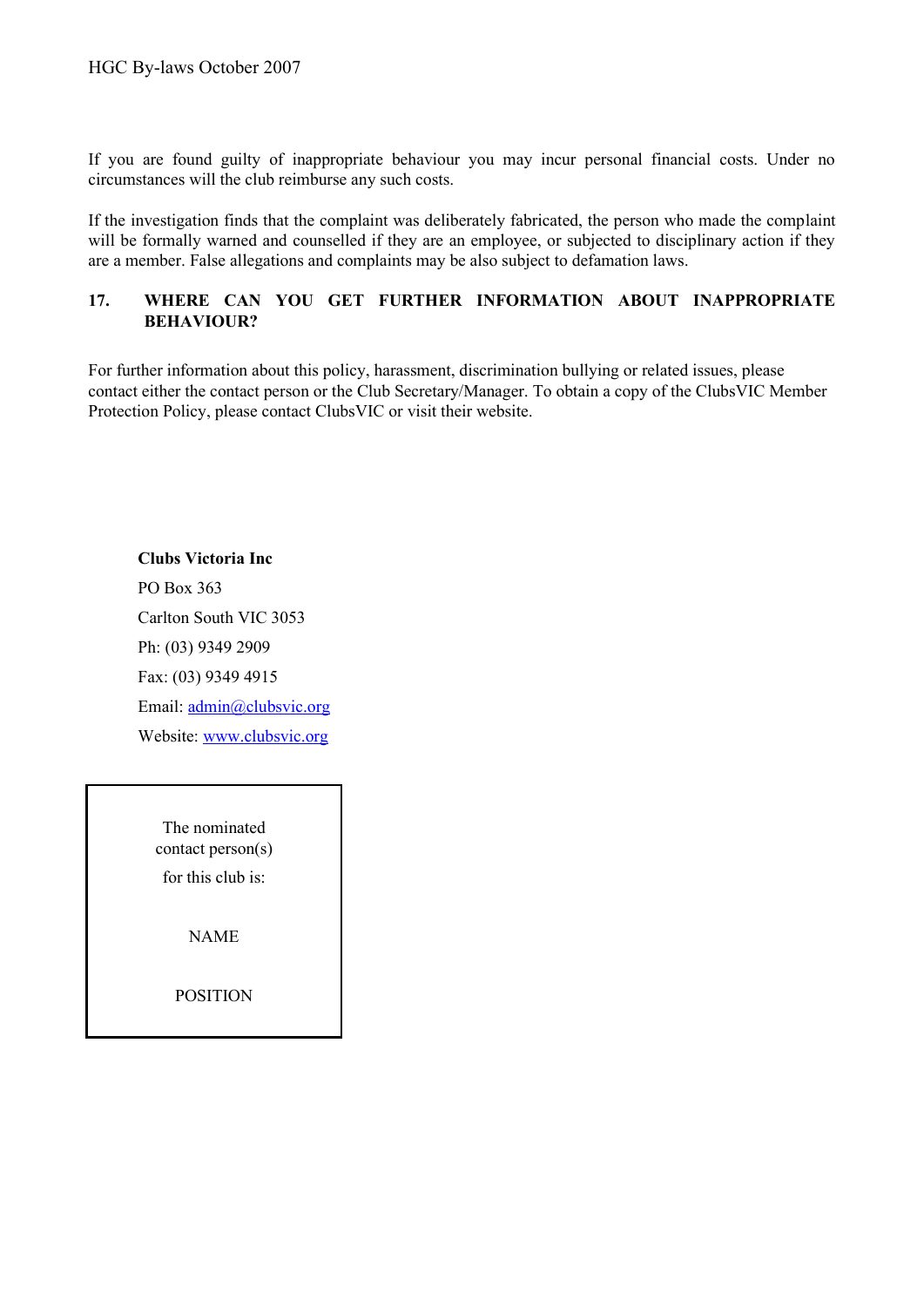## **APPENDIX A**

It a breach of the ClubsVIC Conduct and Behaviour Policy for a person to work or seek work who has committed an offence involving sexual activity or an act of indecency.

This declaration is required by persons applying for or working in the following types of roles:

- Coaches, paid or volunteers, who are appointed or seeking appointment;
- volunteer personnel appointed or seeking appointment who will or are likely to have contact or travel away with teams of players under 18 years of age.

The ClubsVIC Conduct and Behaviour Policy defines an offence involving sexual activity or an act of indecency to mean an offence including but not limited to:

- Rape;
- Indecent or sexual assault:
- Sexual relationship or an indecent act with child under the age of 16;
- Sexual offences against people with impaired mental functioning;
- Abduction and detention:
- Procuring sexual penetration by threats or fraud;
- Soliciting acts of sexual penetration or indecent acts;
- Promoting, engaging in or obtaining benefit from acts of child prostitution; and
- Possession of child pornography and publishing indecent articles.

#### **Declaration**

I am aware that I am ineligible to work or seek work in the roles set out above if I have been convicted of an offence involving sexual activity or an act of indecency.

I have read and understood the above information in relation to the ClubsVIC Conduct and Behaviour Policy and understand my responsibilities and obligations under it.

I declare that I have not been convicted of an offence involving sexual activity or an act of indecency and that I have been given the opportunity to seek independent legal advice.

I acknowledge that I am required to immediately advise, in writing, the complaints officer (or in their absence their nominee) of the organisation that made my appointment if I am convicted of a criminal offence.

Signature  $\Box$ 

Print Name

#### **Parent/Guardian Consent (in respect of person under the age of 18 years)**

I have read and understood the declaration provided by my child. I confirm and warrant that the contents of the declaration provided by my child are true and correct in every particular.

| $\sim \cdot$<br>S121<br>паште | aut va |
|-------------------------------|--------|
|                               |        |

Print Name \_\_\_\_\_\_\_\_\_\_\_\_\_\_\_\_\_\_\_\_\_\_\_\_\_\_\_\_\_\_\_\_\_\_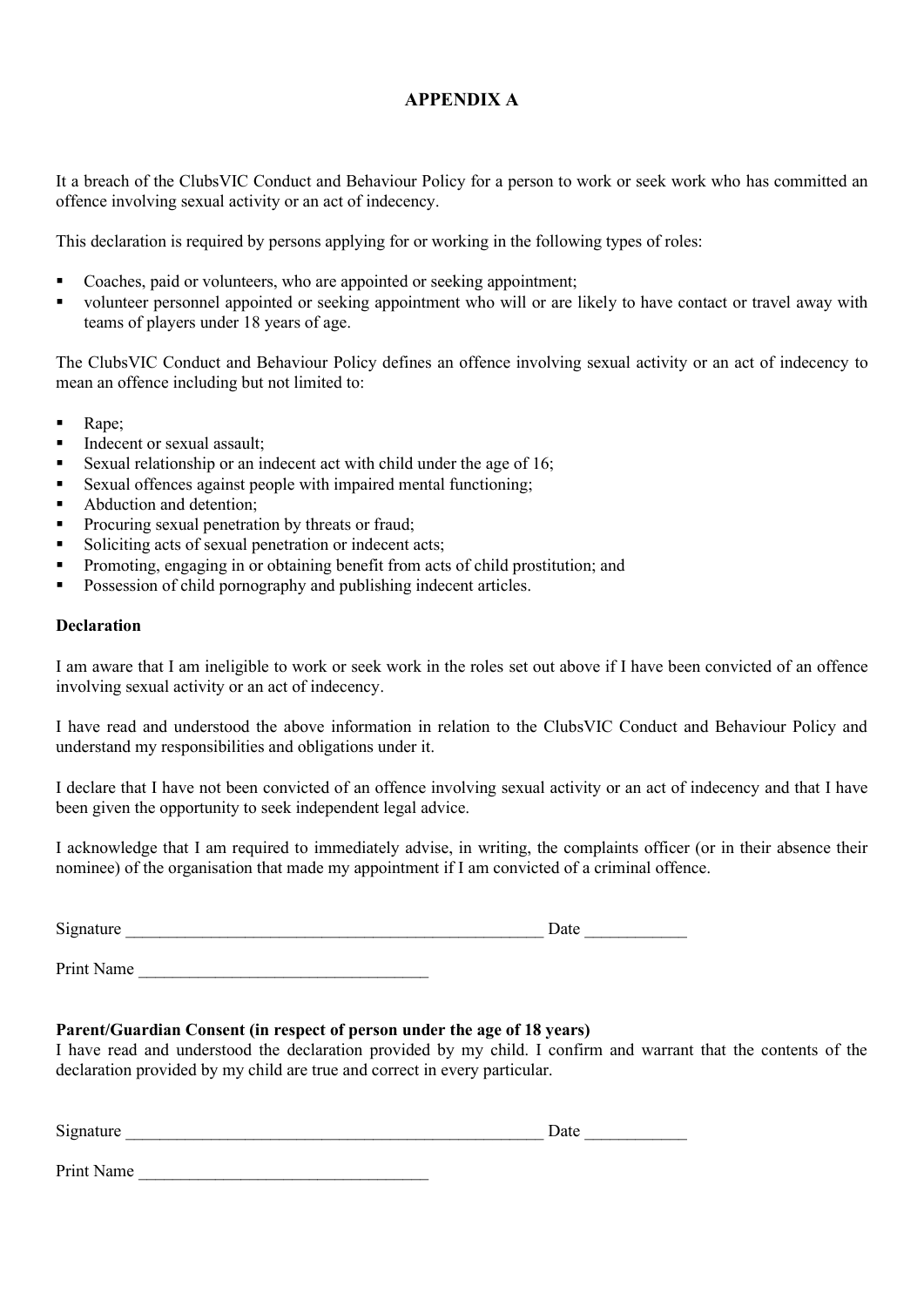# **Attachment B – Proxy Form**

I a financial member of the state of the state of the state of the state of the state of the state of the state of the state of the state of the state of the state of the state of the state of the state of the state of the

*(Name of Member in block letters)*

held subsequent and pursuant to an adjournment of that meeting.

Heidelberg Golf Club, appoints or failing that

*(Name of proxy in block letters*)

person, the Chairman of the meeting as my proxy vote, to vote as he or she sees fit, or as instructed below at the Annual General Meeting of the Company to be held on Friday 6th October 2007 and at any meeting

The proxy is directed to vote in the following manner:

*(PLEASE CIRCLE No 1 or No 2 - IF YOU CIRCLE No2 PLEASE TICK HOW YOU WISH YOUR APPOINTED PROXY TO VOTE ON EACH OF THE RESOLUTIONS).*

1. As he or she sees fit:

2. As per the following instructions:

|    | <b>Ordinary Business</b>                                                                                                                                                                             | For | <b>Against</b> | Abstain                 |
|----|------------------------------------------------------------------------------------------------------------------------------------------------------------------------------------------------------|-----|----------------|-------------------------|
| 1. | To receive, consider and if thought fit, confirm the minutes of the 79th<br>Annual General Meeting held at the Clubhouse on Friday 6th October<br>2007.                                              |     |                |                         |
| 2. | To receive, consider and if thought fit, confirm the Annual Report,<br>Balance Sheet and Revenue Accounts for the period ending 30 <sup>th</sup> June<br>2007.                                       |     |                |                         |
| 3. | To receive, consider and if thought fit, accept the Scrutineers Report,<br>declare the election of the Management Committee and Other<br>Directors, and confirm that the ballot papers be destroyed. |     |                |                         |
| 4. | To re-appoint the Club Auditors, XXXXXX                                                                                                                                                              |     |                |                         |
|    |                                                                                                                                                                                                      |     |                | <b>SPECIAL BUSINESS</b> |
| 5. | a.                                                                                                                                                                                                   |     |                |                         |
| 5  | b.                                                                                                                                                                                                   |     |                |                         |

SIGNED:…………………………………………………………….…………DATE:…………………………

As required by clause 42.4 of the constitution, the form must be deposited at the registered office of the

club by 5.00pm on Thursday 5TH October 2007 to be valid.

In accordance with normal practice, proxies will only be counted in the event that a poll is demanded.

Clause 59 of the constitution states: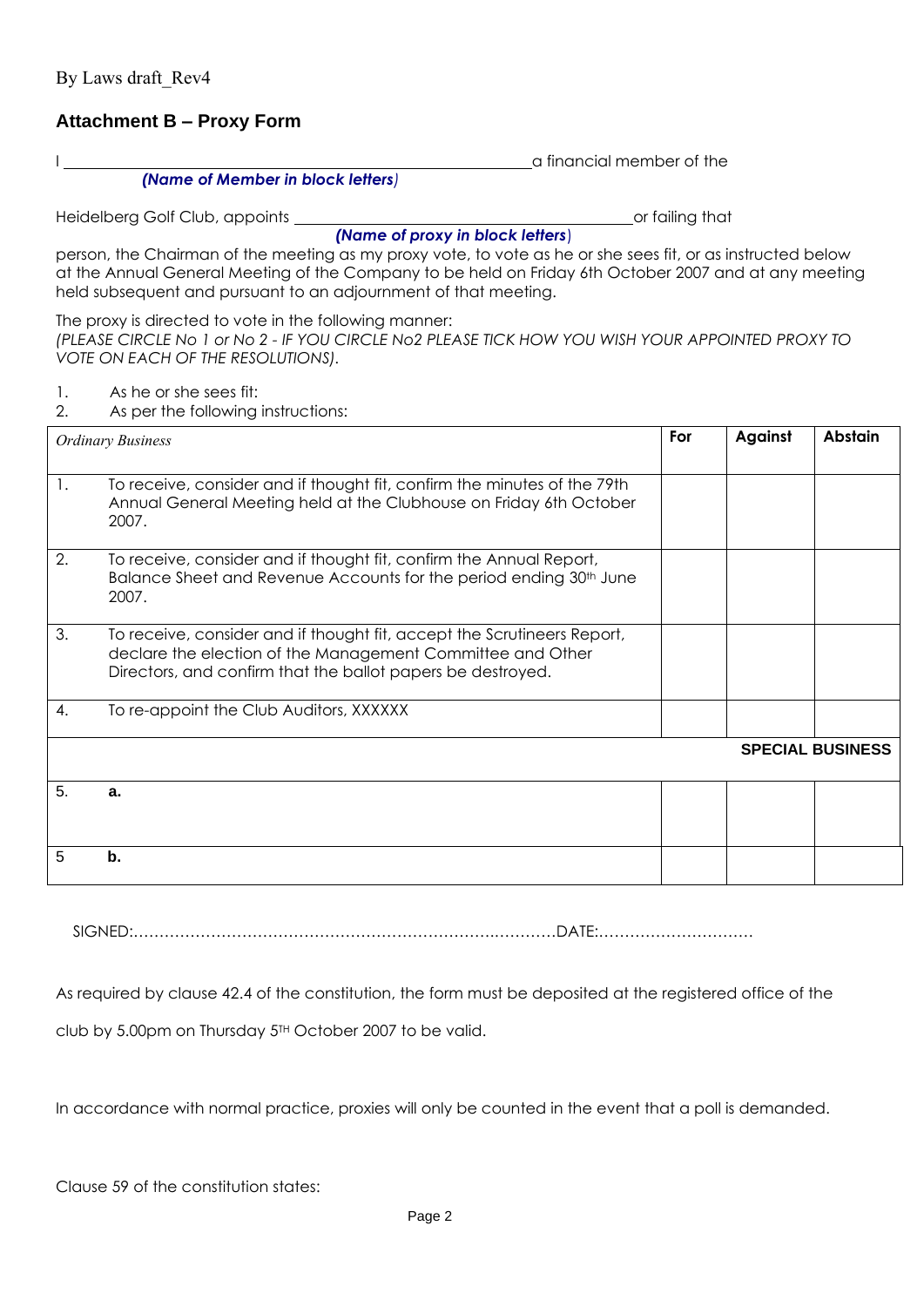# By Laws draft\_Rev4

- **59.1** Votes must be cast by show of hands unless a poll is demanded in accordance with the provisions of Corporations law.
- 59.2 If a poll is demanded in the aforesaid manner, the same shall be taken in such a manner as the chairman directs.

The common law rule at a general meeting is that resolutions in the first instance will be decided by a show

of hands, one vote per member attending. The hands held up are counted and the result declared without

considering proxies.

A poll is usually taken to mean a ballot, but can refer to any formal method of counting votes.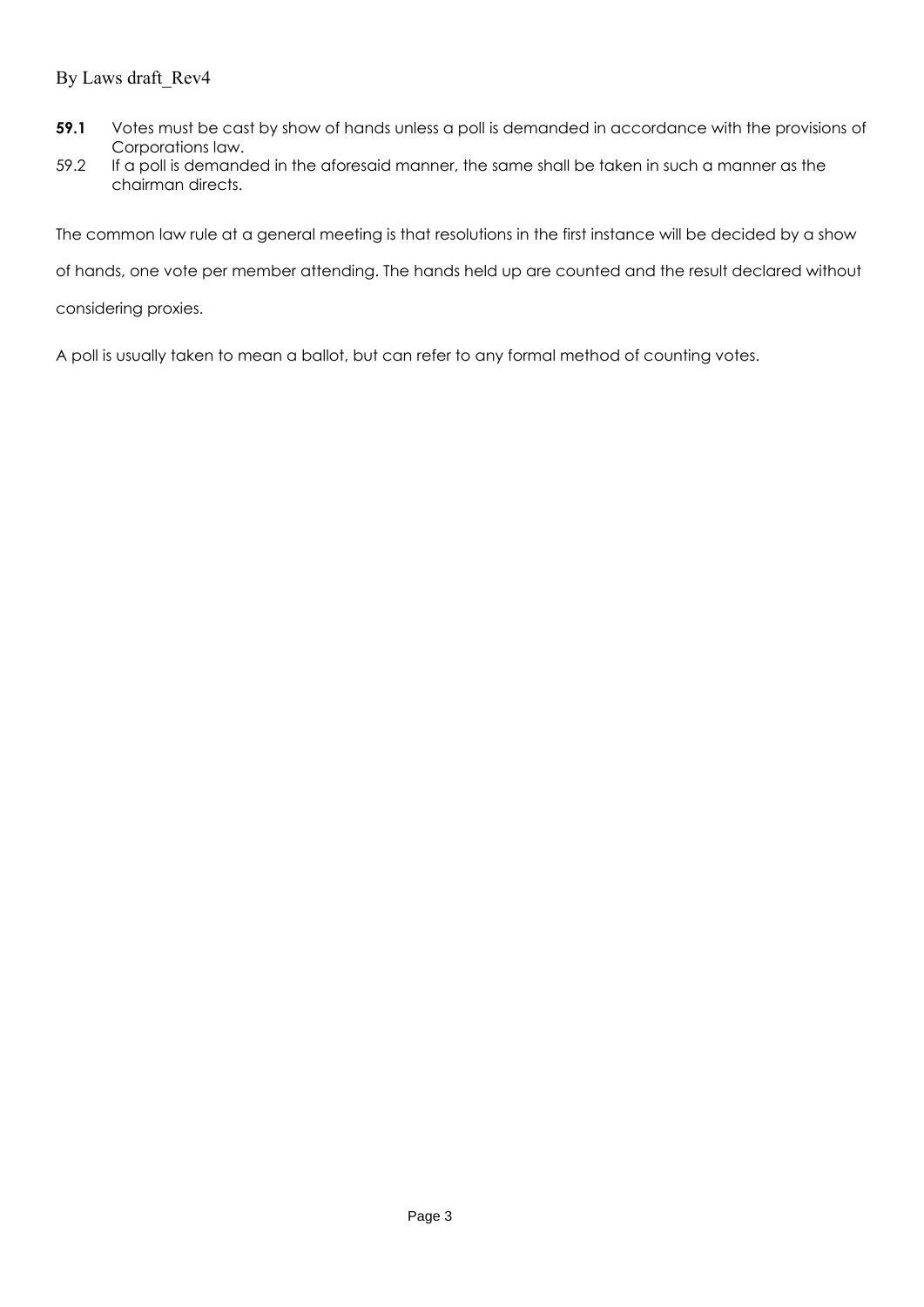# **INDEX**

# **1. Introduction**

# **2. Governance**

- 2.1 Committees of the Board of Directors
- 2.2 Ladies Golf Subcommittee
- 2.3 Bowling Section Subcommittee
- 2.4 Mediation Matters
- 2.5 Members' Responsibility Code
- 2.6 Discipline
- 2.7 Offences
- 2.8 Disciplinary Procedure
- 2.9 Proxy Form Template
- 2.10 Annual General Meetings
- 2.11 Reimbursement of Expenses

# **3. Members and Membership**

- 3.1 Life Members of the Club
- 3.2 Members Playing Rights
- 3.3 Introductory Members
- 3.4. Short Term Members
- 3.5. Honorary Members
- 3.6. Bowling Membership
- 3.7 Limited Membership
- 3.8 Country Members
- 3.9. Sundry Charges
- 3.10 Constitution 'Sunset' Clauses
- 3.11 New Members of the Club
- 3.12 Procedures for Membership Intake
- 3.13 Fees
- 3.14 Leave of Absence (minimum 6 months)
- 3.15 Elevation of Membership Category
- 3.16 Re-entry of Former Members
- 3.17 Junior Membership Priority
- 3.18 Transfers Back to Seven Day Membership Category
- 3.19 Membership Transfers
- 3.20 Reciprocal Agreements
- 3.21 Agreements between other clubs and Heidelberg Golf Club
- 3.22 Reciprocal Clubs
- 3.23 General Conduct
- 3.24 Nomination, processing and election of new Members
- 3.25 Reinstatement of Members on Leave of Absence, or past Members
- 3.5 Life Members
- 3.6 Number of Members in each category

# **4. Dress**

4.1 Dress Code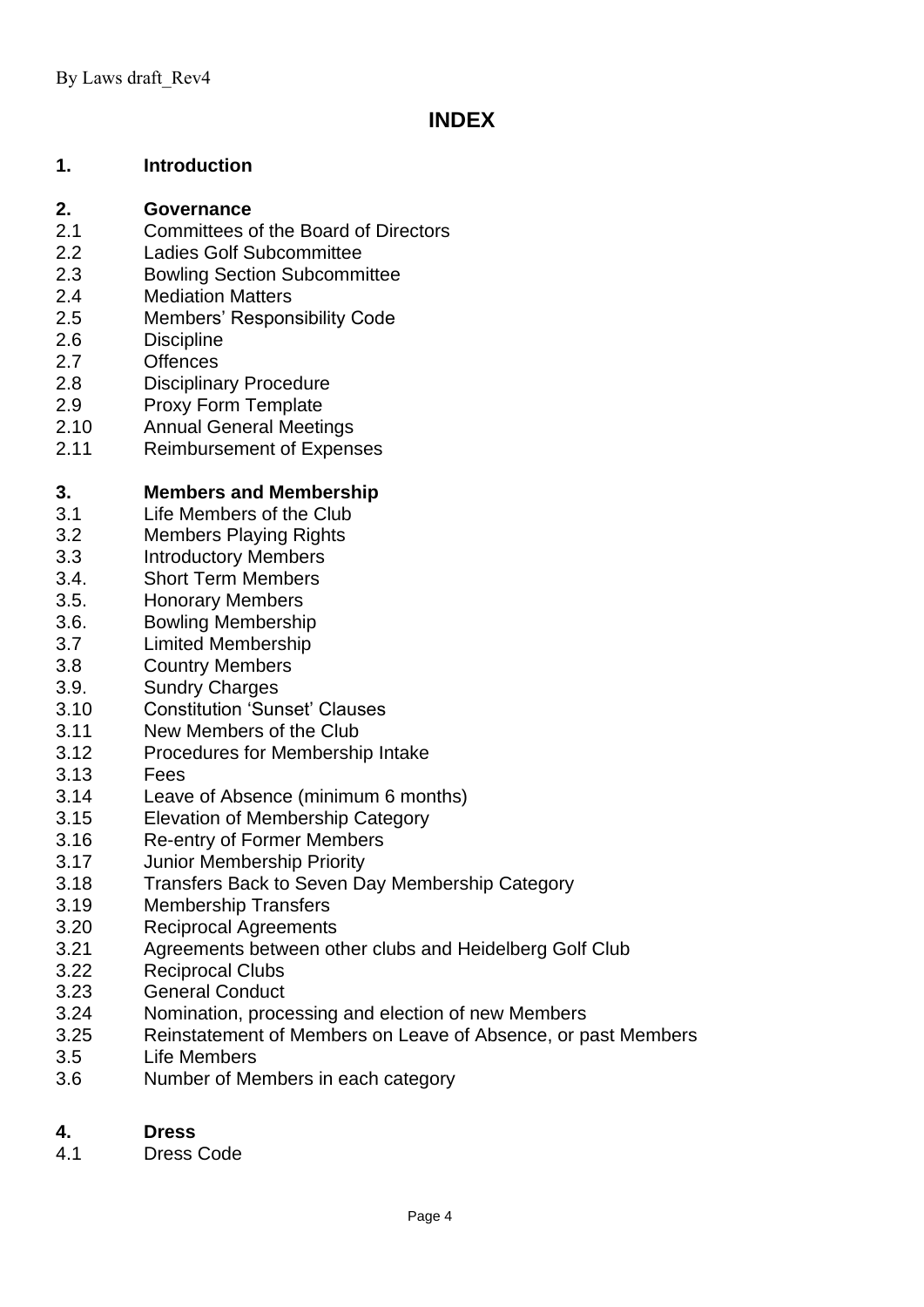By Laws draft\_Rev4

- **5. Visitors and Guests**
- 5.1 Clubhouse
- 5.2 Course
- 5.3 Children

# **6. Match**

- 6.1 Conditions of Play
- 6.2 Avoidance of slow play Ready Golf
- 6.3 Suspension of Play
- 6.4 Abnormal course conditions
- 6.5 Handicaps
- 6.6 Bag Tags
- 6.7 Playing Rights & Privileges
- 6.8 Time-Sheets (refer Match Manual for details)
- 6.9 Men's Club Championships (refer Match Manual for details)
- 6.10 Daily Competitions
- 6.11 Mixed Competitions
- 6.12 Hole-in-One and Albatross
- 6.13 Father and Son definition.

# **7. Care of the Course**

# **8. Competitions**

- 8.1 Alterations to booked times
- 8.2 Competition Entry Procedures and Fees
- 8.3 Scorecards
- 8.4 Men's and Mixed Competition Trophies
- 8.5 Board Events
- 8.6 Match Play events

# **9. Grades and Handicaps**

9.1 Men's handicap grades

# **10. Corporate/Trade Days**

# **11. Golf Carts**

11.7 General

# **12. Practice**

# **13. Clubhouse**

- 13.4 Bar trading hours
- 13.5 General

# **14. Director of Golf**

# **15. Fees**

- 15.1 Green Fees
- 15.2 Locker Fee